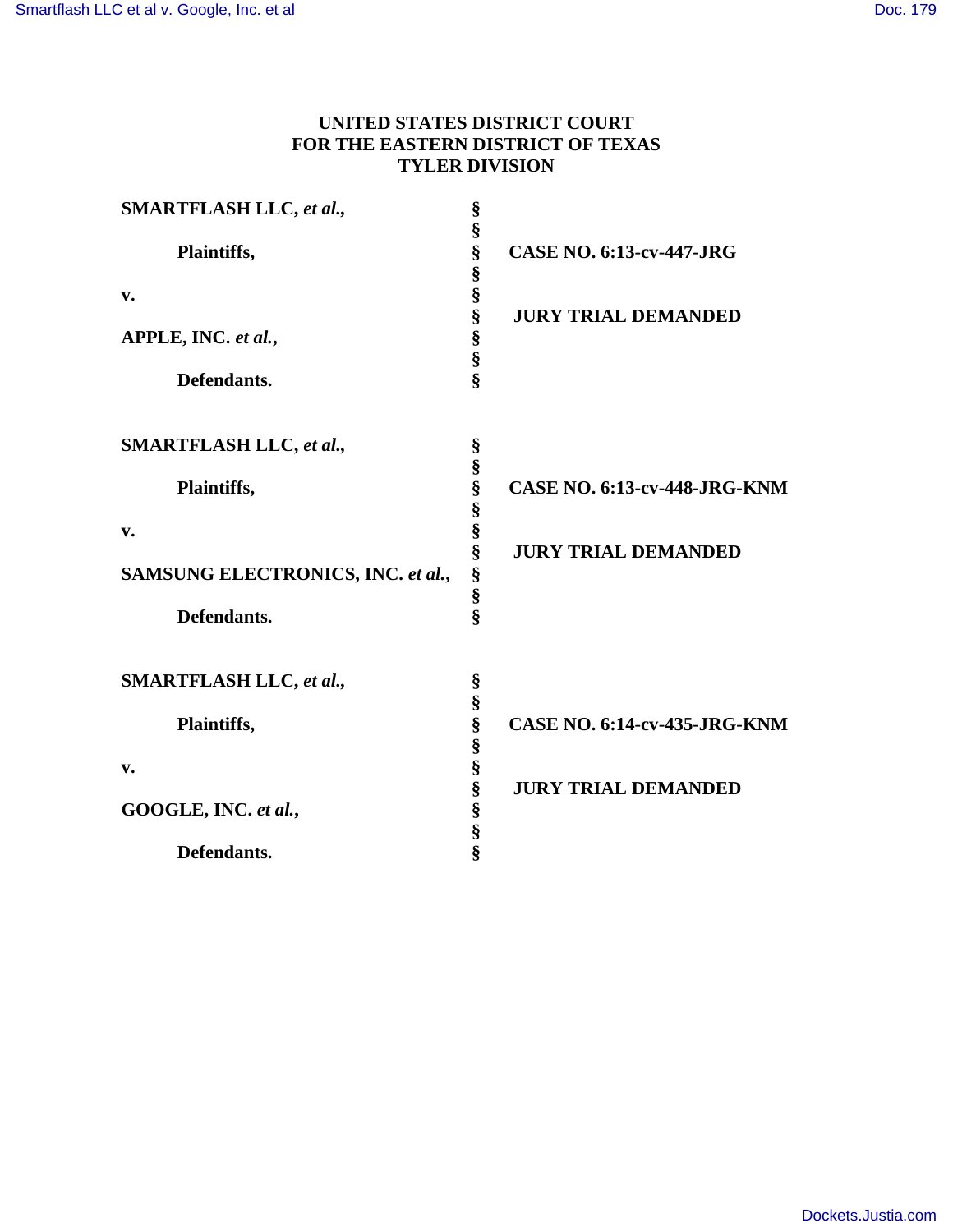| <b>SMARTFLASH LLC, et al.,</b> |    |                                     |
|--------------------------------|----|-------------------------------------|
|                                | S  |                                     |
| Plaintiffs,                    | ş  | <b>CASE NO. 6:14-cv-992-JRG-KNM</b> |
|                                |    |                                     |
| $\mathbf{v}$ .                 | 51 |                                     |
|                                | ş  | <b>JURY TRIAL DEMANDED</b>          |
| AMAZON.COM, INC. et al.,       | O  |                                     |
|                                |    |                                     |
| Defendants.                    |    |                                     |

## **MEMORANDUM OPINION AND ORDER**

Before the Court are (1) the Motion To Stay Litigation Pending Covered Business Method Review filed by Defendant Apple, Inc. (Apple) (Dkt. No. 546 in 6:13-CV-447, hereinafter Apple Motion) and; (2) the Renewed Motion to Stay Litigation Pending Covered Business Method Review filed by HTC America, Inc., HTC Corporation, Samsung Electronics America, Inc., Samsung Electronics Co., Ltd., Samsung Telecommunications America, LLC's (collectively, Samsung)<sup>[1](#page-1-0)</sup> (Dkt. No. 495 in 6:13-CV-448, hereinafter Samsung Motion).

After receiving these motions, the Court ordered briefing in the related Google and Amazon cases on the issue of whether a stay is warranted. Accordingly, also before the Court are (3) Google, Inc.'s (Google) Response to the Court's May 4, 2015 Order (Dkt. No. 164 in 6:14- CV-435) and Google's Motion to Stay Litigation Pending Covered Business Method Review (Dkt. No. 167 in 6:14-CV-435, hereinafter Google Motion); and (4) the Brief In Support of Stay of Litigation Pending Review of the Asserted Patents filed by AMZN Mobile, LLC, Amazon Web Services, Inc., Amazon.Com, Inc., Amazon.com, LLC, Audible, Inc.'s (collectively, Amazon) (Dkt. No. 37 in 6:14-CV-992, hereinafter Amazon Motion).

 $\overline{a}$ 

<span id="page-1-0"></span><sup>&</sup>lt;sup>1</sup> For ease of reference, the Court refers to the various Defendants in the Samsung litigation as "Samsung."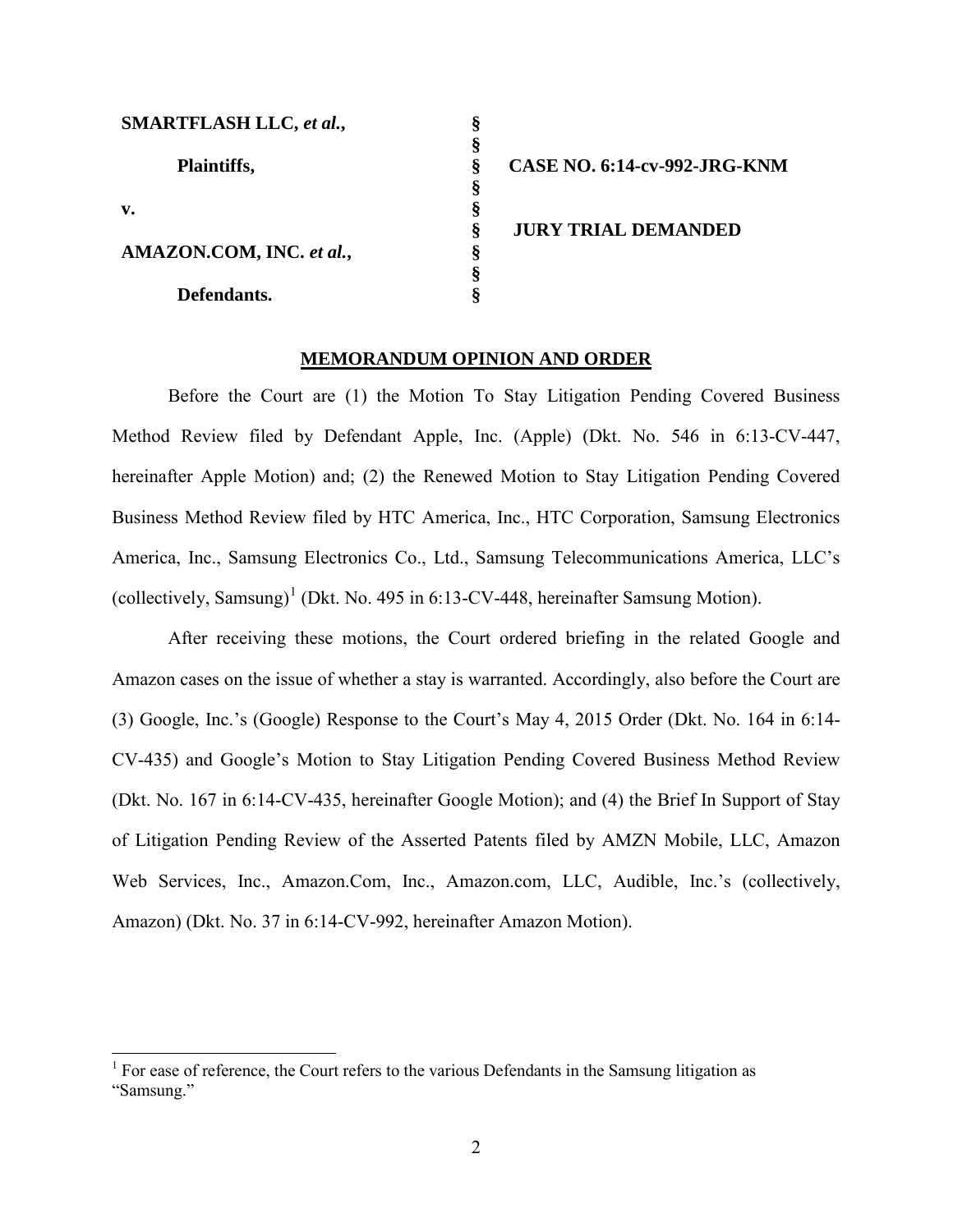After considering the briefing, and for the reasons discussed below, the Apple Motion and the Samsung Motion are **DENIED**, and the Google Motion is **GRANTED**. Further, the Court **ORDERS** that the Amazon action is **STAYED**.

### **BACKGROUND**

The first litigation related to all of the above-captioned cases began in this Court approximately two years ago. Since that time, both the parties and the Court have expended significant resources in these highly contentious cases.<sup>[2](#page-2-0)</sup>

### *The Apple and Samsung Litigations*

 $\overline{a}$ 

On May 29, 2013, Smartflash filed separate patent infringement suits against Apple and other defendants (who have since been dismissed) (the -447 case) and Samsung (the -448 case). In both cases, Smartflash asserted the same six patents: U.S. Patent Nos. 7,334,720 ('720 Patent); 8,033,458 ('458 Patent); 8,061,598 ('598 Patent); 8,118,221 ('221 Patent); 8,336,772 ('772 Patent); and 7,942,317 ('317 Patent).

Between March 28 and April 3, 2014 (ten to eleven months after the case was filed), Apple filed twelve separate petitions for covered business method (CBM) review—two for each of the patents-in-suit—on anticipation and obviousness grounds ( $\S$  102 &  $\S$  103). On the same day it filed its last petition, Apple filed a motion to stay the -447 proceedings pending completion of the CBM reviews at the Patent Trial and Appeal Board (PTAB). A month and a half later, Samsung filed a motion to stay based on Apple's petitions, requesting a stay the in -448 case if the Court found good cause to stay the -447 case. The Court denied both motions without prejudice on the grounds that the PTAB had not yet instituted any reviews, and as such, the issue was speculative.

<span id="page-2-0"></span> $2^2$  For ease of reference, a timeline of events is included as Appendix A to this Opinion.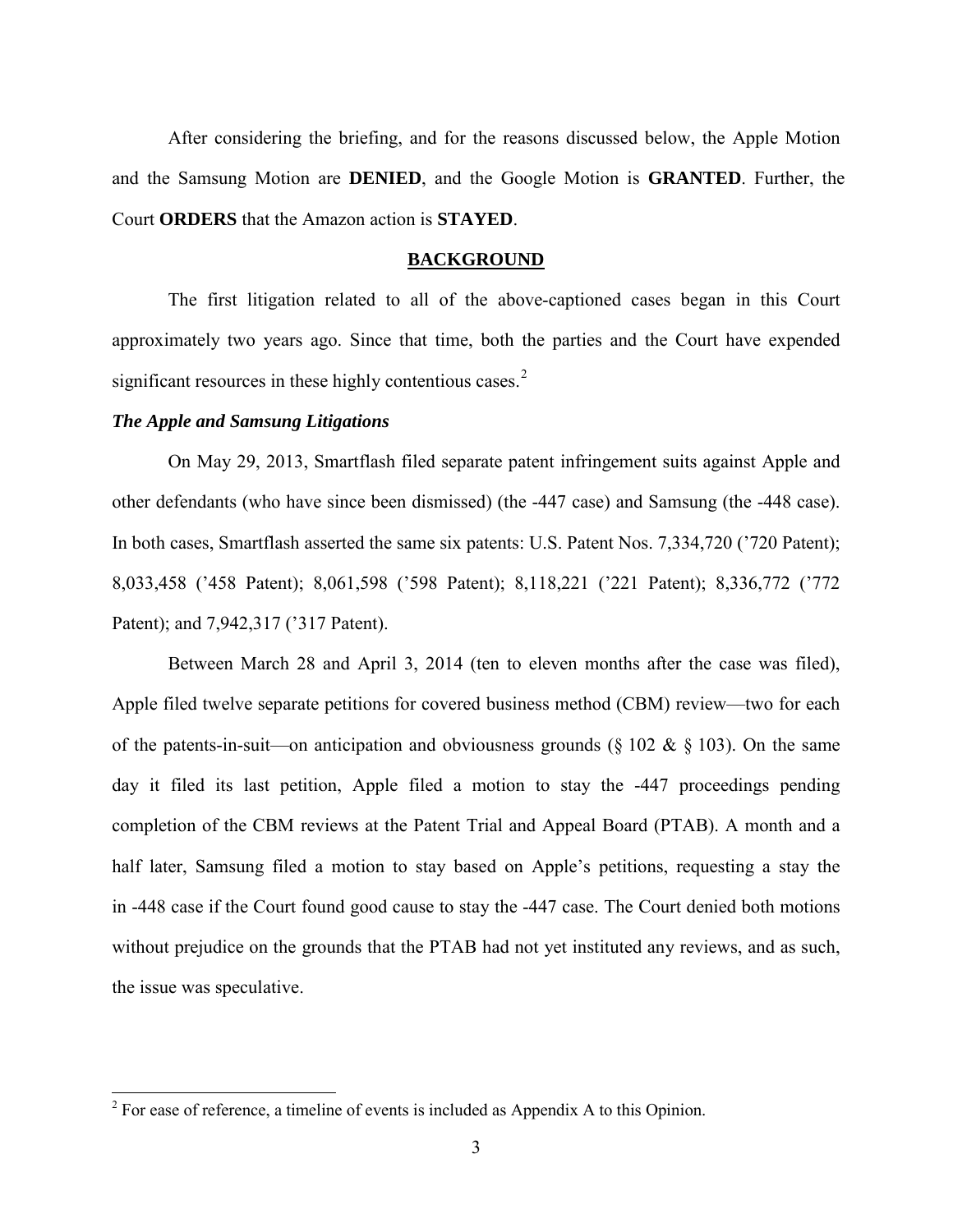In late September 2014 (sixteen months after the case was filed), a few days before the PTAB's six-month deadline for a decision on Apple's twelve  $\S 102 \& \S 103$  CBM review petitions, Samsung filed ten of its own petitions for CBM review. As grounds for its petitions, Samsung asserted anticipation, obviousness, and unpatentable subject matter (generally governed by 35 U.S.C. § 101). Four days later, the PTAB granted Apple's CBM review petitions on several claims across four of the patents but denied review for the majority of challenged claims, including those ultimately asserted against Apple during trial. Apple did not re-file its motion to stay pending CBM review, and the case continued to proceed toward resolution.

In late October 2014 (seventeen months after the case was filed), Apple and Samsung filed motions for summary judgment in this Court, including a motion on § 101 grounds. Beginning on October 30 and continuing until November 25, 2014 (eighteen months after the case was filed), Apple also filed six more petitions for CBM review before the PTAB, raising § 101 grounds. Just over a month later, in December 2014, the Court held a joint hearing on dispositive and *Daubert* motions in the -447 and -448 cases. At that hearing, the Court heard argument on twenty-two motions<sup>[3](#page-3-0)</sup> in addition to arguments that led to additional claim construction briefing. In the following weeks, the Court issued written rulings on all of the disputes raised in the hearing on dispositive and *Daubert* motions and issued a supplemental claim construction order.

The Court held a joint pretrial conference in the -447 and -448 cases on January 6, 2015, where it ruled on motions *in limine*. At this pretrial conference, for the first time, Defendants raised a subject matter jurisdiction defense based on questions of patent ownership. The Court ordered briefing on the question of patent ownership and issued a written ruling. A few days

<span id="page-3-0"></span><sup>&</sup>lt;sup>3</sup> Several of the motions were identical and filed in both cases.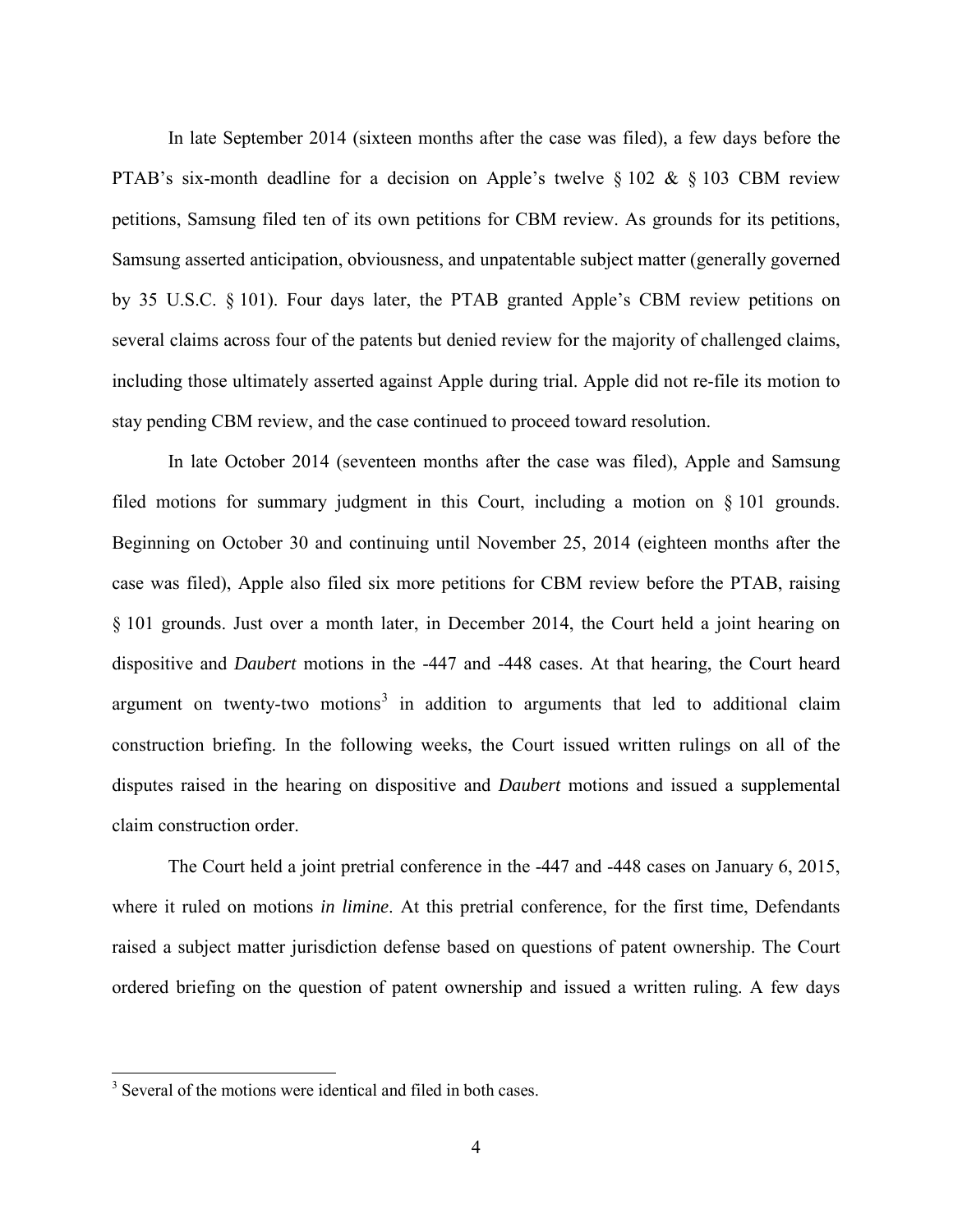after the -[4](#page-4-0)47 and -448 cases were reassigned to the undersigned per General Order, $4$  the Court set a date for trial in the -447 case and postponed setting a trial date in the -448 case until after the conclusion of the -447 trial.

In mid-January 2015 (twenty months after the case was filed), Samsung filed an additional CBM review petition challenging the '772 Patent under § 101. Six days later, Magistrate Judge Mitchell issued a Report and Recommendation that recommended denying Apple's and Samsung's motions for summary judgment under § 101. After considering both defendants' objections, the Court issued an Order adopting the Report and Recommendation and denied both defendants' motions for summary judgment under § 101.

In the following weeks, the Court held a second and a third pretrial conference, the parties elected their final claims and prior art references, and the -447 (Apple) case proceeded to trial. On February 24, 2015—after a six-day jury trial—the jury returned a verdict in favor of Smartflash, finding that Apple infringed all of the asserted claims, that Apple willfully infringed the asserted claims, and that all of the asserted claims were valid.

On April 10, 2015, the Court set a post-trial briefing schedule in the -447 case. The Court ordered that the parties file their post-trial motions by May 1, 2015 and their responses by May 26, 2015. These motions and responses are all currently pending before the Court. In addition, the Court set the post-trial motions for a hearing on July 1, 2015. Furthermore, after the conclusion of the -447 (Apple) case, the Court (on March 18, 2015) set August, 3, 2015 as the date for trial in the -448 (Samsung) case.

In late March and early April 2015 (twenty-three months after the case was filed), the PTAB instituted CBM review in seven proceedings filed by Apple and Samsung. These reviews include § 101 grounds on at least one claim of each challenged patent, including five of the six

-

<span id="page-4-0"></span><sup>&</sup>lt;sup>4</sup> General Order 14-20 issued December 19, 2014, and addressed the assignment of cases in the Eastern District of Texas in light of the confirmation of Judges Amos Mazzant and Robert Schroeder and the upcoming retirement of then Chief Judge Leonard Davis.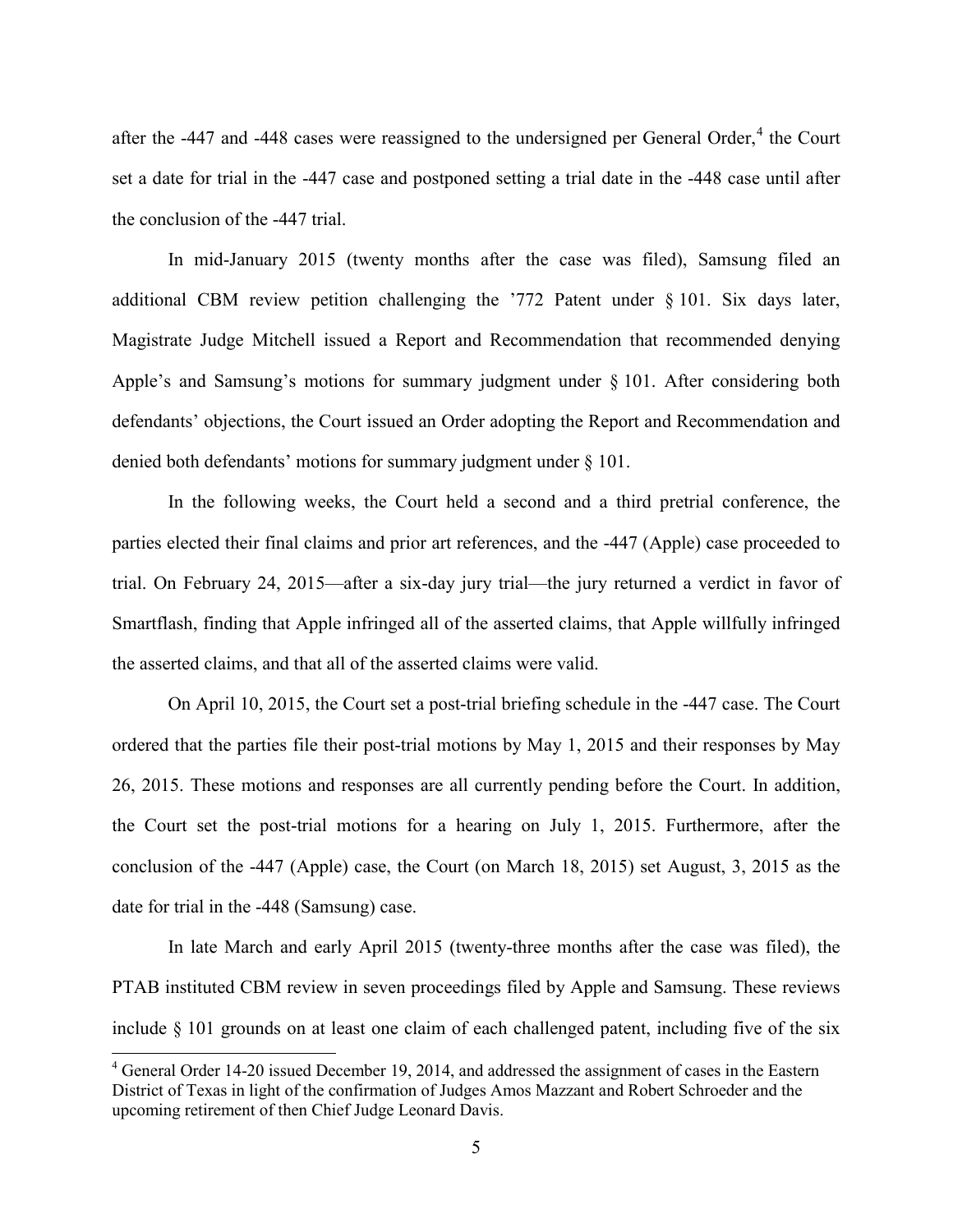originally asserted patents.<sup>[5](#page-5-0)</sup> On May 28, 2015 (twenty-four months after the case was filed), the PTAB instituted review of the challenged claims of the sixth patent—the '772 Patent. Final decisions on the instituted petitions from the PTAB are due within a year of institution. AIA  $§ 18(a)(1); 35 U.S.C. § 326(a)(11).$ 

Apple and Samsung filed the present motions to stay the litigation pending the CBM reviews on April 10, 2015, and April 23, 2015, respectively.

### *The Google and Amazon Litigation*

In the Samsung litigation, Smartflash asserts that Google Play—installed on accused Samsung products—infringes its patents. Google agreed to defend Samsung in the -448 litigation, and Google and Samsung share common counsel. On May 7, 2014, Smartflash filed a separate lawsuit against Google (-435 case). On December 23, 2014, Smartflash filed a lawsuit against Amazon (-992 case). In both cases, Smartflash asserts the same six patents originally asserted in the Apple and Samsung cases as well as a seventh patent that issued on August 5, 2014—U.S. Patent No. 8,794,516 ('516 Patent). After receiving the motions to stay in the Apple and Samsung actions, the Court ordered briefing on the issue of a stay in the Google and Amazon actions. Two days after the Court ordered this briefing, on May 6, 2015 (a year after the -425 case was filed), Google filed the first of five petitions for CBM review (all based on § 101 grounds). Additionally, the *Markman* hearing in the Google action was originally set for May 14, 2015, but the Court postponed the hearing until June 4, 2015, to consider the briefing on the stay issue.

Finally, from April 30 to May 16, 2015, Apple filed eleven additional petitions for CBM review that all also include § 101 grounds. In all, according to Docket Navigator, Apple, Samsung, and Google have filed a total of forty-eight petitions for CBM review against

<span id="page-5-0"></span><sup>&</sup>lt;sup>5</sup> The '221 Patent, the '720 Patent, the '458 Patent, the '598 Patent, and the '317 Patent.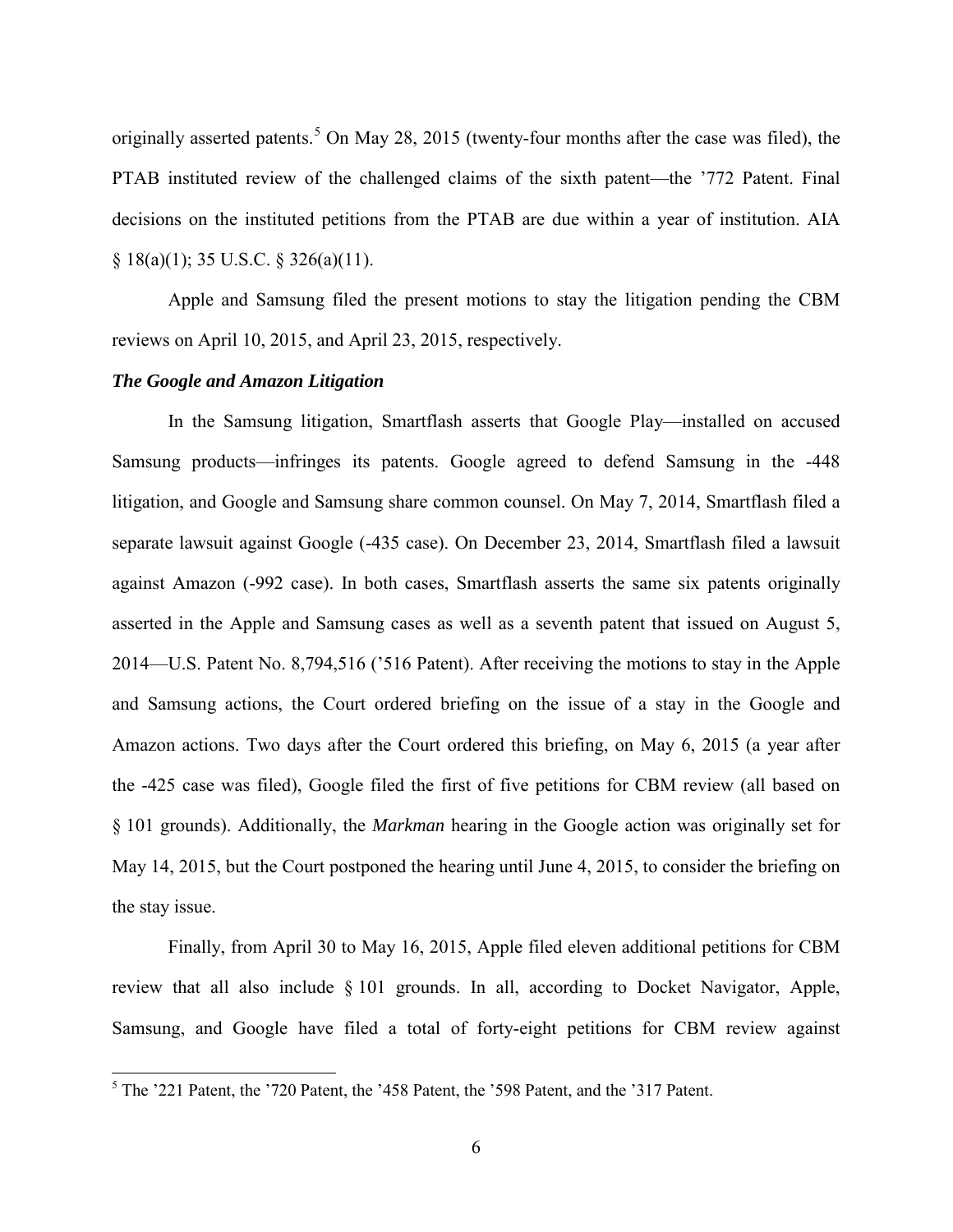Smartflash.<sup>[6](#page-6-0)</sup> This number continues to increase, as the latest CBM review filed by Apple occurred on May 16, 2015. According to Smartflash, these CBM review petitions are the most petitions filed against a single entity in the AIA's history.

## **APPLICABLE LAW**

The Leahy-Smith America Invents Act, Pub. L. No. 112-29, 125 Stat. 284 (September 16,

2011) (AIA) provides in  $\S 18(a)(1)$  for the creation of "a transitional post-grant review

proceeding for review of the validity of covered business method patents." Section 18(d)(1) of

the AIA defines the term "covered business method patent" as follows:

a patent that claims a method or corresponding apparatus for performing data processing or other operations used in the practice, administration, or management of a financial product or service, except that the term does not include patents for technological inventions.

Section 18(b) codifies the request for a stay for such transactional proceedings of

covered business method patents and states:

 $\overline{a}$ 

(1) IN GENERAL.—If a party seeks a stay of a civil action alleging infringement of a patent under Section 281 of title 35, United States Code, relating to a transitional proceeding for that patent, the court shall decide whether to enter a stay based on—

(A) whether a stay, or the denial thereof, will simplify the issues in question and streamline the trial;

(B) whether discovery is complete and whether a trial date has been set;

(C) whether a stay, or the denial thereof, would unduly prejudice the nonmoving party or present a clear tactical advantage for the moving party; and

(D) whether a stay, or the denial thereof, will reduce the burden of litigation on the parties and on the court.

(2) REVIEW.—A party may take an immediate interlocutory appeal from a district court's decision under paragraph (1). The United States Court of

<span id="page-6-0"></span><sup>6</sup> DOCKET NAVIGATOR, https://www.docketnavigator.com/browse/results/3c238ab8-1476-abac-b2babe8660ab2141(last visited May 26, 2015) (running search for Document Type: PTAB Petition for Covered Business Method Patent Review; and Party: Smartflash)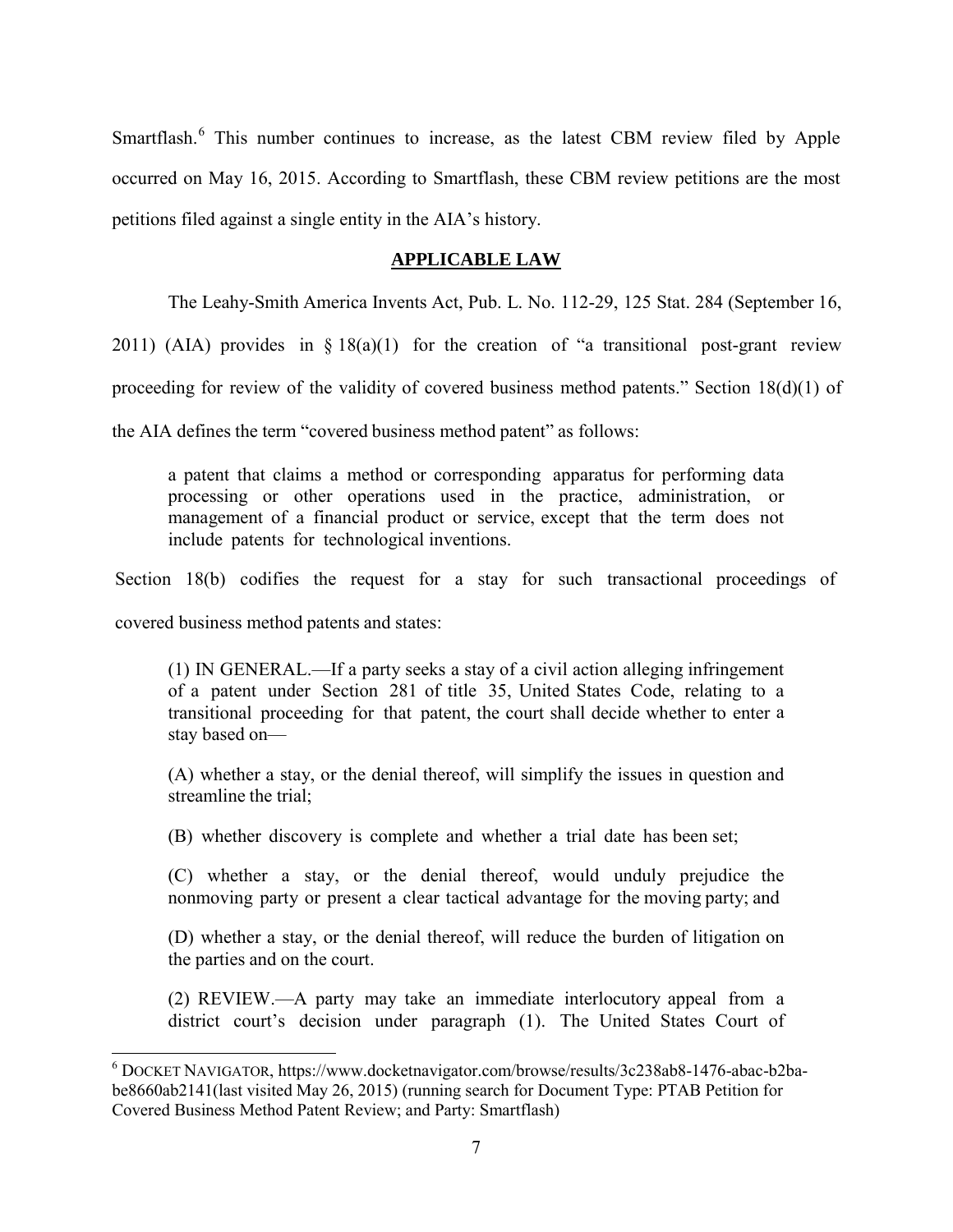Appeals for the Federal Circuit shall review the district court's decision to ensure consistent application of established precedent, and such review may be de novo.

Traditionally, the district court has broad discretion to stay proceedings as an incident to its power to control its own docket. *See Clinton v. Jones*, 520 U.S. 681, 706 (1997) (citing *Landis v. N. Am. Co.*, 299 U.S. 248, 254 (1936)). The recent decision in *VirtualAgility Inc. v. Salesforce.com, Inc.* is the first appellate decision addressing the proper application of the factors of § 18(b) of the AIA. 759 F.3d 1307 (Fed. Cir. 2014). The Federal Circuit jointly addressed "Factors (A) and (D): Simplification of Issues and Reduced Burden of Litigation." *VirtualAgility*, 759 F.3d at 1310. Under these factors, the court found that, while parties may put forward similar arguments for the simplification-of-issues factor and the burden-of-litigation factor, both "factor[s] are listed separately in the statute [and] [t]hus, even when both factors point in the same direction—in favor of or against the stay—they continue to be separate, individual factors which must be weighed in the stay determination." *Id.* at 1313. It is "improper [for a district court to] review . . . whether the PTAB was correct in its determination that the claims of the . . . patent were more likely than not invalid." *Id.* at 1314. It "weighs heavily in favor of granting the stay" if the PTAB grants CBM review on every claim of the asserted patents. *Id.* The court found that a "simplification argument would be stronger if all of the prior art or relevant invalidity issues were in the CBM review, as this would entirely eliminate the trial court's need to consider validity in the event that some claims survive CBM review." *Id.*

"Under the [AIA's] statutory scheme, district courts have no role in reviewing the PTAB's determinations regarding the patentability of claims that are subject to CBM proceedings." *Id.* at 1313. If the PTAB has issued a determination, a district court's review would be "a challenge to the PTAB's 'more likely than not' determination [that] amounts to an improper collateral attack on the PTAB's decision to institute CBM review." *Id.* "If the district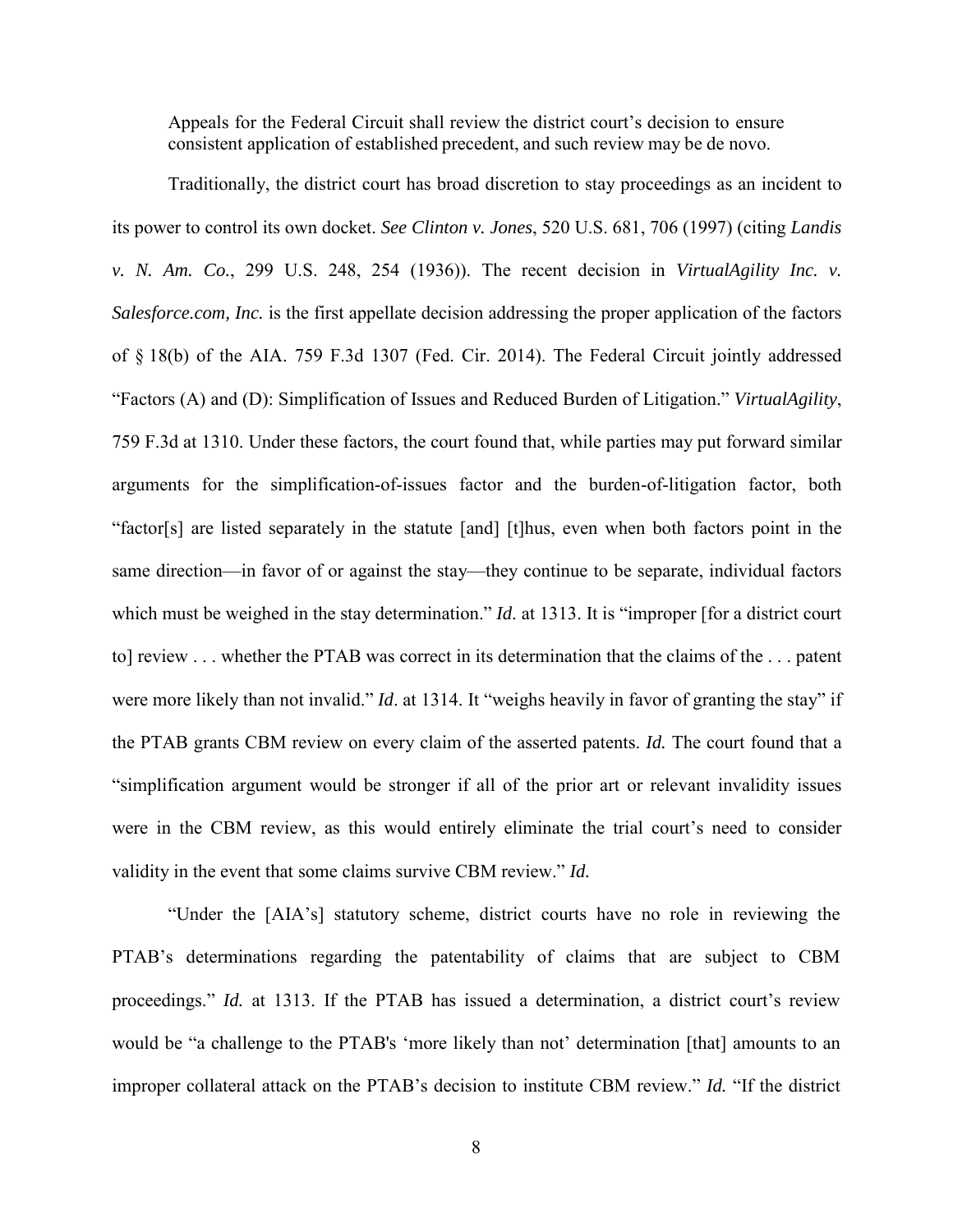court were required to 'review' the merits of the PTAB's decision to institute a CBM proceeding as part of its stay determination, it would undermine the purpose of the stay." *Id.*

The Federal Circuit next addressed "Factor (B): Whether Discovery Is Complete and Whether a Trial Date Has Been Set." *Id.* at 1315. It is "not error for the district court to wait until the PTAB ma[kes] its decision to institute CBM review before it rule[s] on the motion." *Id.* "While a motion to stay could be granted even before the PTAB rules on a post-grant review petition, . . . the case for a stay is stronger after post-grant review has been instituted." *Id.* at 1316. "Generally, the time of the [filing of the] motion is the relevant time to measure the stage of litigation" for factor (B). *Id.* at 1317. There is "no error in also taking into account the stage of litigation as of the date that CBM review was granted." *Id.* at 1317 n.6. "Similarly, the district court may consider evidence that develops after the date of the stay motion—for example, the fact that the PTAB granted the CBM petition, any claim amendments proposed or entered in the post-grant proceeding, further evidence of competition, and so on—as it pertains to the other three factors." *Id.*

Finally, the Federal Circuit addressed "Factor (C): Undue Prejudice or Tactical Advantage." *Id.* at 1326. "[C]ompetition between parties can weigh in favor of finding undue prejudice." *Id.* at 1318 (citation omitted). "[W]hether the patentee will be unduly prejudiced by a stay in the district court proceedings during the CBM review, like the irreparable harm-type inquiry, focuses on the patentee's need for an expeditious resolution of its claim." *Id.* "In some circumstances, a defendant's decision to save key pieces of prior art for district court litigation in case its CBM challenge fails would weigh against a stay." *Id.* at 1320. "Even though the "splitting" of prior art is allowed by statute in the sense that litigation estoppel does not attach to art that could have been, but was not, raised in CBM review, such behavior can still give the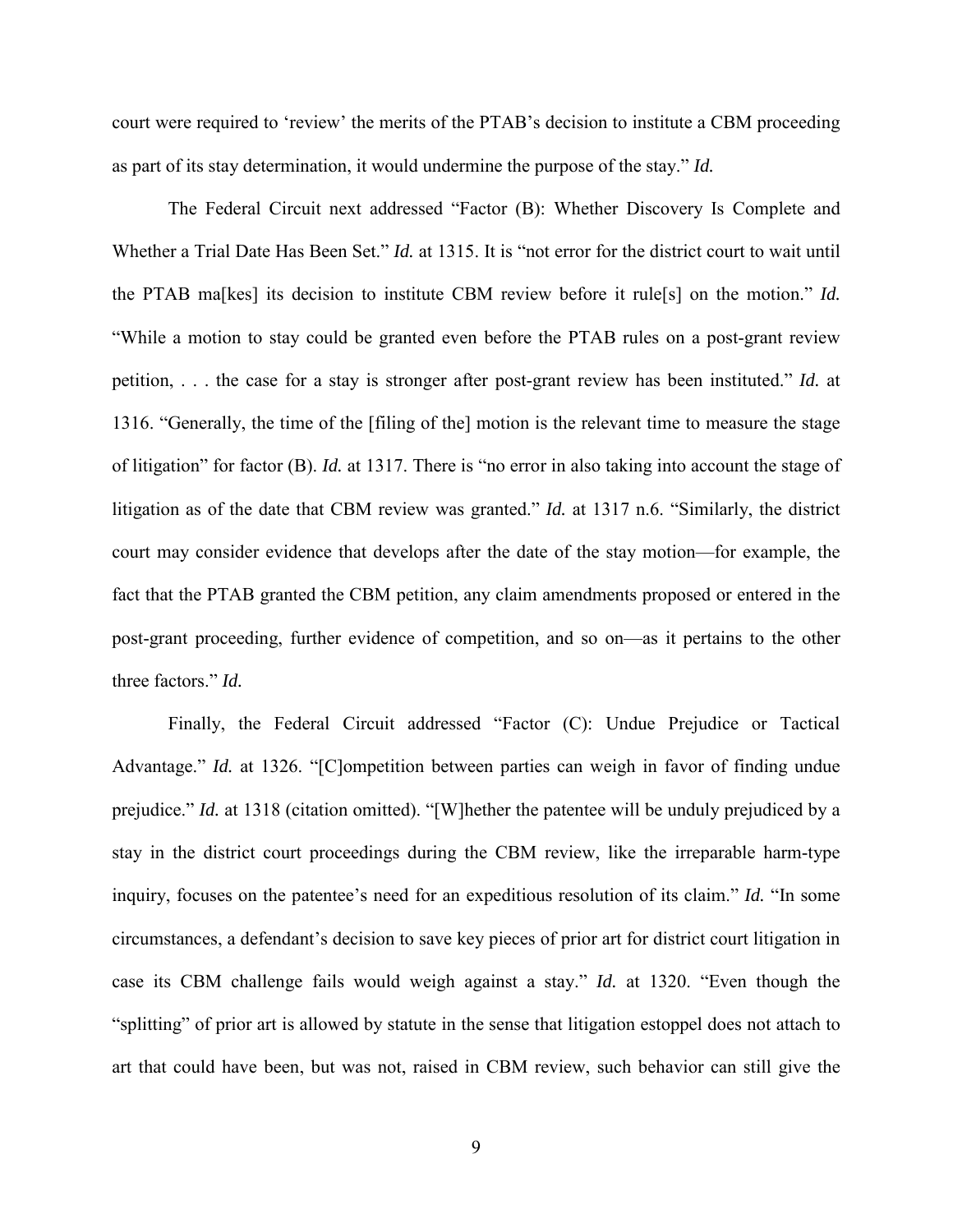movant a clear tactical advantage within the meaning of § 18." *Id.* "Failure to advance irrelevant or redundant prior art would not demonstrate a clear tactical advantage." *Id.* at 1320 n.8.

#### **ANALYSIS**

All four Defendants request a stay in their respective cases. The Court analyzes each case individually under the applicable statutory factors.

### *Apple Litigation (-447 case)*

Apple argues that the first and fourth statutory factors weigh strongly in favor of a stay, and that the second and third factors also favor a stay. Smartflash argues the opposite.

# **Factor (A): Whether a stay, or the denial thereof, will simplify the issues in question and streamline the trial**

#### *The Parties' Positions*

Apple argues that a stay will likely eliminate the issues in this case entirely because the PTAB instituted CBM review on two of the four asserted claims at trial (when the briefing took place) and has now instituted review on the remaining two claims. Apple acknowledges that all the asserted claims are only challenged on § 101 grounds. Further, Apple asserts that the PTAB will likely ultimately find all the asserted claims ineligible because, as of December 31, 2014, the PTAB has invalidated 100% of the claims where it instituted CBM review on § 101 grounds. (*Id.*) Apple also points out that questions arising under § 101 are questions of law. (*Id.*) According to Apple, the cancellation of asserted claims would completely eliminate the need for further proceedings in the case. (*Id.*)

Smartflash counters that a stay cannot streamline a trial that already occurred or simplify an issue no longer in question. (Smartflash -447 Response at 2–3, Dkt. No. 553 in 6:13-CV-447). Smartflash argues that a stay will only allow "two separate tribunals to reach two separate conclusions regarding a single issue of law." (*Id.* at 3). Smartflash asserts that the Court already determined the sole issue on which the PTAB granted CBM review for the asserted claims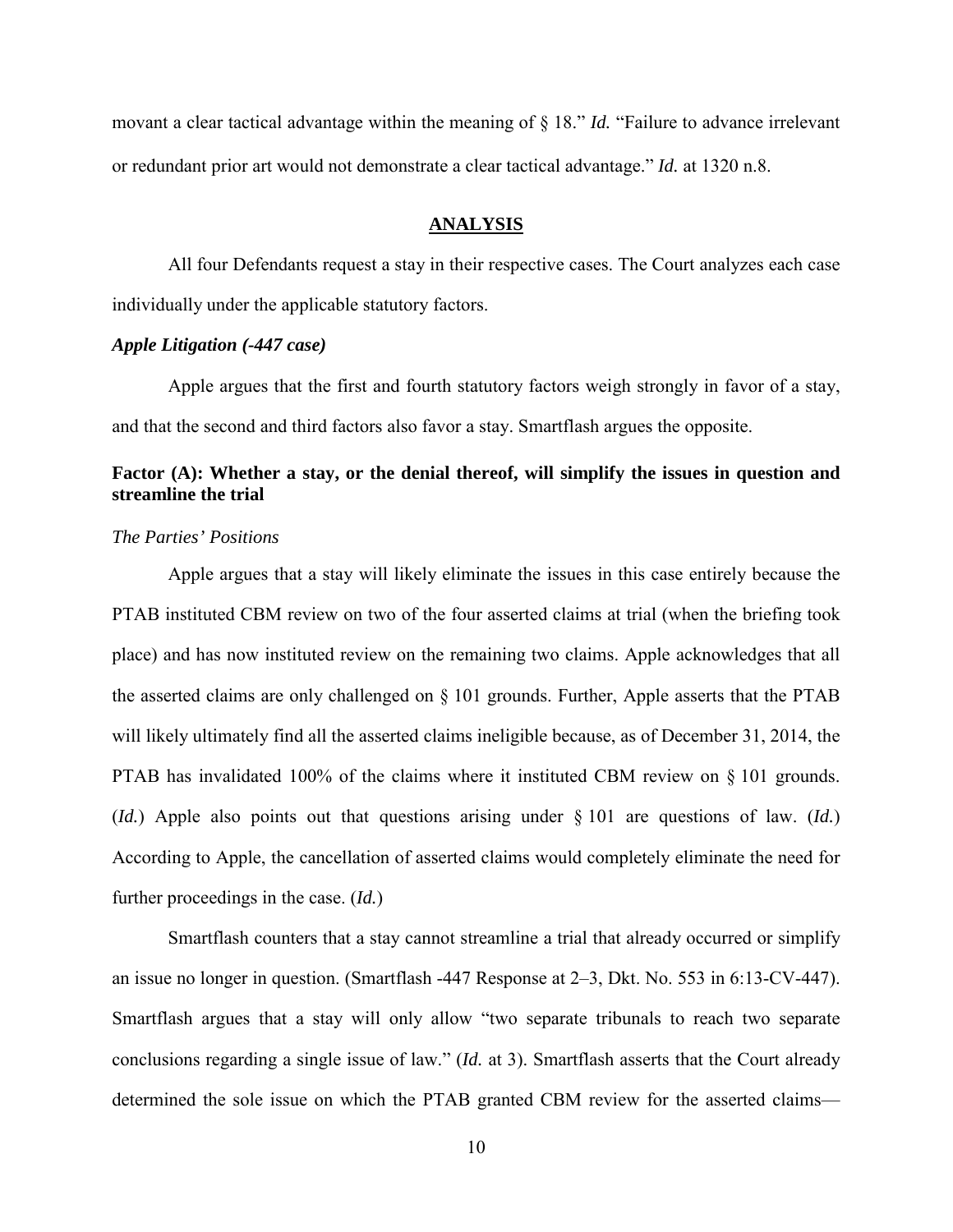patent subject matter eligibility. (*Id.*) In Smartflash's view, Apple seeks "a back-door interlocutory appeal of the Court's § 101 Order." (*Id.*) Smartflash argues that instead of trying to convince the Court that its § 101 Order meets the requirements of § 1292(b)—allowing the court to certify an order for interlocutory review—it "illogical[ly]" asks the Court to stay the case for a year while the PTAB decision on the same § 101 issue becomes appealable. (*Id.*) Smartflash contends that Apple's attempt to stay post-trial proceedings for the PTAB to address an alreadydecided legal issue is exactly the type of extraordinary and extremely rare circumstance contemplated by Congress that warrants denying a stay. (*Id.* at 4).

## *The Court's Analysis*

-

As Judge Bryson<sup>[7](#page-10-0)</sup> has noted, "the most important factor bearing on whether to grant a stay" is the prospect that the PTAB proceeding "will result in simplification of the issues before the Court." *NFC Tech. LLC v. HTC Am., Inc.*, No. 2:13-CV-1058, 2015 WL 1069111, at \*4 (E.D. Tex. Mar. 11, 2015) (Bryson, J.). "[B]oth CBM review and inter partes review, like reexamination, are designed to promote the same policy goals." *Id.* at \*5. A primary goal of all of these PTAB proceedings is to give "the expert agency that issued the patents in suit[] an opportunity to determine in the first instance whether the patents are valid in light of the cited prior art and to simplify district court infringement proceedings." *Id.* As Judge Bryson further noted, this process can lead to simplification through a number of different benefits<sup>[8](#page-10-1)</sup>: (1) "All prior art presented to the Court will have been first considered by the PTO, with its particular expertise. (2) Many discovery problems relating to prior art can be alleviated by the PTO

<span id="page-10-0"></span><sup>&</sup>lt;sup>7</sup> Sitting by designation. Given the relatively young history of  $\S 18(b)$ , the Court notes that there are not many appellate decisions on motions to stay pending CBM review.

<span id="page-10-1"></span><sup>&</sup>lt;sup>8</sup> While Judge Bryson was referring to the benefits of the reexamination process and how they "appl[y] equally to inter partes review," (*id.* at \*4), the Court finds these same type of benefits apply equally to covered business method review proceedings as well. In fact, Judge Bryson has already stated as much: "[B]oth CBM review and inter partes review, like reexamination, are designed to promote the same policy goals." *Id.* at \*5.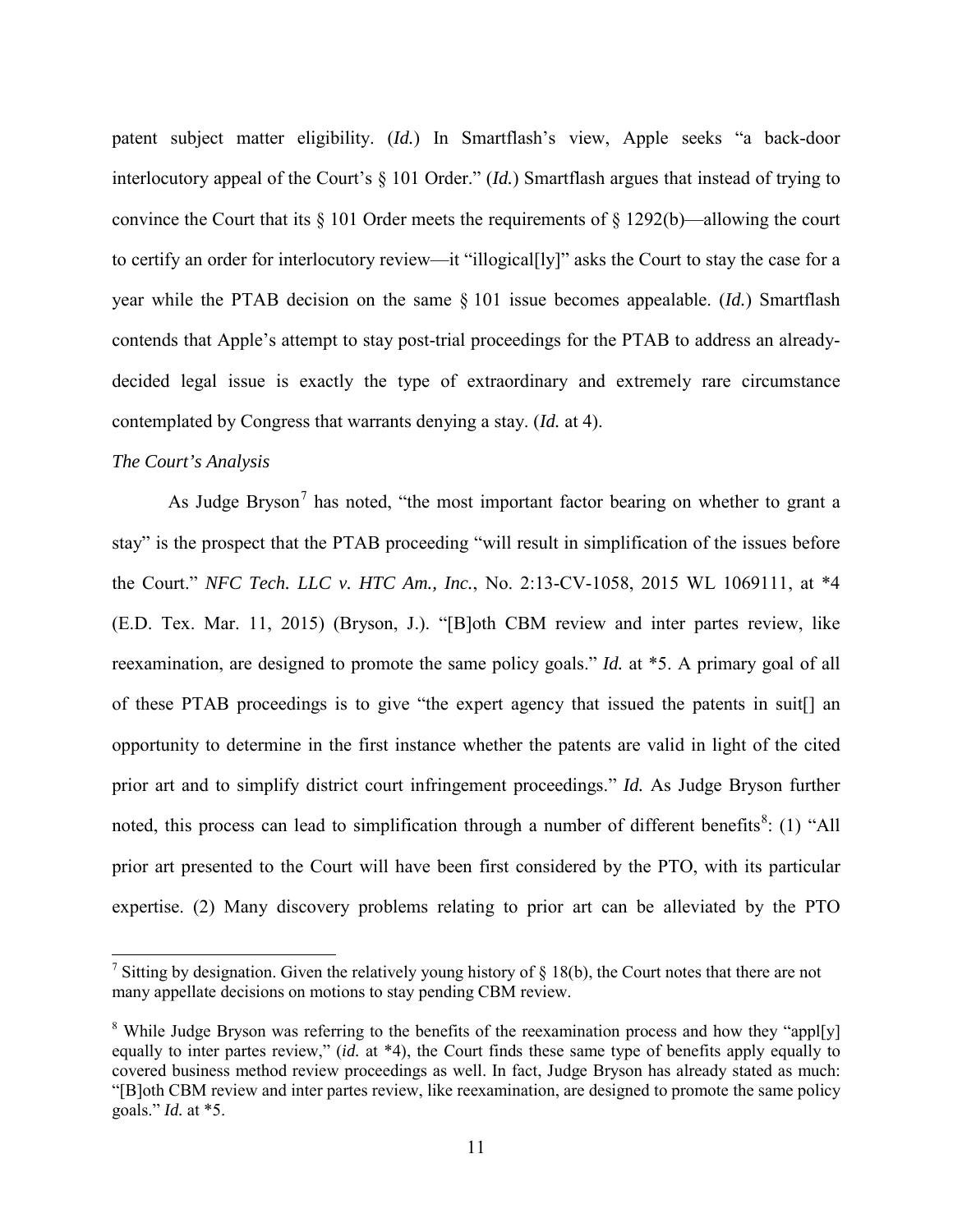examination. (3) In those cases resulting in effective invalidity of the patent, the suit will likely be dismissed. (4) The outcome of the [PTAB proceeding] may encourage a settlement without the further use of the Court. (5) The record of [the PTAB proceeding] would likely be entered at trial, thereby reducing the complexity and length of the litigation. (6) Issues, defenses, and evidence will be more easily limited in pre-trial conferences . . . . (7) The cost will likely be reduced both for the parties and the Court." *Id.* at \*4.

In the present case, none of the policy goals and none of the benefits are furthered by a stay. First, Apple has already challenged the validity of the patents in this Court at the summary judgment stage on almost every potential issue: motions for summary judgment of invalidity under § 101, § 102, and § 103 and two motions for summary judgment of indefiniteness. The Court has already borne the burden of issuing reasoned rulings on the § 101 issues and denied summary judgment motions on § 102 and § 103 grounds. The jury has already passed judgment on § 102 and § 103 grounds as well. From the Court's perspective, there is nothing left to simplify.

Second, only § 101 issues have been raised at the PTAB concerning the claims asserted (and tried) against Apple. This greatly diminishes the role the PTAB will play in determining whether "the patents are valid in light of the cited prior art," as no prior art is needed for the § 101 analysis. It is a pure question of law. Even if trial had not occurred, this fact eliminates the first enumerated benefit that could lead to simplification—that "[a]ll prior art presented to the Court will have been first considered by the PTO, with its particular expertise." *NFC Tech.*, 2015 WL 1069111, at \*4.

Third, none of the other benefits leading to simplification will manifest in the present case. For example, "discovery problems relating to prior art" cannot be alleviated as they have already taken place and been dealt with. The "complexity and length of the litigation" will not be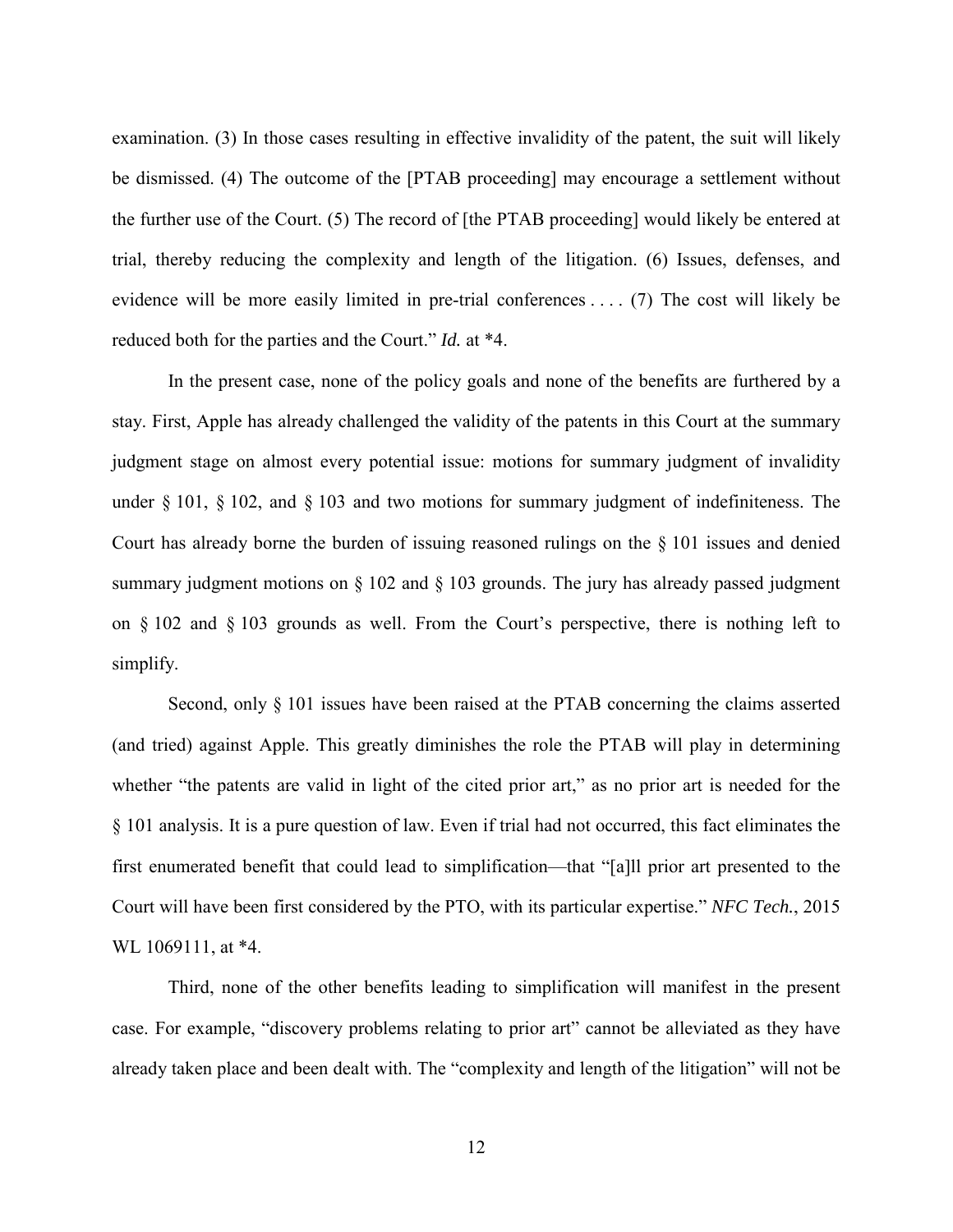reduced by the record of the PTAB proceeding because the trial has already taken place. "Issues, defenses, and evidence" will not be more easily limited in the pretrial conference; three separate pretrial conferences have already taken place in preparation for the trial which has already occurred. Finally, the cost to the parties and the Court will not be reduced because the overwhelming majority of those costs have already been incurred. As to the other two listed benefits, both are speculative at this stage in the litigation: settlement is speculative given the jury verdict and PTAB cancellation is not guaranteed,<sup>[9](#page-12-0)</sup> despite Apple's belief to the contrary. Accordingly, a stay will neither simplify the issues in question (which have been decided) nor will it streamline a trial that has already taken place.

Fourth, the Court fails to see how staying the case to allow the PTAB to reach a decision on a purely legal matter ( $\S$  101) can simplify any issue either for this Court or the appellate court. The Court reached the § 101 decision in mid-January 2015. The simplest way for the § 101 issue—the sole issue that Apple relies upon for its stay—to reach the appellate court is to let this nearly completed case move forward to appeal.<sup>[10](#page-12-1)</sup> Otherwise, the appellate court will wait a year for the PTAB to actually issue a final decision, and then wait for that decision to be appealed all the while further expense is incurred. On either path the appellate court will be reviewing the same question of law on the same statutory grounds. Apple has only increased complexity with the PTAB petitions, not reduced it.

This factor weighs against granting a stay.

### **(B) Whether discovery is complete and whether a trial date has been set**

### *The Parties' Positions*

<span id="page-12-0"></span><sup>&</sup>lt;sup>9</sup> The Court "find[s] it significant that the PTAB granted CBM review on all asserted claims" of the asserted patents. *VirtualAgility Inc. v. Salesforce.com, Inc.*, 759 F.3d 1307, 1314 (Fed. Cir. 2014). This could result in "the ultimate simplification of issues" if PTAB decides to cancel all the claims. *Id.* 

<span id="page-12-1"></span><sup>&</sup>lt;sup>10</sup> Post-trial briefing is nearly complete. Over 200 pages of post-trial briefing have already been filed, and only replies and sur-replies remain. Furthermore, the final post-trial conference is about a month away.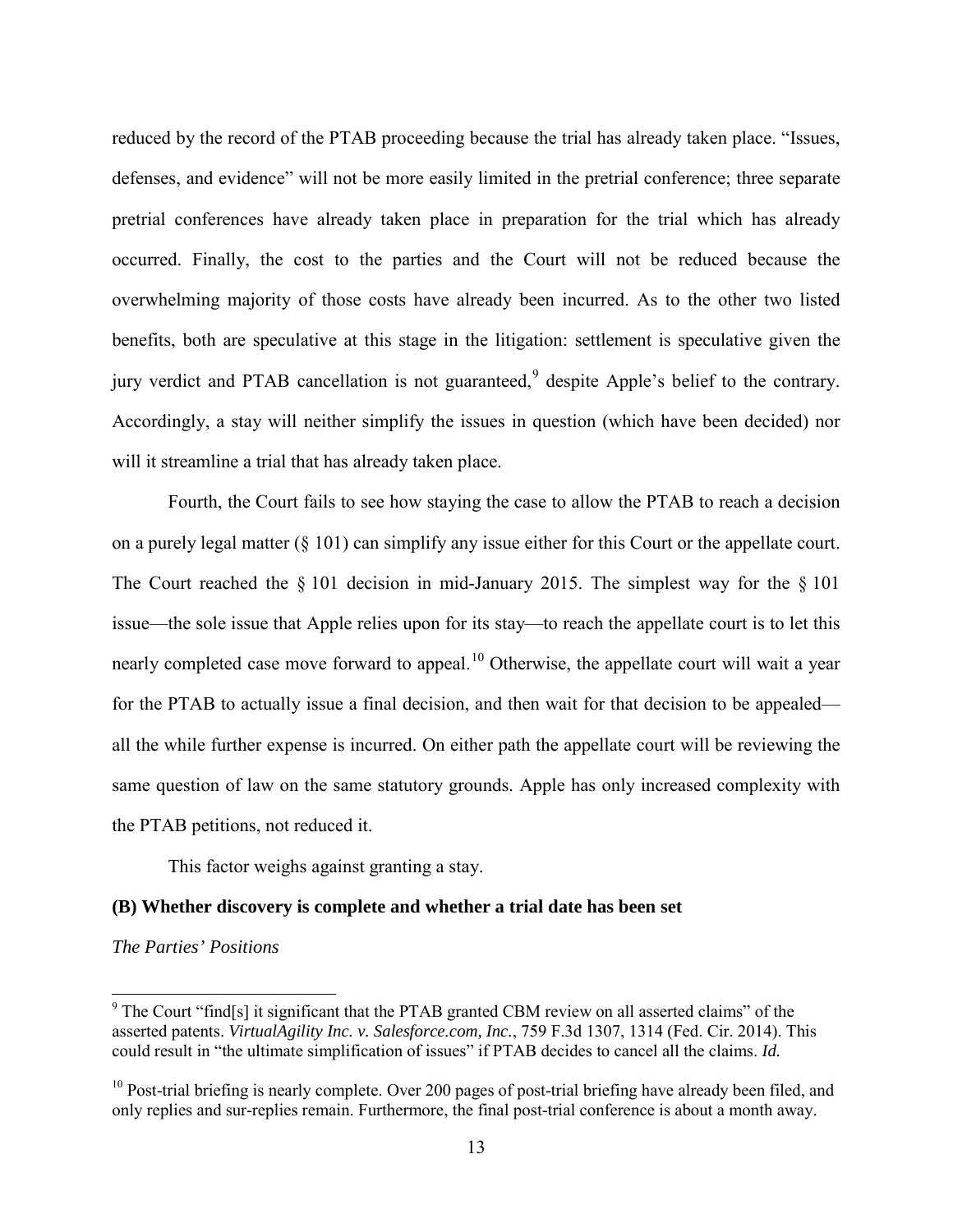Apple argues this factor favors a stay because significant post-trial activities remain, such as briefing and oral argument on renewed motions for judgment as a matter of law, motions for a new trial, motions for enhanced damages, and motions for pre- and post-judgment interest. (Apple Motion at 10, Dkt. No. 546 in 6:13-CV-447). Apple contends that the Court still has significant work to do post-trial, and the case is likely to continue on appeal and on remand. (*Id.*) According to Apple, if the PTAB finds all of the asserted claims unpatentable, Smartflash's cause of action is eliminated and the Court must vacate any earlier judgment. (*Id.* (citing *Fresenius USA, Inc. v. Baxter Int'l, Inc.*, 721 F.3d 1330, 1347 (Fed. Cir. 2013))).

Smartflash responds that discovery is complete, and the jury rendered a verdict months ago. (Smartflash -447 Response at 6, Dkt. No. 553 in 6:13-CV-447). Smartflash contends that, at this point, seeing the case to its conclusion maximizes judicial economy and party resources because the remaining work to be done is "exceedingly small" compared to the resources already expended. (*Id.* at 6 (quoting *Markets-Alerts Pty, Ltd. v. Bloomberg Fin. LP*, 922 F. Supp. 2d 486, 493 (D. Del. 2013) ("When confronted with a motion to stay in the later stages of a case, the court and the parties have already expended significant resources on the litigation, and the principle of maximizing the use of judicial and litigant resources is best served by seeing the case through to its conclusion")). According to Smartflash, the Court must compare the work left to do with the work that has been done. (*Id.* at 7). Smartflash argues PTAB decisions will unlikely come during post-trial proceedings because decisions on two instituted claims (from the '720 and '221 Patents) are not due until April 2016, (*id.*), and review of two claims (from the '772 Patent) was instituted only a day ago.

## *The Court's Analysis*

Apple stretches the bounds of reasonableness by arguing that this factor favors a stay. The plain language of the statute states that "the court shall decide whether to enter a stay based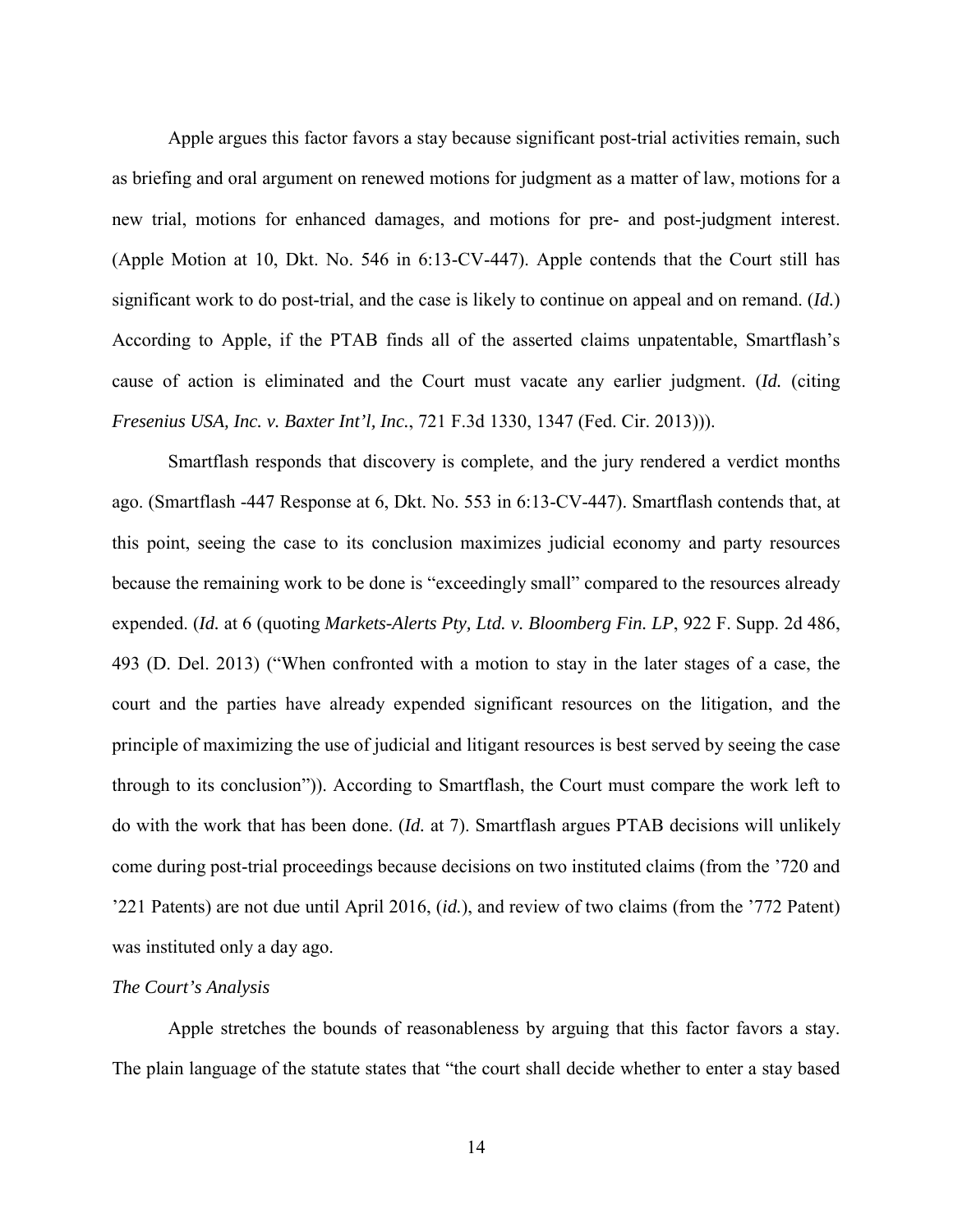on . . . whether discovery is complete and whether a trial date has been set." AIA § 18(b). Not only has a trial date been set, the trial is over and a jury rendered a verdict on February 24, 2015. Discovery was complete in September of 2014. Apple's Motion to stay was filed months after the milestones named in the statute were passed. The vast majority of resources and work have already been expended by both the Court and the parties in this litigation.

Another consideration that bears on this factor is whether Apple acted with reasonable diligence in filing its petitions for CBM review and after the petitions were granted, in filing its motions to stay. *NFC Tech*, 2015 WL 1069111, \*3. The Court concludes that Apple did not. This case (-447 case) was filed in May of 2013. Nearly a year later, on March 28 and April 3 of 2014, Apple filed twelve CBM petitions which did not even raise § 101 grounds. In fact, Apple did not file any petitions for CBM review on § 101 grounds until seventeen months after Smartflash filed suit, just two months before pretrial, and approximately three months before trial commenced.<sup>[11](#page-14-0)</sup> This delay is especially unreasonable given Apple's own statement that "[a]fter Apple became aware of the patents on May 29, 2013, when this case was filed, Apple has had good-faith belief in its strong invalidity and non-infringement defenses [including § 101], as expressed in its discovery responses, contentions, and expert reports." (Apple's Motion for Summary Judgment of No Willful Infringement and No Indirect Infringement at 5, Dkt. No. 267 in 6:13-CV-447). Apple even raised the § 101 defense in its answer filed on July 24, 2013, which is fifteen months before Samsung filed its first CBM petitions on  $\S$  101 grounds, sixteen months before Apple filed its first CBM petition on § 101 grounds, and eighteen months before Samsung filed its last petition on § 101 grounds, finally encompassing all the asserted claims in the Apple case. (Apple's Answer, Dkt. No. 29 in 6:13-cv-447). Even though Apple's Motion is based on institution decisions on Samsung's petitions, the timing of all parties petitions effectively

 $\overline{a}$ 

<span id="page-14-0"></span> $11$  After a petition for CBM review is filed, the patent owner has three months to file a preliminary response, and the PTAB will determine whether to institute review within three months of the response. 77 Fed. Reg. 48680, 48692 (Aug. 14, 2012).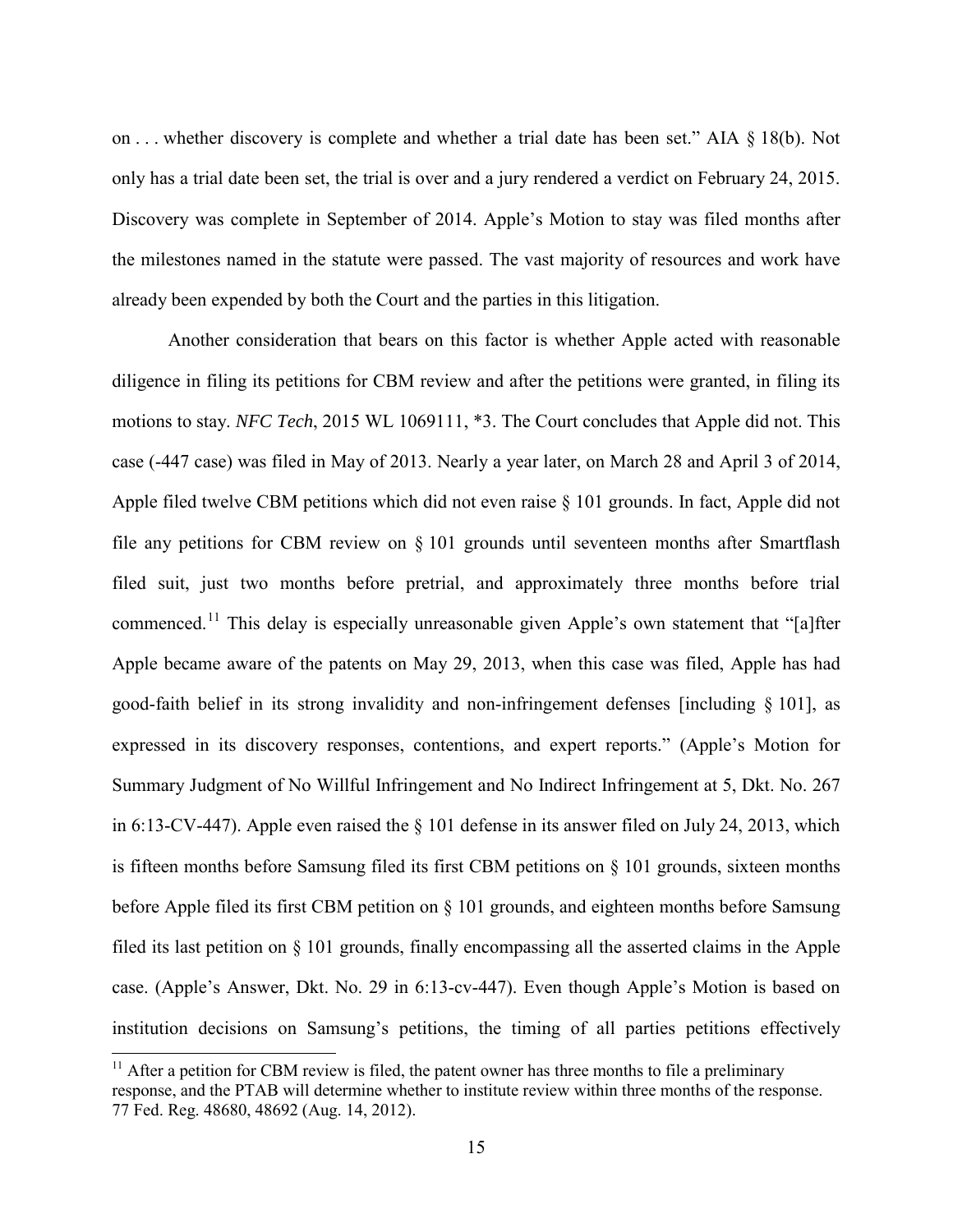guaranteed no institution decision would be issued before the completion of trial. This Court is hard-pressed to find that Apple acted with reasonable diligence in filing petitions raising its § 101 invalidity defense—the only ground that the PTAB instituted review on for the asserted claims in the Apple case. As a result of such conduct, the Court is faced with Apple's motion to stay at the latest conceivable stage of district court litigation.

The Court is left to conclude that this obvious delay negates the intent of the CBM review process. CBM review was described as "offer[ing] a relatively cheap *alternative* to civil litigation for challenging [] patents, and [] reduce the burden on the courts." 157 Cong. Rec. S1367 (Mar. 8, 2011) (statement of Sen. Kyl) (emphasis added). In fact, the apparent, fundamental purpose of the CBM process (introduced by the Schumer-Kyl amendment) is to provide a "cost-efficient *alternative* to litigation." 157 Cong. Rec. S1364 (daily ed. Mar. 8, 2011) (statement of Sen. Schumer) (emphasis added). The policy considerations behind CBM review and inter partes review are similar. *NFC Tech.*, 2015 WL 1069111 at \*5 (citing H. Rep. No. 112– 98, Part I, at 48 (2011) (statutory post-grant review procedures were designed to be "quick and cost effective alternatives to litigation") (Bryson, J.); 157 Cong. Rec. S952 (daily ed. Feb. 28, 2011) (inter partes review was intended to provide a "faster, less costly alternative[] to civil litigation to challenge patents) (statement of Sen. Grassley); *id.* at S5319 (daily ed. Sept. 6, 2011) (post-grant review of patents, including inter partes review, was meant to be "an inexpensive substitute for district court litigation" that "allows key issues to be addressed by experts in the field") (statement of Sen. Kyl)).

At this late litigation stage, if the Court were to give credence to Apple's arguments, this would serve to encourage parties to misuse CBM review in a manner completely opposite of what Congress intended, by making it into a cost-increasing, post-trial second chance at additional litigation, rather than a cost-effective *alternative* to litigation. Senator Kyl's concern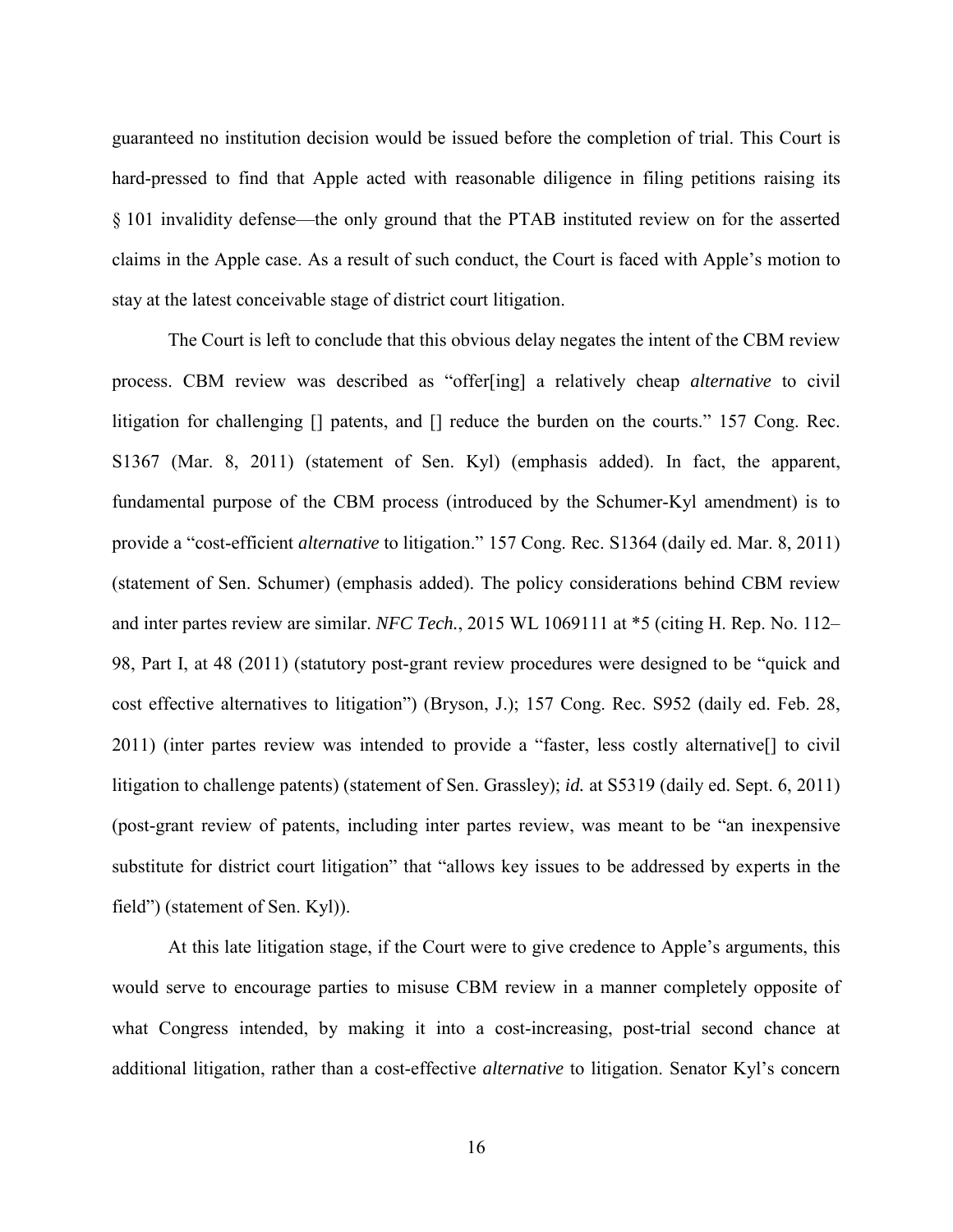that "district courts have been content to allow litigation to grind on while a reexamination is being conducted, forcing the parties to fight in two fora at the same time" has no application here. *Id.* In fact, the present situation appears to be the precise inverse of this concern. It is Apple that is attempting to force completed litigation to grind on. With appeals certain to follow posttrial proceedings regardless of the outcome, staying the case now would delay the ultimate resolution of both the § 101 issues and the entire case.

This factor weighs heavily against granting a stay.

# **(C) Whether a stay, or the denial thereof, would unduly prejudice the nonmoving party or present a clear tactical advantage for the moving party**

### *The Parties' Positions*

Apple argues that it is unfair and prejudicial to force Apple "to continue to litigate just because it happened to be the first defendant scheduled for trial." (Apple's Motion at 11, Dkt. No. 546 in 6:13-CV-447). Further, Apple argues it would be unjust to make Apple pay damages on ineligible claims merely because it was selected for trial first. (*Id.*) Apple contends that Smartflash would not unduly suffer prejudice because it does not compete with Apple and faces no risk of losses that cannot be made up by damages. (*Id.* at 12). Apple asserts that Smartflash's claims of prejudice are undermined by its choice to wait over five years after '720 Patent issued to file suit. (*Id.* at 12–13 (citing *VirtualAgility*, 759 F.3d at 1319–20)). In Apple's view, the Federal Circuit will eventually have to decide the patent eligibility issue, so "it makes sense to stay this broader-scoped proceeding" to allow the PTAB to make its determination first. *Id.*

Smartflash responds that the Court has already found that Apple's splitting of its invalidity defenses cuts against issue simplification and provides a tactical advantage to Apple. (Smartflash -447 Response at 7, Dkt. No. 553 in 6:13-CV-447 (citing Memorandum Opinion and Order Denying Stay at 8–9, Dkt. No. 175 in 6:13-CV-447)). According to Smartflash, the Federal Circuit confirmed this approach in *VirtualAgility*. (*Id.* (citing *VirtualAgility*, 759 F.3d at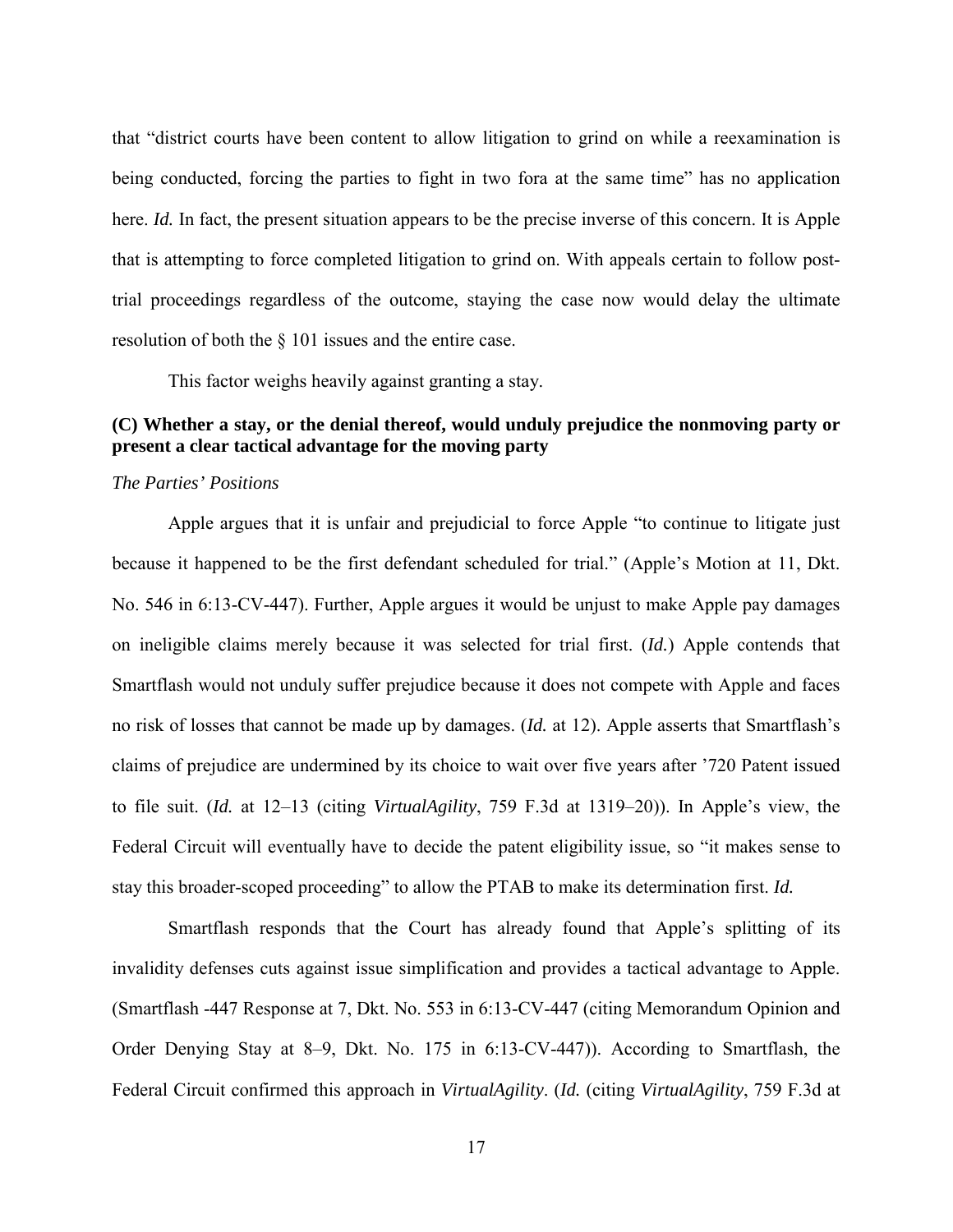1315)). Smartflash contends the present scenario weighs against a stay even more where "staying a case only to grant the opportunity to re-litigate an identical issue before a different tribunal is a quintessential tactical advantage." (*Id.*) Smartflash argues that a delay is inherently prejudicial and hinders Smartflash's licensing efforts for the patents-in-suit, which expire in 2020. (*Id.* at 8). Smartflash urges that its alleged delay in filing suit does not minimize prejudice to it because only one of the tried patents issued before 2012, half of the tried claims issued only a few months before it filed suit, and that it was excusable for it to develop a complete patent portfolio before asserting its rights. (*Id.*) Smartflash argues that Apple conversely had no justification for not asserting § 101 in its April 2014 petitions and waiting to assert its § 101 arguments until November 2014. (*Id.*) Smartflash argues that Apple's Motion is based on Samsung's § 101 petitions[12](#page-17-0) (filed September 16, 2014—sixteen months after the complaint), and that Apple failed to petition on that ground until a month before the initial pretrial conference, November 30, 2014.

Moreover, Smartflash argues that the decisions from either forum will be appealed, and on the current schedule, the Court's decisions will be on appeal before the PTAB issues any final decision. (*Id.* at 9). Smartflash contends that an appeal that can resolve the "entire dispute at once is a far better use of judicial and party resources." (*Id.* (citing *U.S. v. Nixon*, 418 U.S. 683, 691 (1974) ("The finality requirement . . . embodies a strong congressional policy against piecemeal reviews, and against obstructing or impeding an ongoing judicial proceeding by interlocutory appeals. This requirement ordinarily promotes judicial efficiency and hastens the ultimate termination of litigation.") (internal citations omitted))). Additionally, Smartflash asserts that Apple will pay on the judgment only if the Federal Circuit affirms the Court's legal

 $\overline{a}$ 

<span id="page-17-0"></span> $12$  Since the time it filed its Motion to Stay, Apple filed additional CBM petitions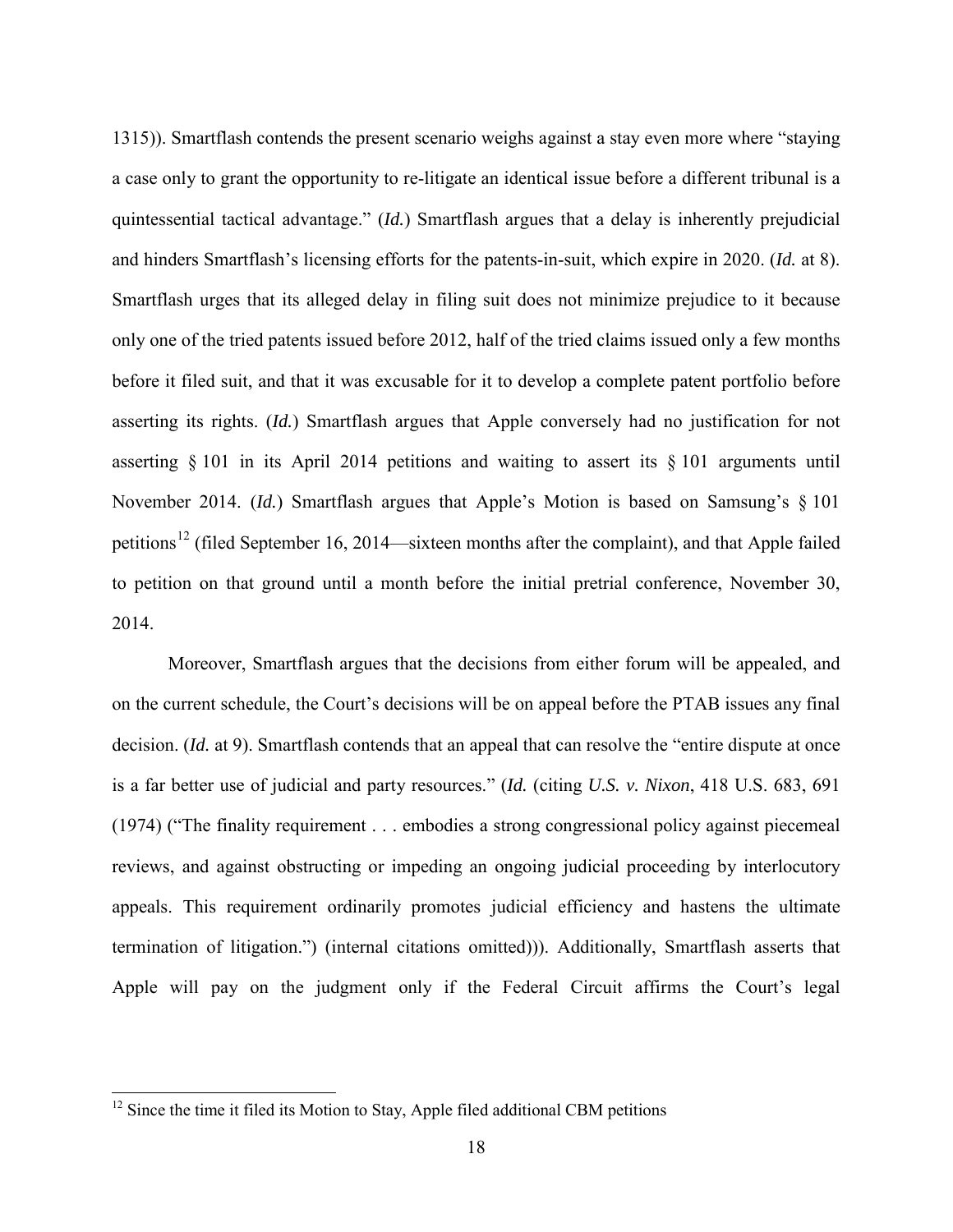determination of subject matter eligibility, and therefore, Apple does not face a competitive disadvantage. (*Id.* at 10).

### *The Court's Analysis*

As the Court has previously noted, Smartflash has a recognized interest in timely enforcement of its patent rights, and "that interest is entitled to weight." *NFC Tech.*, 2015 WL 1069111, at \*2 (Bryson, J.) (collecting cases); *see also Ambato Media, LLC v. Clarion Co. Ltd.*, 2:09-CV-242, 2012 WL 194172 at \*1 (E.D. Tex. Jan. 23, 2012). Further, the Court has an obligation "to secure the just, speedy, and inexpensive determination of every action." Fed. R. Civ. P. 1. However, the potential for delay alone does not establish undue prejudice. *NFC Tech.*, 2015 WL 1069111, at \*2 (Bryson, J.). Instead, courts typically look to other factors like the timing of the stay request, the timing of the administrative review request, the status of the review proceedings, and the relationship between the parties. *See Market-Alerts Pty. Ltd. v. Bloomberg Finance L.P.*, 922 F. Supp. 2d 486, 494 (D. Del. 2013).

## i. Undue Prejudice to Smartflash

Smartflash does not compete with Apple and does not risk loss of market share. Smartflash's licensing efforts may be disrupted by a stay or by the inherent uncertainty about the value of the patents resulting from the PTAB's decision to institute CBM review. Further, Smartflash can be compensated for lost licensing opportunities through monetary damages. Moreover, Smartflash could have sued Apple as early as 2008 when the '720 Patent issued and it knew of Apple's alleged infringement.

### ii. Tactical Advantage to Apple

In this situation, a stay would give Apple a clear tactical advantage. By delaying its petitions for seventeen months, Apple has multiple opportunities to challenge the § 101 validity of Smartflash's patents in two separate forums. *VirtualAgility, Inc.*, 759 F.3d at 1319–20 (noting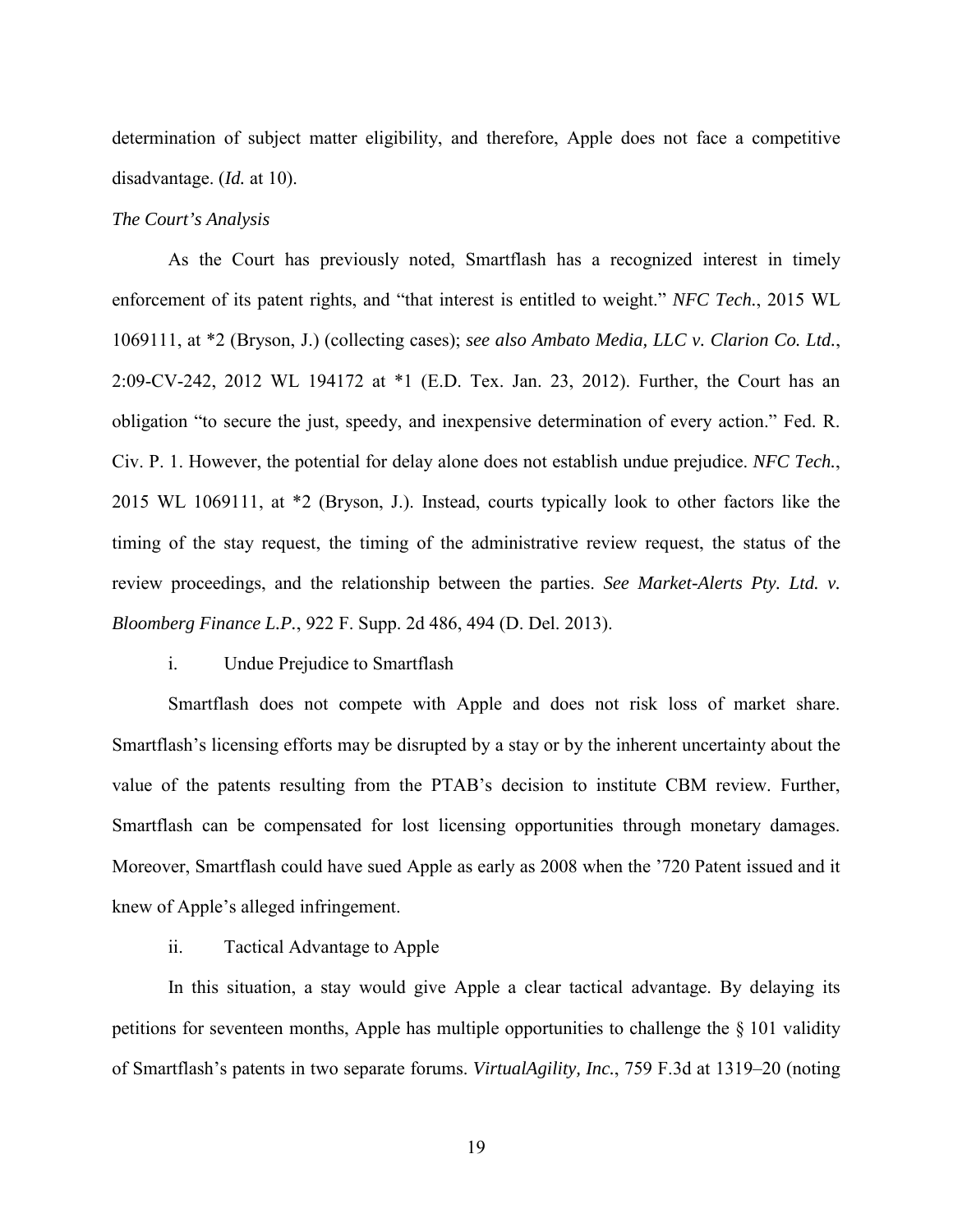that a delay in filing the CBM petitions is relevant to whether defendants sought to gain a tactical advantage or had a "dilatory motive"); *Segin Sys, Inc. v. Stewart Title Guar. Co.*, 30 F. Supp. 3d 476, 484 (E.D. Va. 2014) ("[T]wo separate opportunities in two separate forums to challenge the validity of Plaintiffs' patent does raise a concern of an unfair tactical advantage, giving them two bites of the apple as to a central defense."). Failing to point out this clear tactical advantage would encourage parties to engage in gamesmanship with the PTAB and the courts, which runs counter to the policies underlying Congress's decision to open the avenue of CBM review.

As for undue prejudice, there is little evidence that Smartflash would suffer undue prejudice from a stay. However, a stay would present Apple with a clear tactical advantage and encourage gamesmanship through splitting invalidity defenses and delaying filing of CBM petitions. Such practices undermine the fundamental policies of CBM review.

On balance, this factor also weighs against a stay.

# **(D) Whether a stay, or the denial thereof, will reduce the burden of litigation on the parties and on the court**

### *The Parties' Positions*

Apple contends that a stay would conserve resources because the PTAB will more likely than not cancel the asserted claims and eliminate the need for further proceedings in the case. (Apple Motion at 13–14, Dkt. No. 546 in 6:13-CV-447). According to Apple, no extraordinary and extremely rare circumstances exist here to justify denying a stay. (*Id.*) Apple argues that, without a stay, the Court will have to decide issues regarding claims that will likely be cancelled through CBM review. (*Id.* at 14). Moreover, Apple asserts that even cancellation of just two of the asserted claims would require a new damages trial. (*Id.*)

Smartflash responds that the Court has already expended substantial resources resolving the only relevant issue in the instituted CBM reviews. (Smartflash -447 Response at 10, Dkt. No. 553 in 6:13-CV-447). Smartflash accuses Apple and Samsung of intentionally driving litigation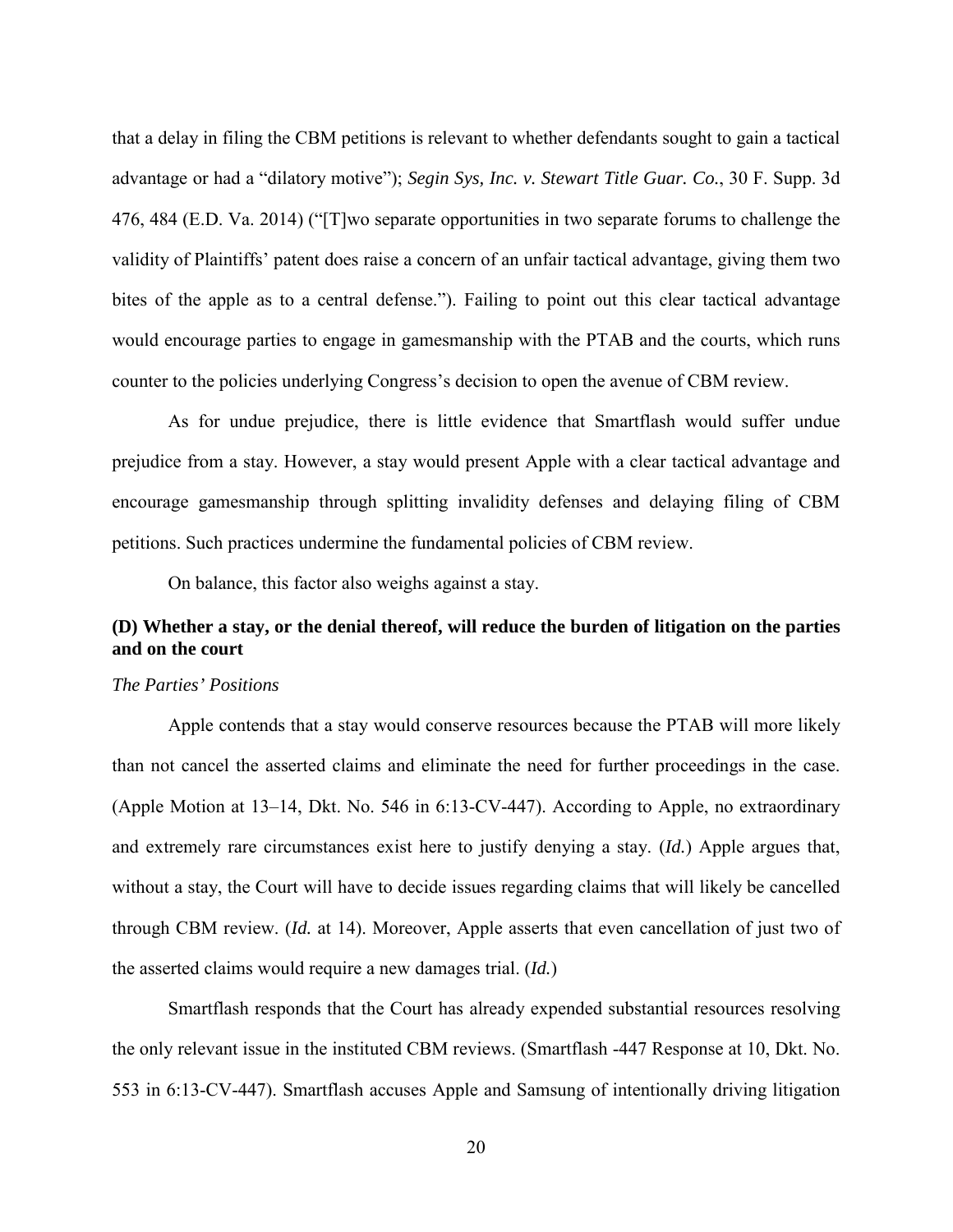costs up by re-litigating issues in a different forum. (*Id.*) Smartflash contends that the remaining burden on the parties is minimal because post-trial briefs have already been filed and many issues overlap with summary judgment motions, which the Court has already addressed. (*Id.*) Smartflash argues that the congressional and judicial policies behind the finality-of-judgments rule counsel against Apple's argument that this broader-scoped proceeding should be stayed pending resolution of a single issue. (*Id.* at 11 (citing *U.S. v. Nixon*, 418 U.S. 683, 691 (1974))). According to Smartflash, "a swift Federal Circuit appeal could deal with most of these petitions via one consolidated appeal from this case, [but] a post-trial stay will only promote the iterative PTO gamesmanship in which the Defendants are currently engaged." (*Id.* at 13).

#### *The Court's Analysis*

"Congress's addition of a fourth factor requiring an inquiry into whether a stay will reduce the burden of litigation on the parties and on the court indicates that special attention should be given to minimizing the burdens of litigation." *NFC Tech.*, 2015 WL 1069111 at \*2 (Bryson, J.). The analysis of this factor overlaps with the analysis for the first factor because simplifying the issues will usually reduce the burden of litigation on the parties and the Court. *Id.* Nevertheless, Congress expressly included this fourth factor in the statute and it is therefore separately "weighed in the stay determination." *VirtualAgility Inc. v. Salesforce.com, Inc.*, 759 F.3d 1307, 1313 (Fed. Cir. 2014).

As noted above, the legislative history of AIA § 18 makes it clear that the intended purpose of CBM review is to provide a cost-saving alternative forum where the parties can take advantage of the PTO's subject matter expertise in lieu of costly litigation in the district courts. *See* 157 Cong. Rec. H4429 (daily ed. June 22, 2011) ("Section 18 . . . will save 90 percent of the costs incurred in civil litigation.") (statement of Rep. Quayle). Congress apparently hoped the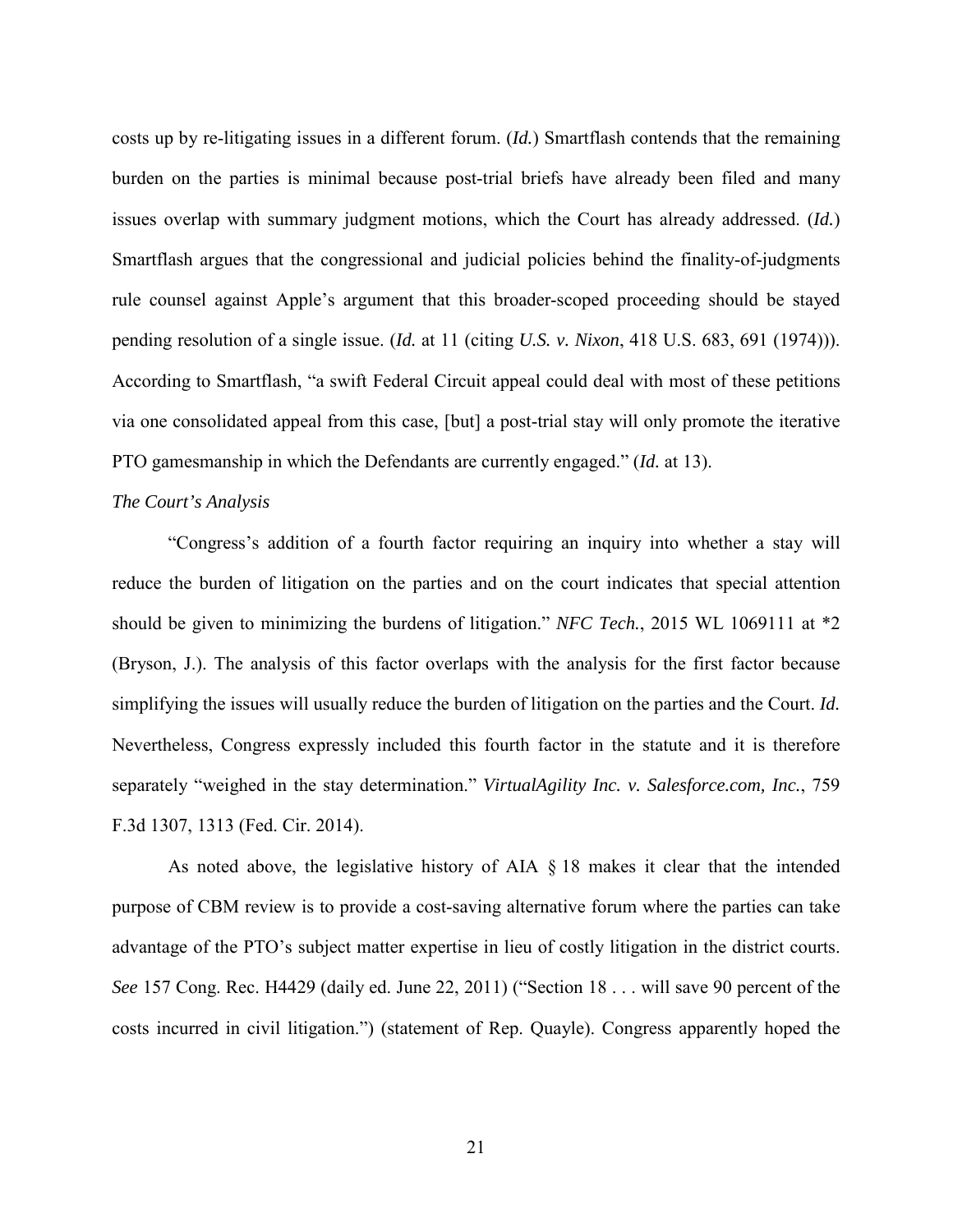process would be used to simplify and decrease the burden of litigation on parties and courts in response to abusive litigation tactics.

However, the benefits of having an available cost-saving alternative forum are greatly diminished (if not inverted) here. Apple's delay in filing CBM petitions under § 101 created the situation now confronting the Court: the vast majority of civil ligation costs have already been spent and the heavy burden of litigation has already fallen upon the Court. In the Apple case to date, the Court has issued over 400 pages of orders and opinions. The Court has pored through 971 pages of briefing and reviewed 10,622 pages of associated exhibits on significant disputes, including motions to sever, motions to transfer, motions to strike and exclude, motions for summary judgment, *Daubert* motions, and claim construction briefings. In addition, the Court has held a six-day jury trial, which required the citizens of this district to be involved in jury service. In this effort, the parties and Court have nearly carried the burden of litigation to final judgment; 200 pages of post-trial motions and responses have been submitted, and the final hearing on those motions is about a month away. Meanwhile, in response to Apple's eleventhhour petitions, the PTAB has just begun its entirely separate effort to duplicate the Court's existing determination of a pure question of law. This situation does not reduce the litigation, it has increased the litigation.

The current post-trial litigation schedule will allow the parties to appeal decisions of the entire litigation several months before the PTAB is likely to issue its final decisions on the same § 101 issues already litigated in this Court. An appeal of the entire litigation would avoid the costly and burdensome prospect of piecemeal appeals that would presumably occur if the PTAB and the Federal Circuit do not invalidate every asserted claim.<sup>[13](#page-21-0)</sup> In essence, a stay would

 $\overline{a}$ 

<span id="page-21-0"></span><sup>&</sup>lt;sup>13</sup> The Federal Circuit has yet to decide an appeal from a final PTAB decision in a CBM review. Of the thirteen appeals from IPR proceedings, it has affirmed all of them, eleven of them by Fed. Cir. R. 36 Summary Affirmance.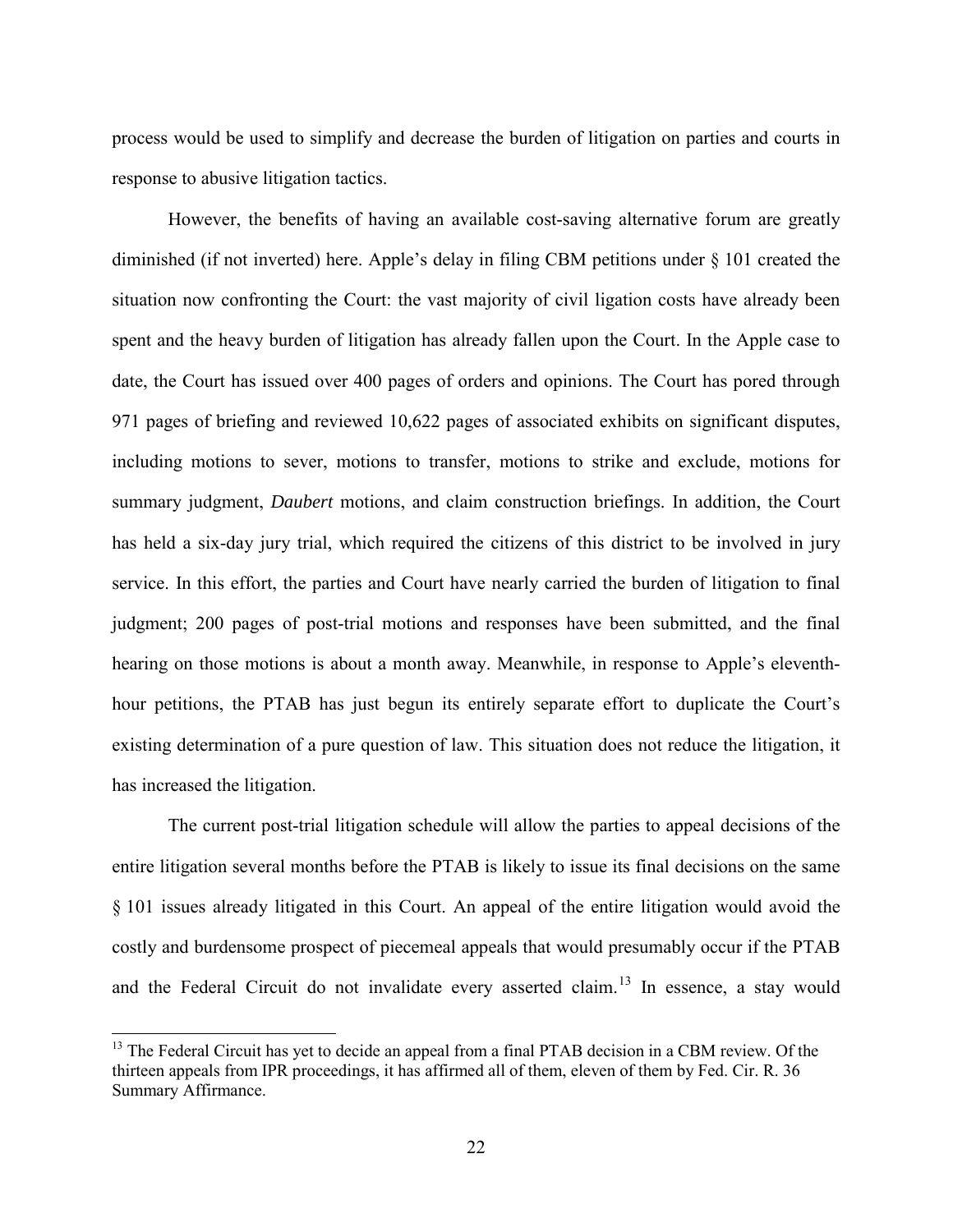"[p]ermit piecemeal, prejudgment appeals," which the United States Supreme Court "ha[s] recognized, undermines efficient judicial administration and encroaches upon the prerogatives of district court judges, who play a special role in managing ongoing litigation." *Mohawk Indus., Inc. v. Carpenter*, 558 U.S. 100, 106 (2009) (internal quotations omitted). If a piecemeal appeal concerning the § 101 issue takes place, and this Court is left with the burden of a new trial but with none of the benefits of appellate rulings on the overwhelming majority of the other issues dealt with at trial (such as Smartflash's damages model), justice and judicial economy will be disserved.<sup>[14](#page-22-0)</sup> Since the goal is to reduce the burden of future litigation, it would make much more sense to send this Court's final decision on § 101, final decision on damages, jury decision on § 102, and jury decision on § 103 for the Federal Circuit to resolve in its entirety.

As other courts have observed, when the case reaches post-trial motions, it is most efficient for the Court to move forward with all post-trial motions so that the Federal Circuit may review the *entire* case on appeal, including the validity of all of the plaintiff's patents, as soon as possible. *Apple Inc. v. Samsung Elecs. Co.*, No. 11-CV-01846, 2013 WL 6225202, at \*4 (N.D. Cal. Nov. 25, 2013). In the interests of reaching a full and final resolution to the case as quickly as possible, this case presents a set of circumstances which counsel against granting a stay under the fourth factor.

In sum, the first, third, and fourth factors weigh against granting a stay, and the second factor weighs heavily against granting a stay. In this situation, "seeing the case to its conclusion maximizes judicial and party resources," and discourages gamesmanship in filing CBM petitions. Accordingly, a stay of the Apple litigation is unwarranted.

 $\overline{a}$ 

<span id="page-22-0"></span><sup>&</sup>lt;sup>14</sup> Presumably, if the Court held "a new damages trial," as Apple proposes might happen, using an incorrect damages model (as Apple alleges), then that damages model in the second trial could be overturned and remanded for a *third* trial using what the Federal Circuit deems is the correct damages model. It makes more sense for all issues to be appealed at once, as the contrary situation does not "reduce the burden of litigation on the parties and on the Court."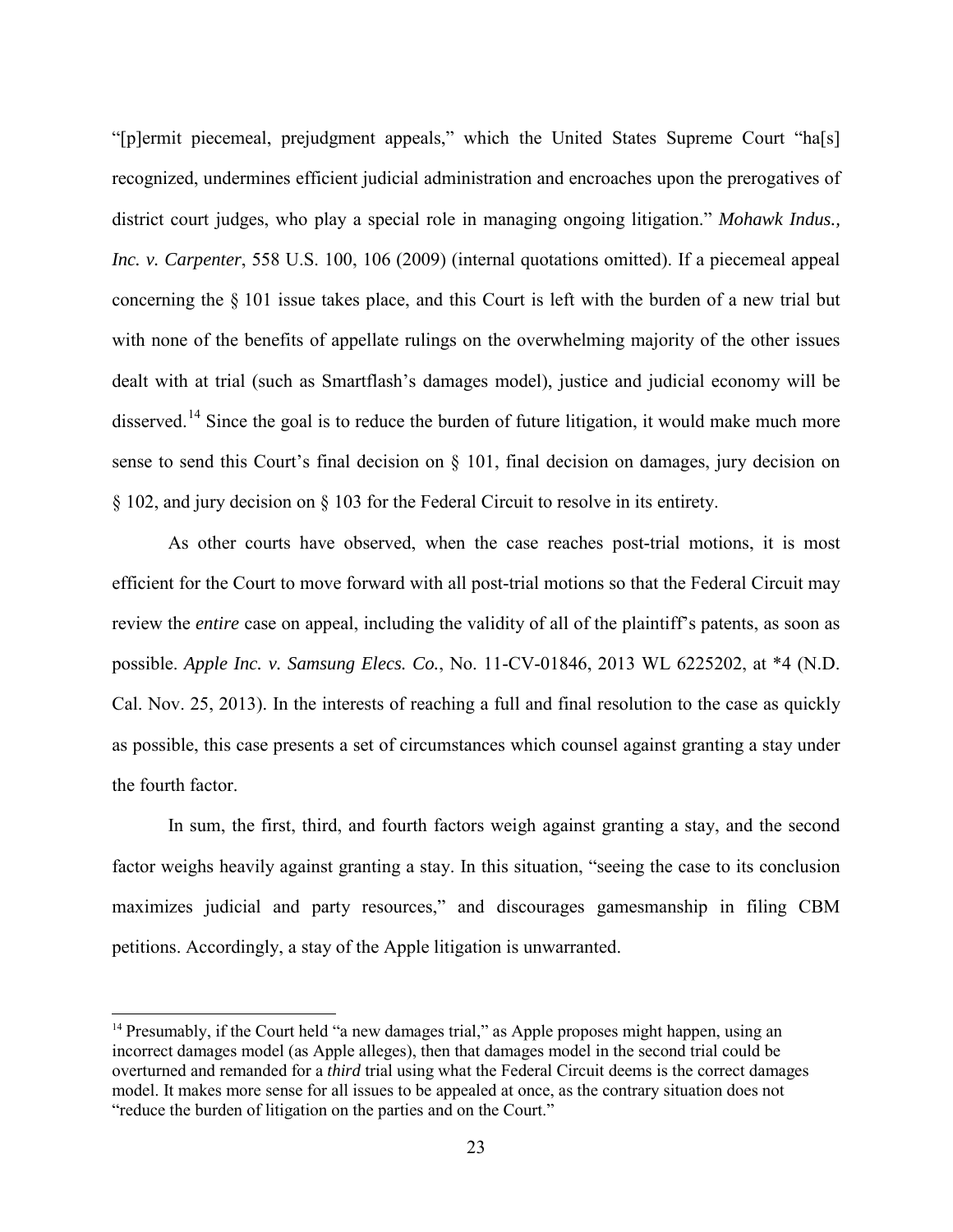### *Samsung Litigation (-448 case)*

Samsung argues that all four factors weigh heavily in favor of staying this action for the duration of the CBM proceedings. Smartflash disagrees.

# **(A) Whether a stay, or the denial thereof, will simplify the issues in question and streamline the trial**

### *The Parties' Positions*

According to Samsung, this is the most important factor. (Samsung Motion at 6, Dkt. No. 495 in 6:13-CV-448 (citing *NFC Tech*, 2015 WL 1069111 at \*6)). Samsung argues that the PTAB determined that four of the five patents-in-suit are more likely than not invalid under § 101, and that the likely cancellation of the patents would dispose of the entire litigation. (*Id.*) Samsung claims that the PTAB's institution of petitions under § 101 encompass all asserted claims from the '720 Patent (claim 14), the '458 Patent (claim 11) the '598 Patent (claim 7) and the '221 Patent (claims 2 & 11). (*Id.* at 1–2 n.3). Claims 2 and 11 from the '221 Patent are also being reviewed by the PTAB under § 102 grounds in light of a single piece of prior art. (*Id.* at 2 n.3). Samsung—like Apple—also noted that review had not been instituted for the asserted claims in the '772 patent, (*id.* at 2 n.5), but the Court observes that CBM review of the '772 Patent was instituted on May 28, 2015. Additionally, Samsung asserts that cases involving the asserted patents have been multiplying and notes that Smartflash also filed cases against Google, Amazon, and a second case against Apple. (*Id.* at 7). Samsung indicates that Apple will likely appeal claim construction and § 101 findings that will apply across all cases. (*Id.*)

As with Apple, Smartflash responds that the Court has already ruled on the only issue on which the PTAB instituted review for the majority of relevant proceedings—§ 101. (Smartflash -448 Response at 3, Dkt. No. 498 in 6:13-CV-448). Smartflash contends that both the parties and the Court expended substantial efforts on the issue, which included supplemental filings to address new authority. (*Id.* (citing Dkt. Nos.  $367, 403 \& 421$  in  $6:13$ -CV-448)).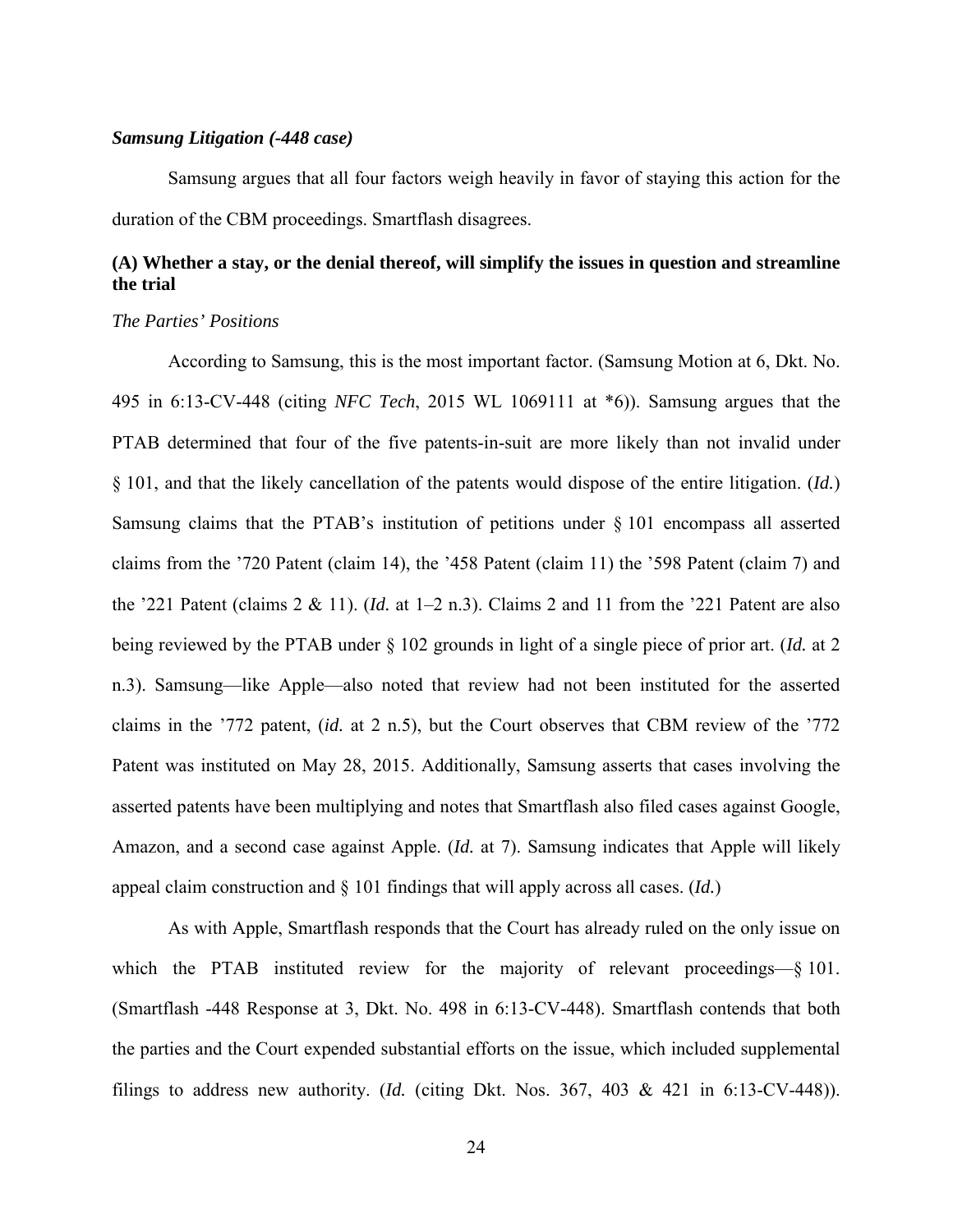According to Smartflash, the only remaining issue in question that the PTAB could determine relates to anticipation from one piece of prior art of just two claims of one of the asserted patents (Claims 2 and 11 of the '221 Patent). (*Id.*) Smartflash argues that a stay would decide nothing with regard to the five other prior art references asserted against the '221 Patent or other claims of the other patents-in-suit. (*Id.*) Smartflash further asserts the same "back-door interlocutory appeal" argument as in the Apple case. (*Id.* at 4–5). According to Smartflash, where a party seeks to stay a case ready for trial while the PTAB decides a previously determined issue of law is precisely the "extraordinary and extremely rare" circumstances envisioned by Senator Schumer. (*Id.* at 5).

Moreover, Smartflash argues that the Court's eventual final judgment would "terminate most of the PTAB proceedings" by collateral estoppel. (*Id.* at 5 (citing *B&B Hardware v. Hargis Indus, Inc.*, 135 S.Ct. 1293, 1305 (2015))). Smartflash contends that attempts to re-litigate the § 101 issue at the PTAB would impermissibly and collaterally attack the Court's § 101 decision. (*Id.* (citing *Heck v. Humphrey*, 512 U.S. 477, 493 n.10 (1994) (Souter, J., concurring) ("[T]he principle barring collateral attacks [is] a longstanding and deeply rooted feature of both the common law and our own jurisprudence . . . ."); *VirtualAgility, Inc. v. Salesforce.com, Inc.*, 759 F.3d 1307, 1313 (Fed. Cir. 2014) (reasoning that collateral attacks on the PTAB's institution decisions are inappropriate))). Smartflash further asserts that the PTAB did not consider the Federal Circuit's *DDR Holdings* opinion or the Court's § 101 Order in the institution decisions. (Smartflash -448 Response at 6).

### *The Court's Analysis*

As an initial matter, the Court notes that the -447 case was originally scheduled for trial at the same time as the Apple case. The Samsung trail was reset for August 2015 to allow the parties to take advantage of the Court's decisions in the Apple trial.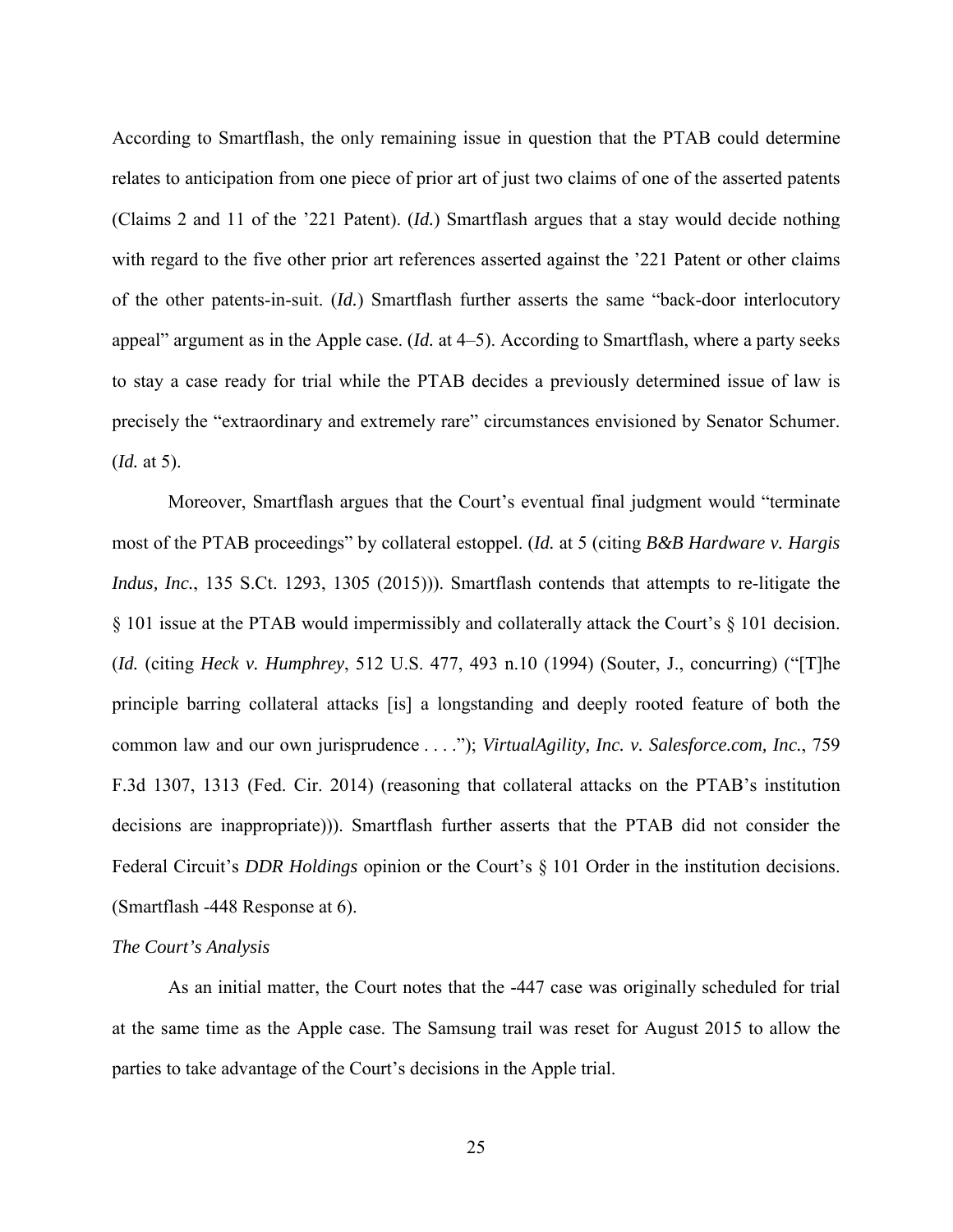As a result, the Court's reasoning and analysis for this factor in the Apple litigation is largely applicable here. As in the Apple case, Samsung challenged the patents on almost every potential issue at the summary judgment stage before this Court. Samsung's Motion is primarily based on the PTAB's institution of CBM review under  $\S$  101 for the asserted patents.<sup>[15](#page-25-0)</sup> As with the Apple litigation, the Court already decided the § 101 issue, and it is no longer a question before the Court. In other words, it will not be an issue at trial. Besides the § 101 issue, there is only one issue that the PTAB could decide and potentially simplify for the Court—anticipation (§ 102) of claims 2 and 11 of the '221 Patent. This one issue is quite narrow and would do little to streamline the trial overall.

In other words, an analysis of the benefits that support simplification lead the Court to the same conclusion that was reached in the Apple case.<sup>[16](#page-25-1)</sup> For example, all the prior art that will be asserted at trial is not before the PTAB. Therefore the PTAB's "particular expertise" will not be utilized. The discovery problems that could be prevented by a PTAB proceeding have already taken place, as the Court has already dealt with multiple motions to compel, including one emergency motion to compel, held two hearings on these motions, and dealt with discovery and evidence issues at the first pretrial conference. (Smartflash's Motion to Compel, Dkt. No. 113 in 6:13-CV-448); (Smartflash's Emergency Motion to Compel, Dkt. No. 197). The Court has no specific evidence before it to conclude that PTAB proceedings would further settlement discussions, and the "more likely than not" standard does not equate to a "guarantee" that the claims will be held invalid.<sup>[17](#page-25-2)</sup> Further, the record of PTAB proceedings would not reduce the

 $\overline{a}$ 

<span id="page-25-0"></span><sup>&</sup>lt;sup>15</sup> The Court acknowledges that the '221 Patent claims are also being challenged on  $\S$  102 grounds.

<span id="page-25-1"></span><sup>16</sup> These benefits are listed above as well as in Judge Bryson's opinion in *NFC Tech. LLC v. HTC Am., Inc.*, No. 2:13-CV-1058, 2015 WL 1069111, at \*4 (E.D. Tex. Mar. 11, 2015) (Bryson, J.).

<span id="page-25-2"></span><sup>&</sup>lt;sup>17</sup> The Court, however, does note that these two potential benefits favor Samsung's position more than Apple's position given that a jury trial has not yet occurred in the Samsung case.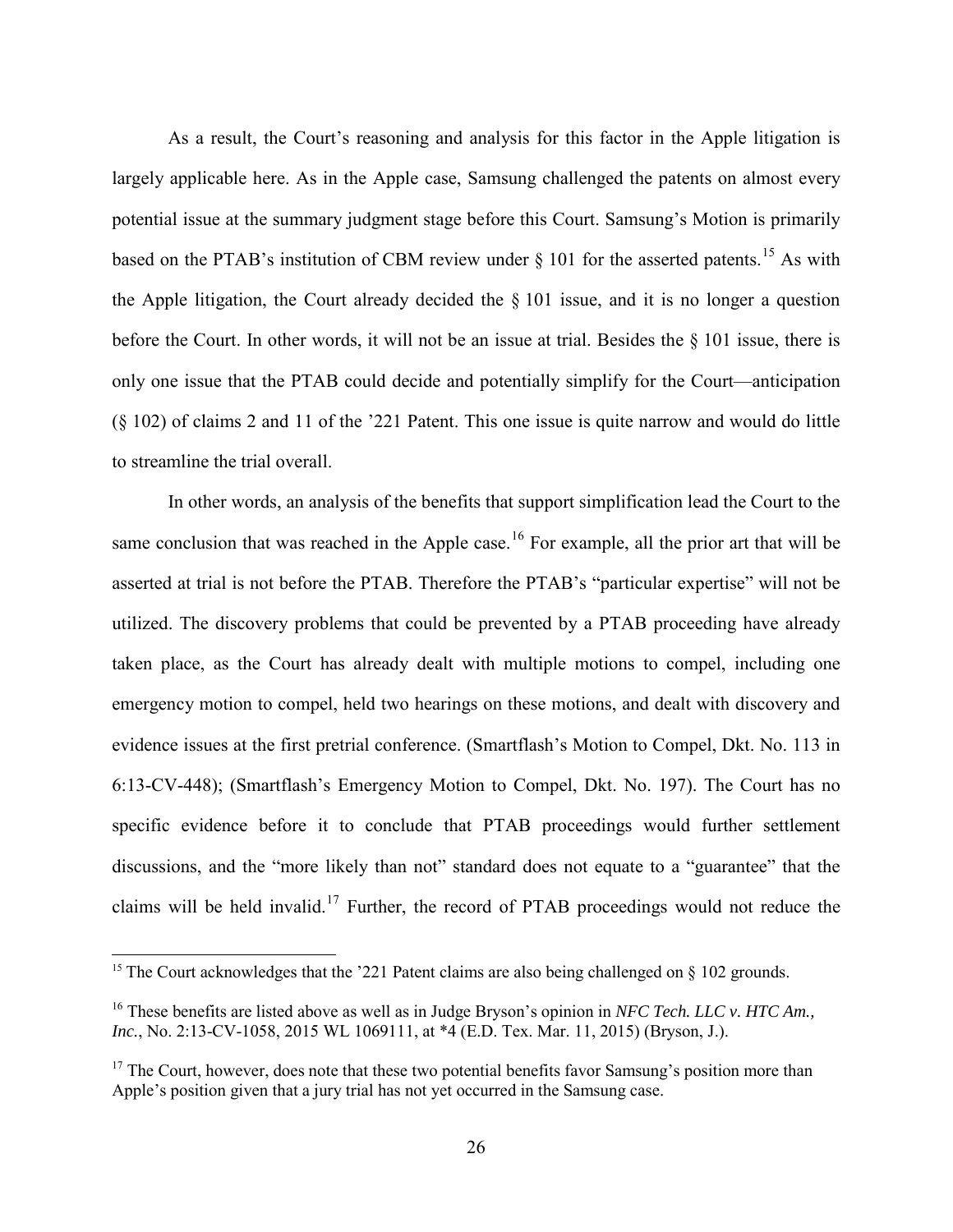complexity and length of the litigation, as this case is already complex, has been proceeding for over two years, and is on the eve of trial. Issues, defenses, and evidence have already substantially been dealt with in pretrial conferences, and both the parties and the Court have already incurred substantial cost that is not likely to be reduced (unless all asserted claims are cancelled in the PTAB's determination and such a determination is entirely affirmed).

As with the Apple case, the quickest and most efficient final resolution of the § 101 issue in the litigation would occur through appeal to the Federal Circuit. On either path the appellate court will be reviewing the same question of law on the same statutory grounds. On the current schedule, this case will likely be on appeal before the PTAB issues final decisions on just the  $\S$  101 validity of the asserted patents. Accordingly, this factor weighs against a stay.<sup>[18](#page-26-0)</sup>

## **(B) Whether discovery is complete and whether a trial date has been set**

### *The Parties' Positions*

-

According to Samsung the appropriate time to measure the stage of litigation for the purposes of this "renewed" motion is May 2014 when Samsung filed the first motion to stay. (Samsung Motion at 8, Dkt. No. 495 in 6:13-CV-448 (citing *VirtualAgility*, 759 F.3d at 1317)). Samsung notes that at that time (over a year ago), the Court found the case was at an "intermediate stage," which weighed in favor of granting a stay. (*Id.* (citing Memorandum Opinion and Order Denying Stay at 8, Dkt. No. 175 in 6:13-CV-447)).

Samsung further contends that even considering the present stage of litigation, much work remains before the case is ready for trial, such as additional depositions, a possible

<span id="page-26-0"></span> $18$  Though not specifically before the Court, Smartflash's collateral estoppel arguments are noteworthy. Just as the Court is precluded from an impermissible collateral attack on the PTAB's institution decisions, the PTAB may have to give preclusive effect to the Court's judgment. In *B&B Hardware*, the Supreme Court recently noted that "[n]either is issue preclusion a one-way street" between district courts and administrative agencies. 135 S.Ct. at 1305–06 ("When a district court, as part of its judgment, decides an issue that overlaps with part of the TTAB's analysis, the TTAB gives preclusive effect to the court's judgment.").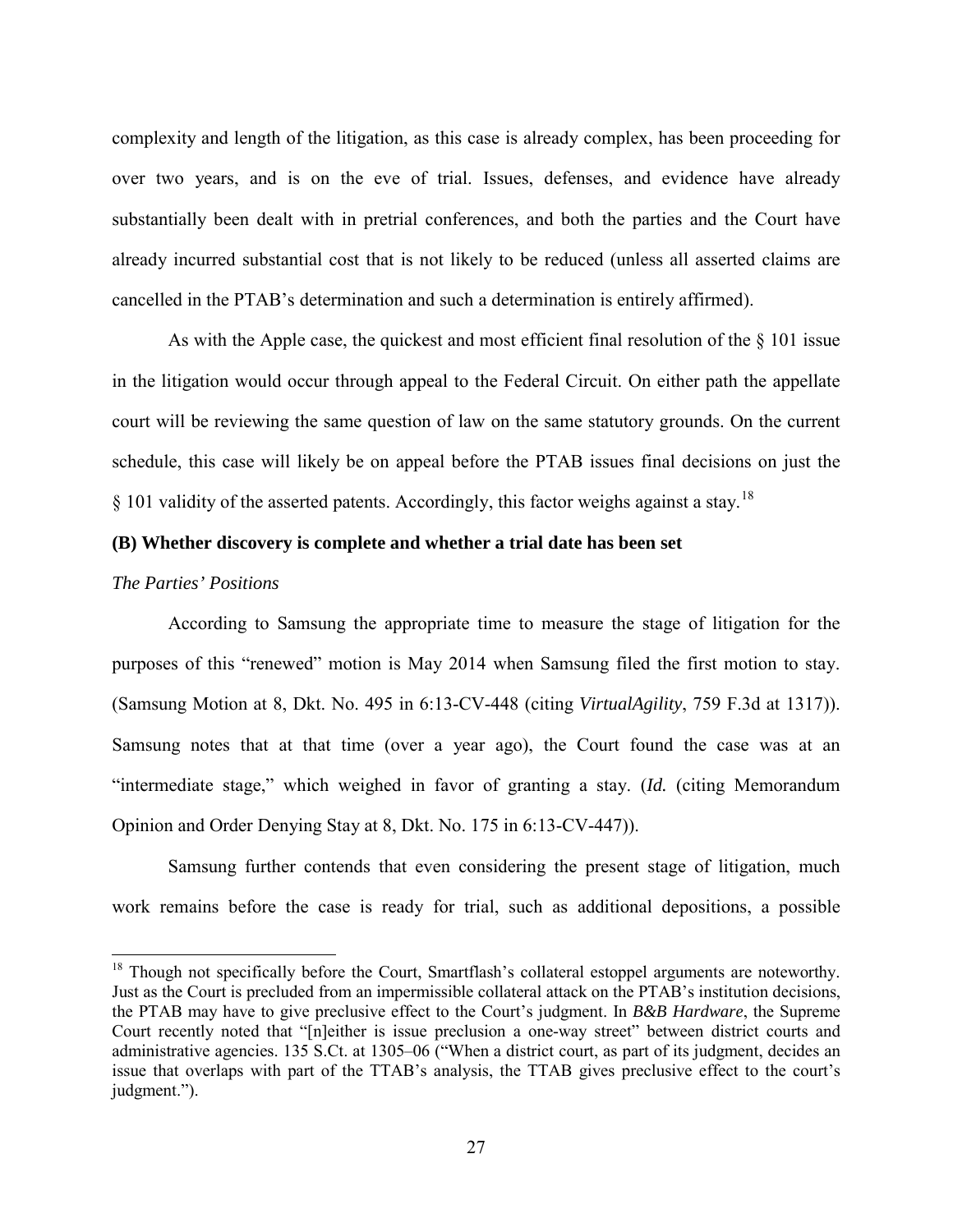response to an expert report, two pretrial conferences, and likely further motion practice on evidentiary issues. (Samsung Motion at 8–9). Additionally, Samsung asserts that the trial itself "will be a substantial endeavor," requiring testimony regarding three sets of technology from Samsung, HTC, and Google, overseas and out-of-state witnesses, and interpreters. (*Id.* at 9).

Smartflash responds that Samsung, in arguing that its case should be tried before the Apple case, already told the Court that the case was ready for trial months ago. (Smartflash -448 Response at 7, Dkt. No. 498 in 6:13-CV-448 (citing Jan. 6, 2015 Pretrial Hearing Tr. 8:19–20 ("[W]e feel that we're ready to go and we would like to be the first to defend ourselves."))). Further, Smartflash argues that the parties and the Court have already expended "vast resources" to get to this stage of litigation, and that the only remaining issues are evidentiary rulings, a deposition related to Samsung's own January 2015 damages rebuttal, and trial. (*Id.*) Smartflash contends that the remaining steps are relatively small compared to the work done on the case up to this point—"over [fifty] depositions, terabytes of source code production, millions of pages of documents, Orders on discovery disputes, claim construction, and summary judgment rulings on 'almost every potential trial issue.'" (*Id.* (citing Order Regarding Letter Briefs, Dkt. No. 312 in 6:13-CV-448)). Additionally, Smartflash argues that the Court can efficiently resolve the remaining issues in the case because of its familiarity with overlapping issues from the Apple litigation. (*Id.*)

Additionally, Smartflash urges the Court to reject Samsung's argument that it should consider May 2014 as the relevant stage of litigation. (*Id.* at 8). Smartflash points out that Samsung's first motion to stay relied on Apple's CBM petitions and corresponding motion to stay, which the Court denied in July 2014. (*Id.*) According to Smartflash, the correct date for the Court to consider in the stay analysis is when Samsung filed its present motion to stay on April 10, 2015. (*Id.*)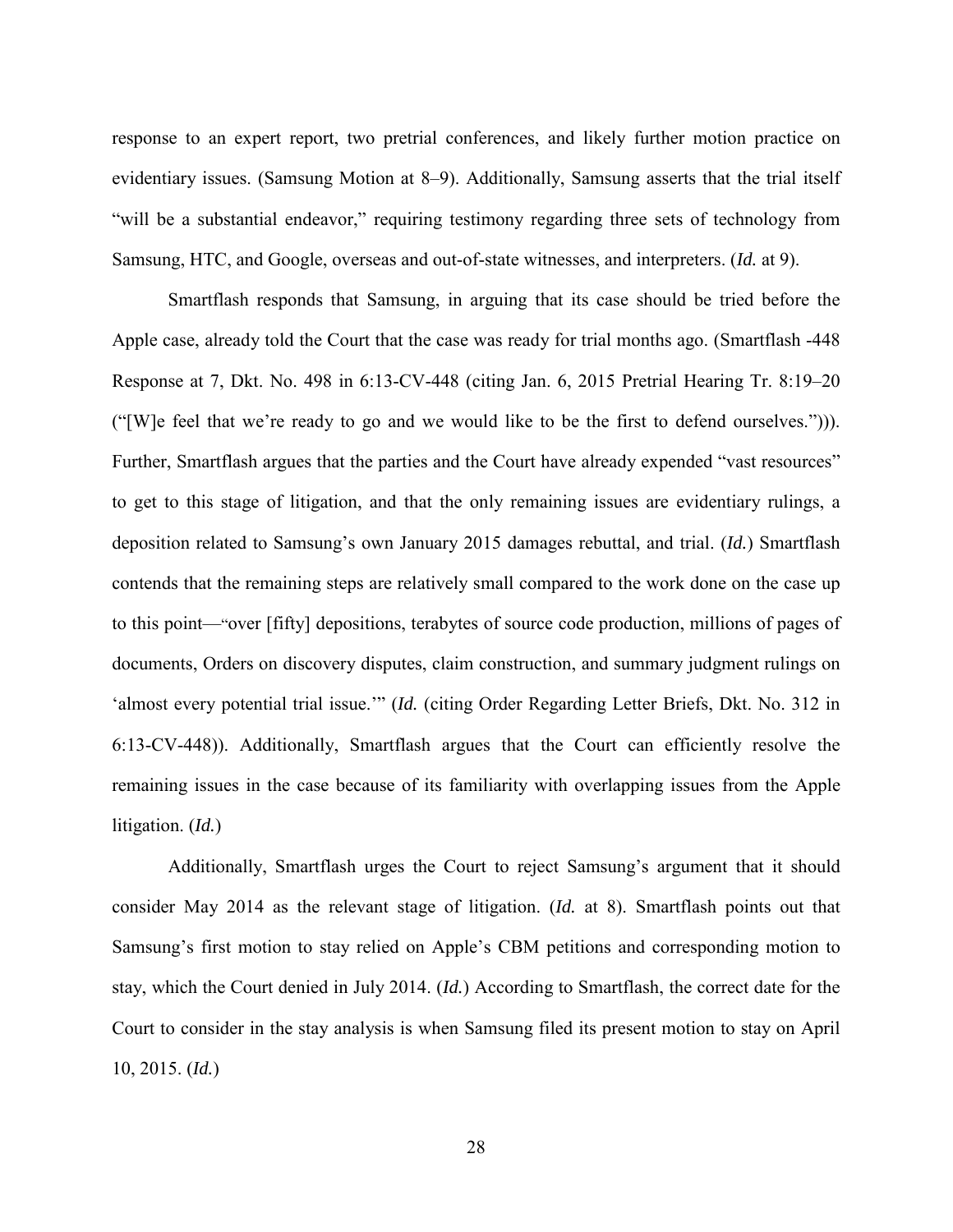## *The Court's Analysis*

 $\overline{a}$ 

As a preliminary matter, Samsung's present Motion to Stay is not a renewed motion. Samsung's May 2014 Motion was based Apple's Motion to Stay the -447 case and on Apple's March and April 2014 CBM petitions, none of which raised  $\S 101$  grounds. When the PTAB granted a few of those petitions in September, Samsung could have renewed its motion or filed another motion to stay at that time.<sup>[19](#page-28-0)</sup> The September 2014 CBM petitions on which the present Motion is based have nothing to do with Apple's March and April 2014 CBM petitions. Thus, the present Motion to stay is unrelated to Samsung's May 2014 Motion because it is based on entirely different CBM proceedings. Accordingly, the Court does not consider it a renewed motion and does not consider that May 2014 is the appropriate time to measure the stage of litigation. Instead, the Court considers Samsung's motion on May 28, 2015—the time "the PTAB made its decision to institute CBM review" on the all the patents. *VirtualAgility Inc. v. Salesforce.com, Inc.*, 759 F.3d 1307, 1315 (Fed. Cir. 2014).

This case has been pending for two years. Discovery is complete, an initial pretrial conference has occurred, and trial is set for August 3, 2015. Despite the August trial date, this case is procedurally on the eve of trial. Samsung admitted as much when it asked the Court to proceed to trial before Apple, saying "we feel that we're ready to go and we would like to be the first to defend ourselves." (Jan. 6, 2015 Pretrial Hearing Tr. 8:19–20). All that remains before trial is a follow-on pretrial conference (taking into account the rulings from the Apple trial) and, apparently, depositions associated with an amended expert report. These small endeavors do not outweigh the fact that, to date, this case has required a similar amount of the Court's resources as

<span id="page-28-0"></span><sup>&</sup>lt;sup>19</sup> That the Court did not formally deny Samsung's motion until December 2014 does not undermine this statement. By the express language of the Motion, Samsung only requested a stay if the Court decided to stay the -447 case: "[S]hould the Court determine that there is good cause to stay the -447 case pending resolution of that CBM review, Defendants respectfully request that the Court stay this action as well." (Samsung's First Motion to Stay at 1, Dkt. No. 149 in 6:14-CV-448). The Court denied the Motion to Stay in Apple litigation without prejudice on July 8, 2014.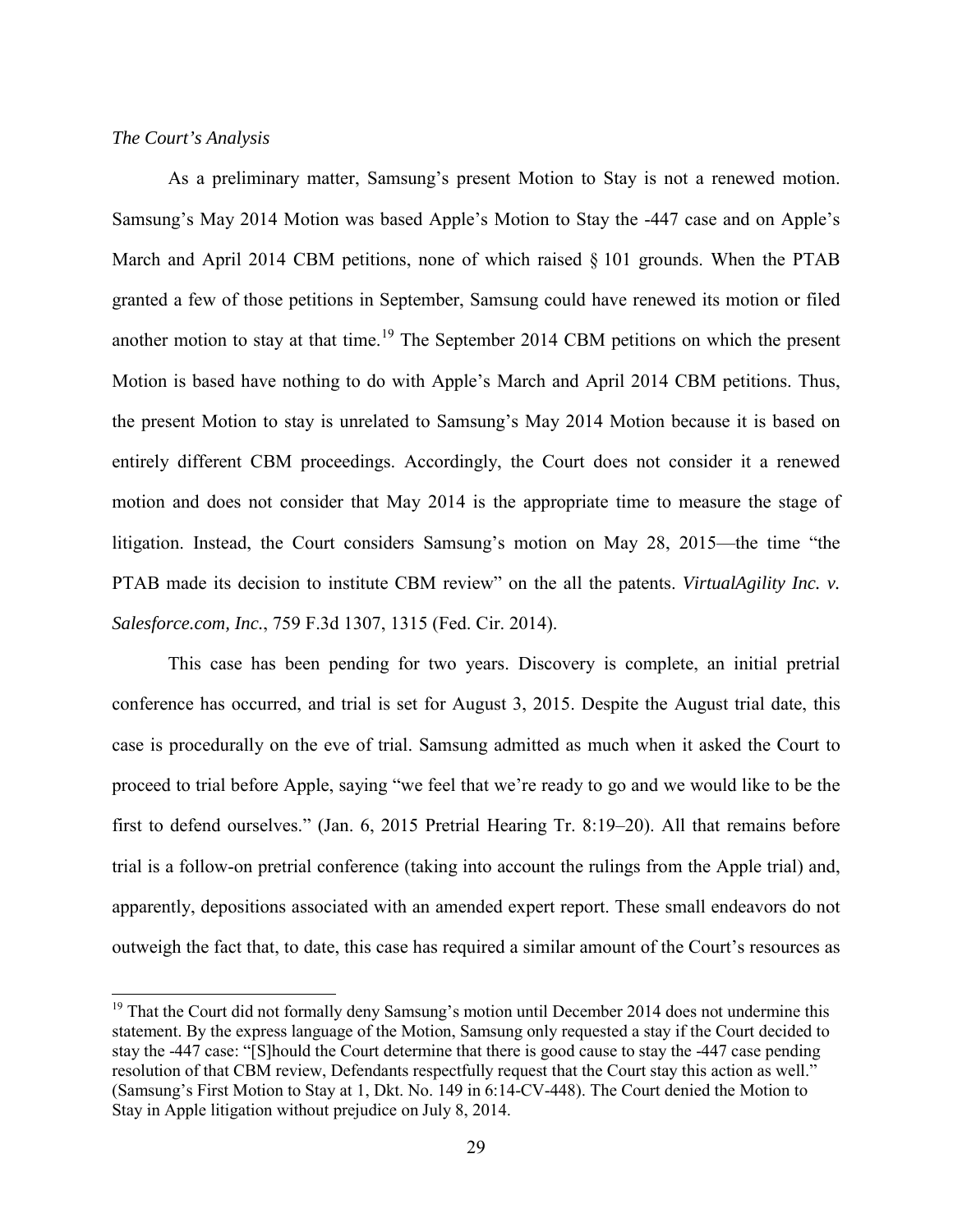the Apple litigation. Until the second pretrial conference in the Apple case when the Court split the two cases for independent trials, Apple and Samsung participated together in every major stage of the cases. Further, Samsung even sought to participate in the second pretrial conference in the -447 action. (Samsung's Emergency Motion for Leave to Participate, Dkt. No. 455 in 6:13-CV-448).

Considering whether Samsung acted with reasonable diligence in filing its CBM petitions, Samsung's sixteen-month delay in filing any CBM petitions was not justified. Just like Apple's, Samsung's summary judgment briefing on willfulness argued that its invalidity defenses were objectively reasonable and "available at the time of first alleged infringement" including "invalidity based on 35 U.S.C.  $\S$  101 (controlling law at the time)."<sup>[20](#page-29-0)</sup> (Samsung's Reply in Support of their Motion for Summary Judgment at 1–2, Dkt. No. 357 in 6:13-CV-448). It is disingenuous for Samsung to tell this Court that it has had a good faith belief in its § 101 defense from the start of the case when discussing the topic of willfulness, then turn around and maintain that it needed more time to be sure about its  $\S$  101 defense when discussing filing for review at the PTAB. As with Apple, the Court is hard-pressed to find that Samsung acted (in filing petitions sixteen months after the case was filed) with reasonable diligence in filing CBM petitions raising a § 101 defense. Further, the same policy concerns that the Court discussed under the second factor in the Apple case apply with equal force here. If CBM review is intended to be a cost effective alternative to litigation, gamesmanship that turns it into a cost-increasing second chance at litigation must be discouraged. This factor weighs against a stay.

# **(C) Whether a stay, or the denial thereof, would unduly prejudice the nonmoving party or present a clear tactical advantage for the moving party**

*The Parties' Positions* 

-

<span id="page-29-0"></span><sup>&</sup>lt;sup>20</sup> This summary judgment argument undercuts Samsung justification for their delay in filing PTAB petitions under § 101 grounds due to any uncertainty related to the *Alice* decision in the months prior to when Supreme Court issued it on June 19, 2014.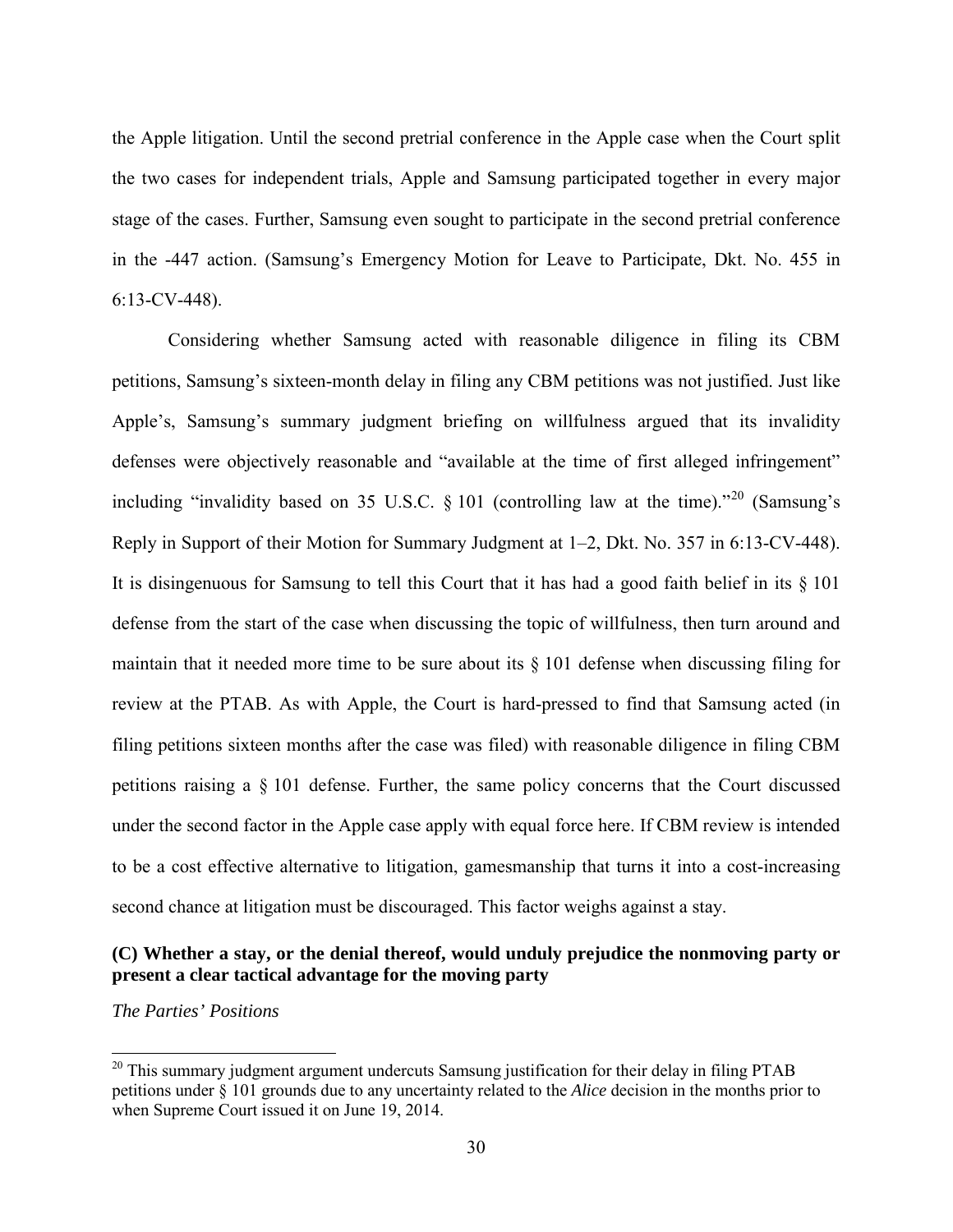Samsung makes the same arguments as Apple regarding the reasons that Smartflash will not suffer undue prejudice from a stay. (Samsung Motion at 9–10, Dkt. No. 495 in 6:13-CV-448). According to Samsung, it chose not to file its own CBM petitions in March and April 2014 after reviewing Apple's petitions in an attempt to avoid duplicative proceedings. (*Id.* at 11). Samsung asserts that when it filed its own CBM petitions on September 26, 2014, it "decided not to burden the Court with a renewed motion to stay" while uncertainty remained over its petitions. (*Id.*) Now, with reviews granted on its CBM petitions, Samsung asserts that it seeks "only a short stay" until the final PTAB decisions and that Samsung will suffer great prejudice if forced to litigate issues related to patent claims more likely than not invalid. (*Id.* at 11–12).

Smartflash counters that, as with Apple, splitting invalidity defenses provides a quintessential tactical advantage. (Smartflash -448 Response at 8, Dkt. No. 498 in 6:13-CV-448). Smartflash further argues that Samsung "has already obtained numerous risk-free bites at the invalidity issue at the PTAB" because it could wait on the results of the PTAB's decisions on Apple's invalidity theories first and may not risk estoppel for invalidity defenses in CBM petitions that the PTAB denied. [21](#page-30-0) (*Id.* at 9–10).

Smartflash argues that it will suffer undue prejudice for the same reasons as with Apple. (*Id.* at 10). Smartflash adds that the timing of the request for administrative review and its status may indicate that a delay is unduly prejudicial. (*Id.* (citing Memorandum Opinion and Order Denying Stay at 8, Dkt. No. 175 in 6:13-CV-447)). Smartflash points out that Samsung's first ten CBM petitions were not filed until sixteen months after Smartflash's complaint, six months after Apple's first twelve petitions were filed, four months before the scheduled trial date at the time, and a few days before the PTAB's deadline on Apple's first twelve petitions. (*Id.* at 11). Smartflash asserts that the instituted PTAB proceedings will not conclude until six months after

 $\overline{a}$ 

<span id="page-30-0"></span> $21$  Smartflash notes that "[t]he effect of a non-institution decision on post-grant review estoppel will likely be determined by the Federal Circuit in *Synopsis, Inc. v. Mentor Graphics*, No. 14-1516."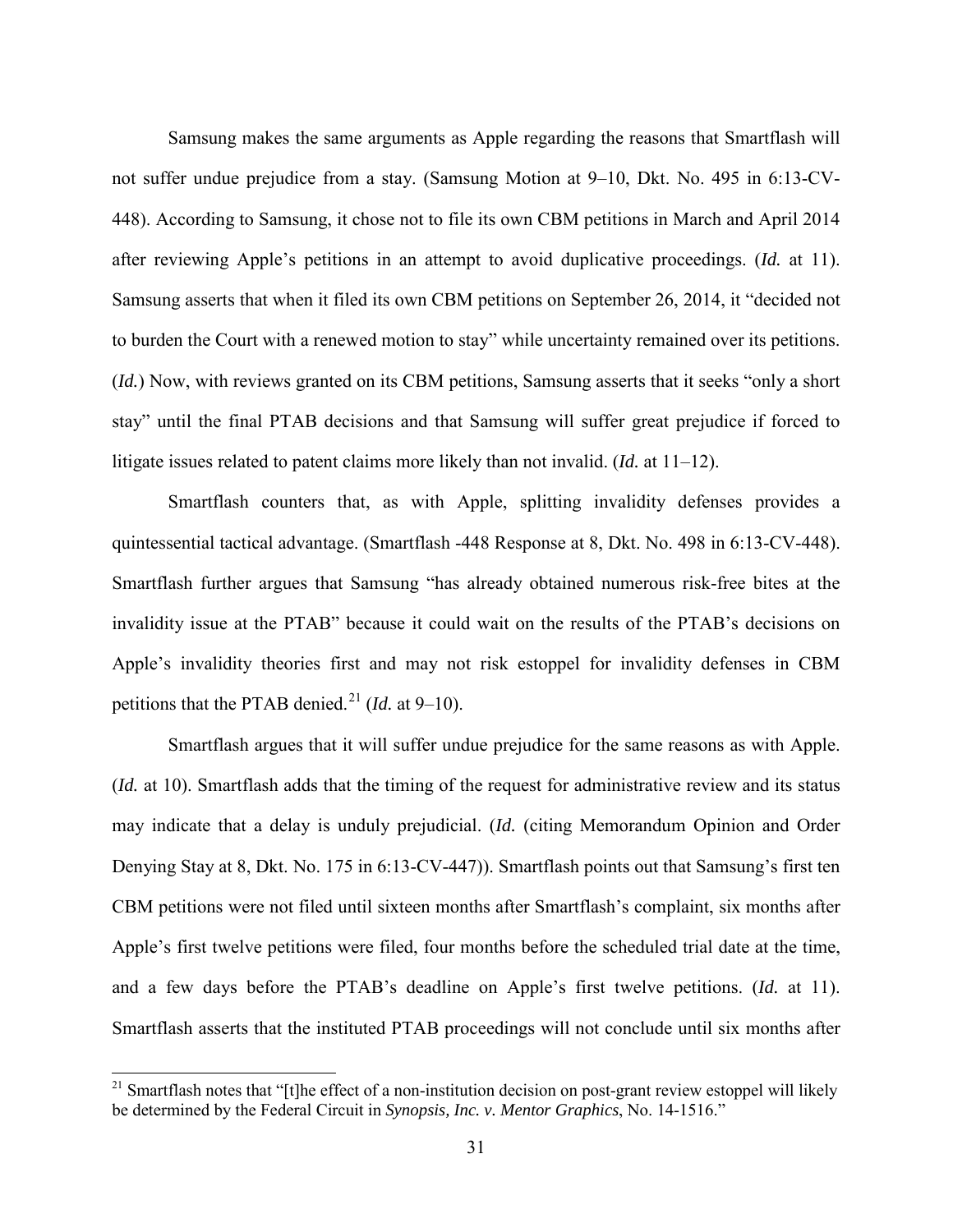the August trial date and that the proceedings for the '772 Patent lag behind by four additional months. (*Id.*)

Moreover, Smartflash again argues that decisions from either forum will be appealed, and that proceeding with the case and appealing the entire litigation is a better use of resources. (*Id.* at 11–12 (citing *Nixon*, 418 U.S. at 691 (1974))).

#### *The Court's Analysis*

The relationship and undue prejudice considerations between Smartflash and Samsung are almost identical as that of Smartflash and Apple. Smartflash does not compete with Samsung, does not risk loss of market share, can be compensated through monetary damages, and waited to file suit when it first knew of the alleged infringement.

With regard to considerations of tactical advantage to Samsung, as noted above, Samsung waited sixteen months after Smartflash filed its complaint before filing any petitions for CBM review. At the time, trial was scheduled to be held in just four months. By not filing CBM petitions of their own when Apple filed its March and April 2014 petitions, Samsung elected to wait such that it could choose different invalidity defenses without any risk of estoppel. By waiting to seek a stay until the eve of the PTAB's likely decisions on Apple's petitions, Samsung could maximize its advantage. Splitting invalidity defenses provides a tactical advantage. Similarly, Samsung's delay in filing CBM petitions raising its § 101 invalidity defenses all but ensured that the issue would be fully litigated in the Court before the PTAB made any institution decision, providing Samsung another opportunity to litigate the issue if the PTAB granted the petitions. Moreover, for no apparent reason, Samsung waited an additional four months to file similar petitions for a similar patent. Samsung finally challenged the '772 Patent on § 101 grounds in January 2015, just days before the Magistrate Judge issued her Report and Recommendation on the § 101 Motions for Summary Judgment.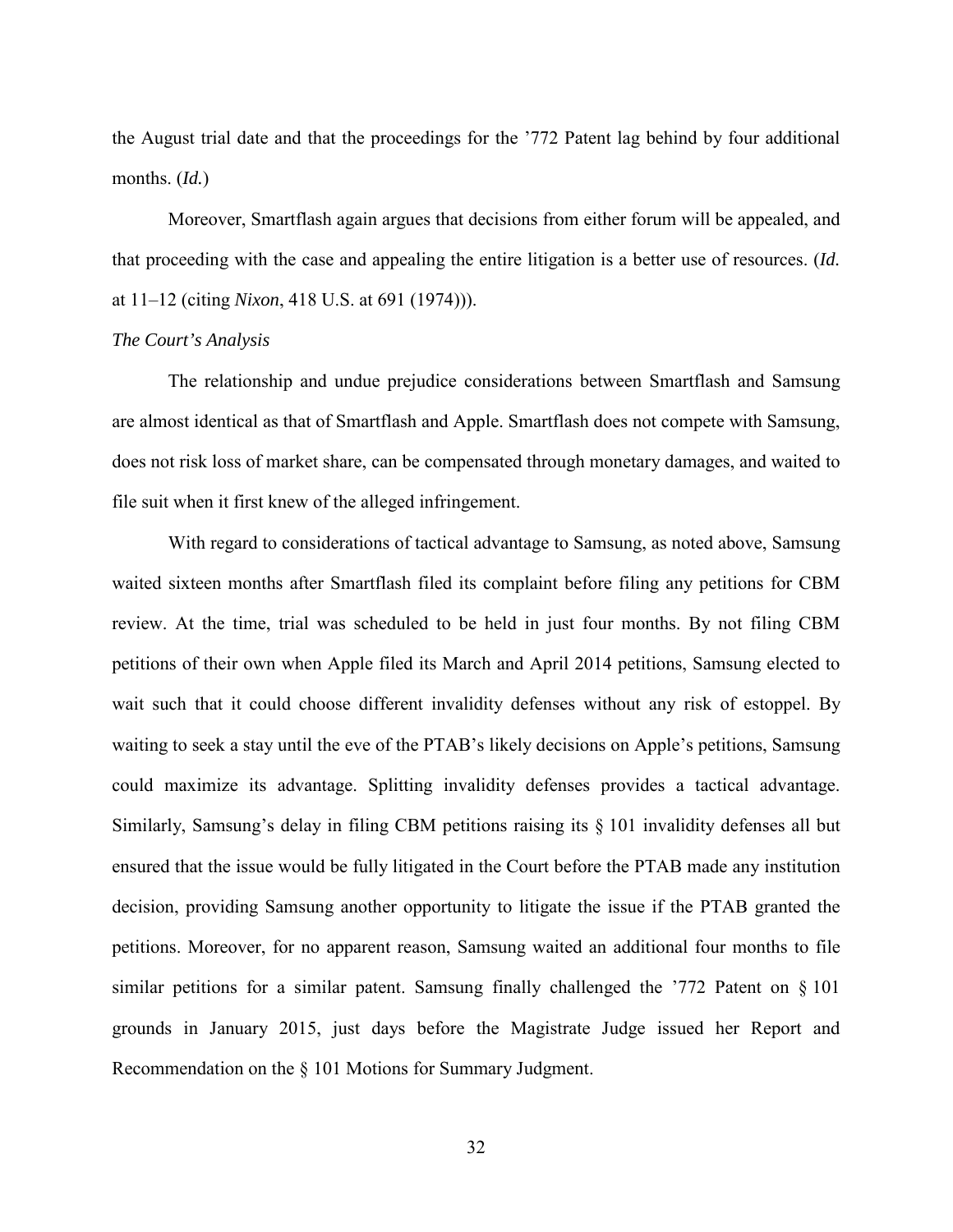Samsung lacks justification for waiting to file any CBM petitions until sixteen months into this litigation. A stay would present Samsung with a clear tactical advantage and encourage gamesmanship through the splitting of invalidity defenses and via the delayed filing of CBM petitions. Such practices run directly counter to the announced public policies underpinning CBM review. As with the Apple case, however, there is little evidence that Smartflash would suffer undue prejudice or irreparable harm from a stay. On balance, this factor also weighs against a stay

# **(D) Whether a stay, or the denial thereof, will reduce the burden of litigation on the parties and on the court**

### *The Parties' Positions*

Samsung makes essentially the same arguments as Apple for this factor: the PTAB is likely to eliminate the need for further litigation and no extraordinary circumstances exist here. (Samsung Motion at 12–13, Dkt. No. 495 in 6:13-CV-448).

Smartflash responds that unless the PTAB cancels every asserted claim, a stay will increase the burden on the parties and the Court. (Smartflash -448 Response at 12, Dkt. No. 498 in 6:13-CV-448). According to Smartflash, the Court's prior experience with the patents from the Apple litigation weighs against a stay under this factor. (*Id.* (citing *VirtualAgility*, 759 F.3d at 1315 n.4)). Smartflash contends that the PTAB proceedings will only address one disputed issue, while delaying the case until ultimate resolution from the Federal Circuit will reduce efficiencies created by the Court's experience with related litigation. (*Id.* at 12–13).

## *The Court's Analysis*

Samsung's delay in filing CBM petitions leaves the Court and the parties to face a very similar situation as in the Apple litigation: the majority of civil ligation costs have already been spent; the parties and Court have carried the burden of litigation to just shy of trial; and in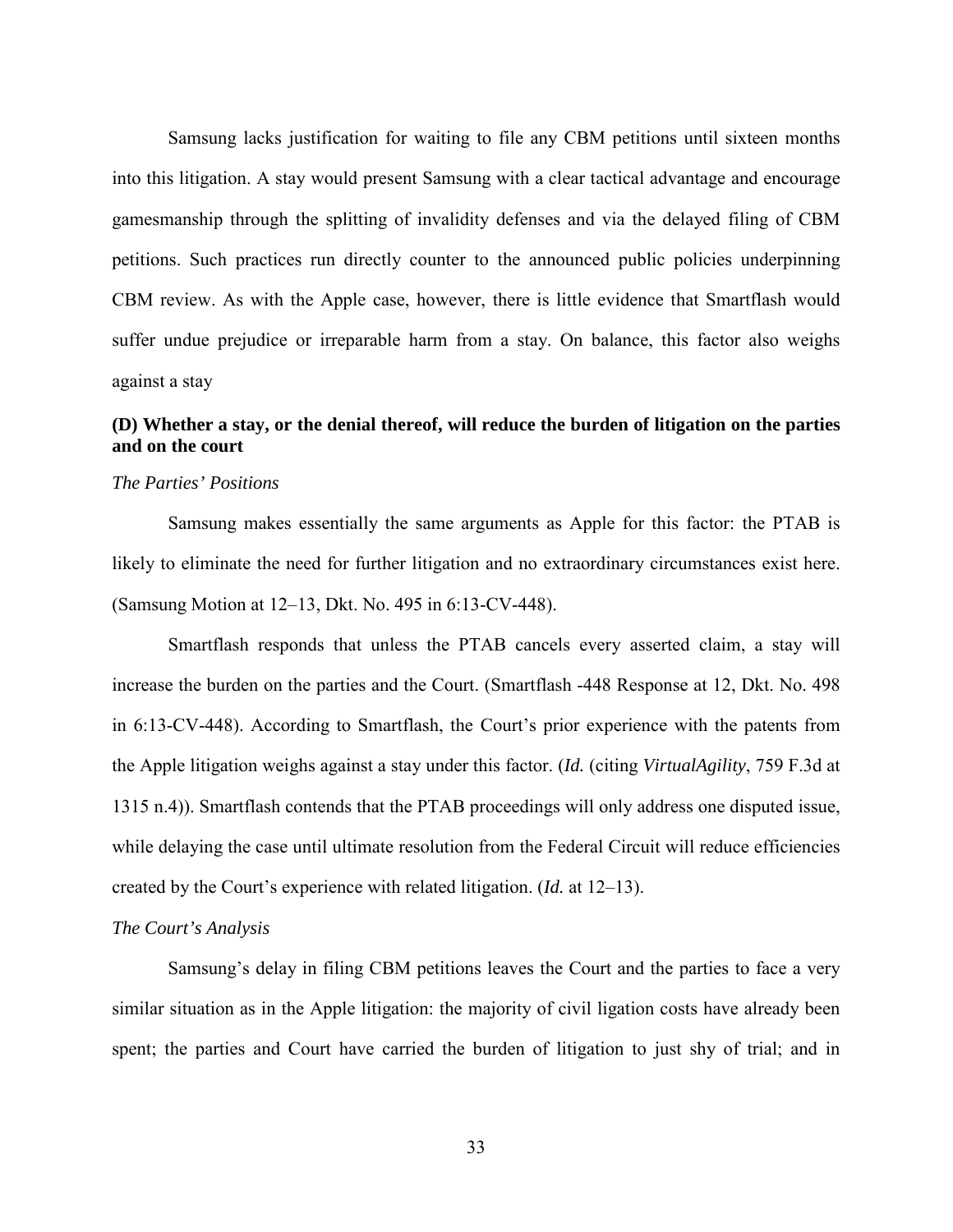response to Samsung's eleventh-hour petitions, the PTAB has just begun its entirely separate effort to duplicate the Court's existing determination of a pure question of law.

With respect to the burden, a substantial amount of resources have already been spent in this case and the additional litigation will not outweigh the efforts expended thus far. To date in the Samsung case, the Court has entertained four emergency motions, issued nearly 400 pages of opinions and orders and recorded 508 docket entries. The parties have filed, and the Court has read, 1,251 pages of briefing and 16,015 pages of associated attachments on significant disputes, including motions to dismiss, motions to compel, motions to strike and exclude, motions for summary judgment on numerous issues, protective orders, *Daubert* motions, and claim construction. In other words, Samsung—like Apple—does not appear to have used the PTAB proceedings as an alternative to district court litigation. Instead, Samsung also appears to have used the PTAB proceedings as a way to increase the costs of an already burdensome litigation while also positioning itself for a second shot at the invalidity target. Relative to the amount of resources already expended and the late stage of this litigation at the eve trial, the Court finds that that the PTAB's determination of the § 101 issue and § 102 issue for 2 claims will not substantially reduce the further burden of litigation to a significant degree.

Finally, as with the Apple case, the "more likely than not" standard is not a "guarantee" that all asserted claims will be cancelled. Similarly, this case's current schedule will allow for appeals to reach to the Federal Circuit prior to appeals from final PTAB decisions. An appeal from the Court will allow the Federal Circuit to decide more than just the two specific invalidity issues before the PTAB. Thus, piecemeal appeals can be avoided by proceeding to trial in this litigation, which will decrease the burden on the courts and the parties (in every scenario except where the PTAB cancels every asserted patent and the Federal Circuit affirms its decision to do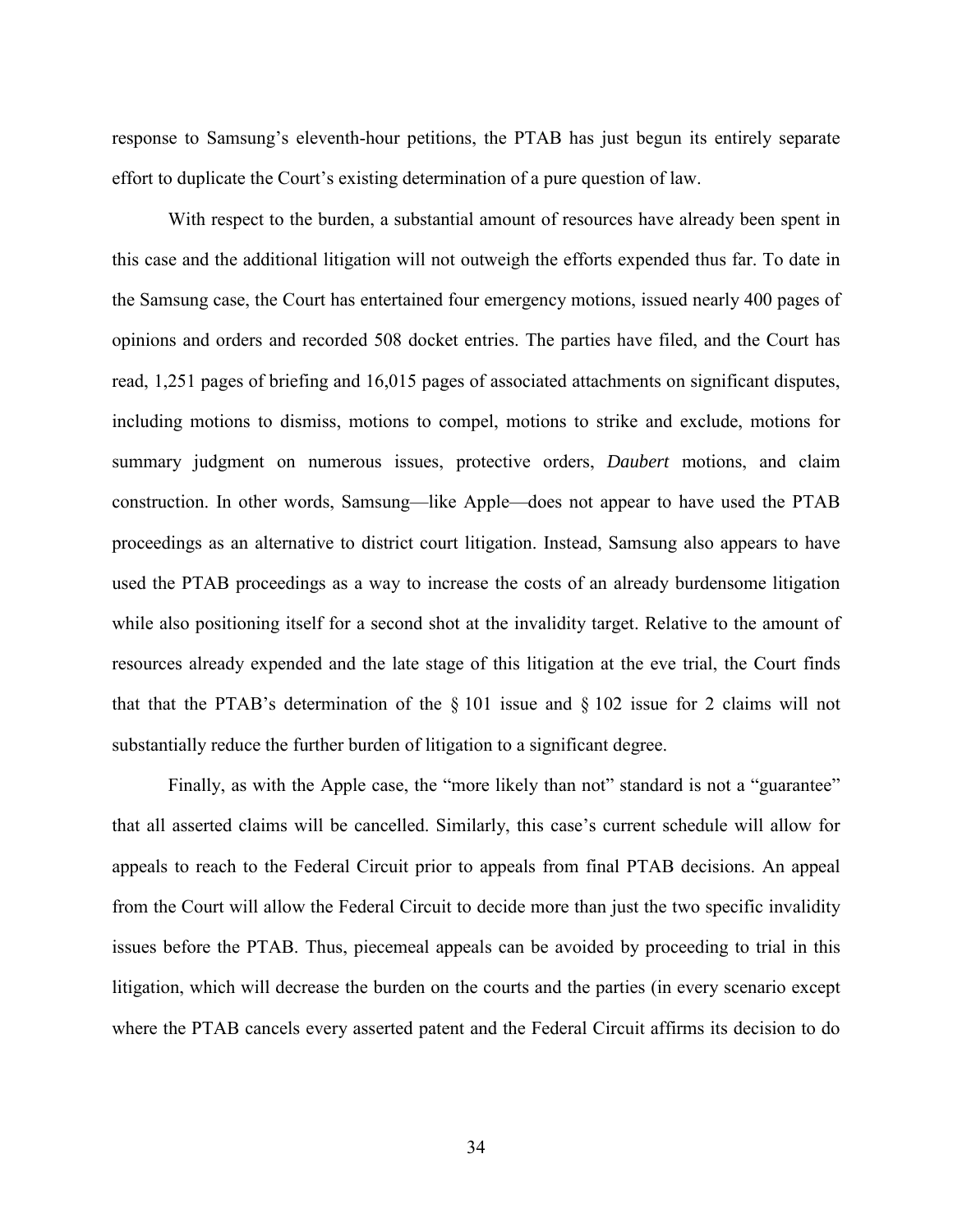so). In the interests of reaching a final resolution to the case as quickly as possible, this case presents a set of circumstances that counsel against granting a stay under the fourth factor.

In sum, all four factors weigh against granting a stay. Like the Apple case, "seeing the case to its conclusion maximizes judicial and party resources," and discourages gamesmanship in the timing of late filed CBM petitions. Accordingly, a stay of the Samsung litigation is also unwarranted and should be denied.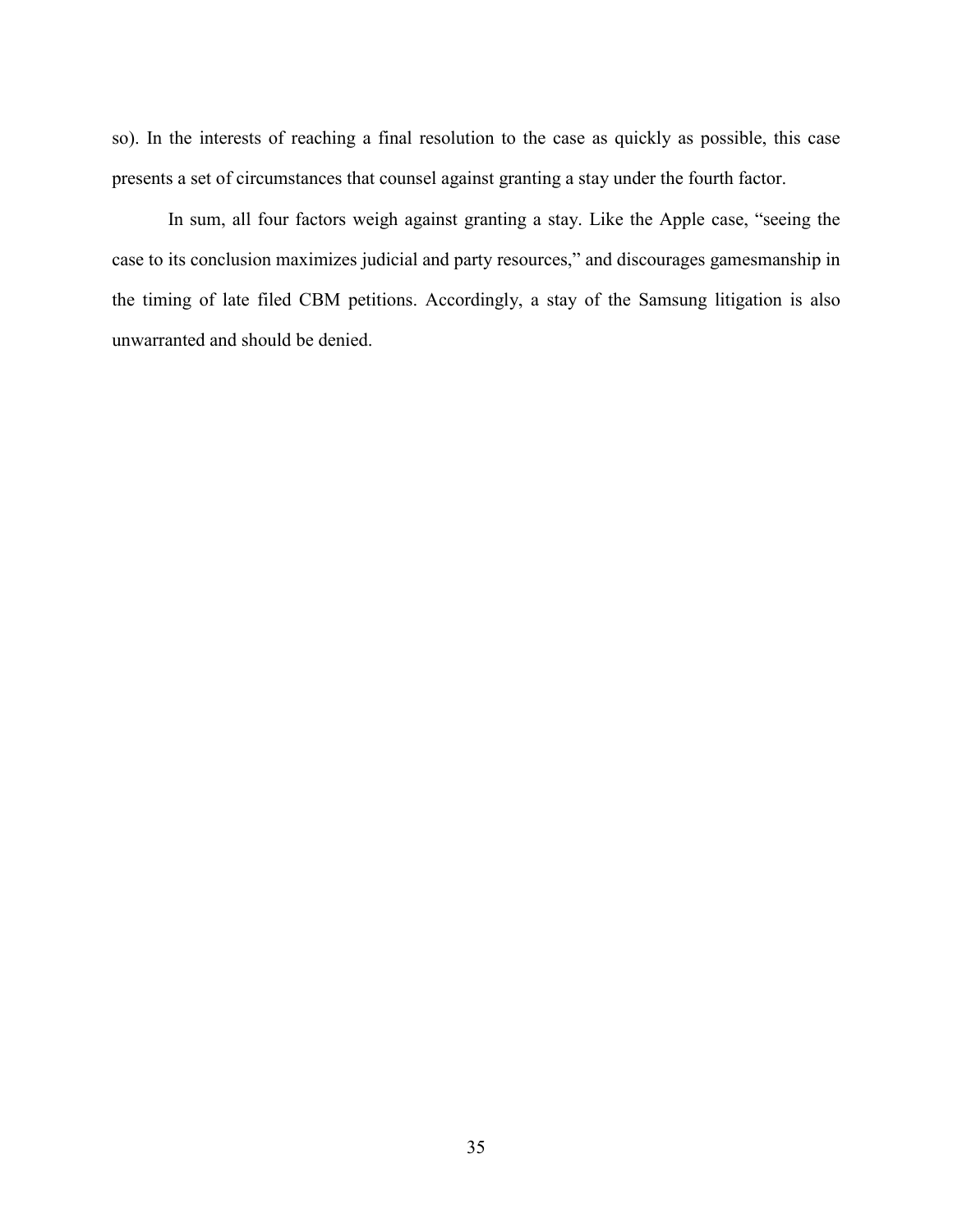### *Google Litigation (-435 case)*

Google also argues that all four factors weigh heavily in favor of staying this action for the duration of the PTAB proceedings. Smartflash opposes.

# **(A) Whether a stay, or the denial thereof, will simplify the issues in question and streamline the trial**

### *The Parties' Positions*

 $\overline{a}$ 

Google argues that the PTAB has already found five of the seven asserted patents more likely than not invalid, and it expects the PTAB to find the same in the pending decision on the other two. (Google Motion at 8, Dkt. No. 167 in 6:14-CV-435). The Court observes that on May 28, 2015, the PTAB instituted review of the '772 Patent as well. Google points to statistics as of December 31, 2014, showing that the PTAB has cancelled 100% percent of claims on which it instituted CBM review based on § 101 grounds and 85% of claims for reviews instituted on any grounds. (*Id.*) Google contends that the PTAB is unlikely to change its view about the validity of the asserted claims after further proceedings because § 101 is a question of law. (*Id.* at 9). Google asserts that the "likely cancellation of Smartflash's patents" is the ultimate simplification of issues because it will dispose of the entire litigation. (*Id.*) Moreover, Google argues that Apple will soon present claim construction and validity issues to the Federal Circuit that will impact all of the Smartflash litigation, which also favors a stay in this case. (*Id.* at 9–10).

Smartflash counters that because Google participated in the  $-448$  case,<sup>[22](#page-35-0)</sup> the Court's § 101 Order in that case may bind it for the previously asserted claims. (Smartflash -435 Response at 3, Dkt. No. 171 in 6:14-CV-435). Smartflash urges that even if estoppel does not apply, the Court may rely on its previous reasoning and will likely conclude that asserted claims in this case are valid under § 101. (*Id.*) According to Smartflash, *VirtualAgility* does not bar the Court from "merely adhering to its own already-made judicial conclusions," because the policy

<span id="page-35-0"></span> $22$  Google agreed to defend Samsung and the two entities share counsel.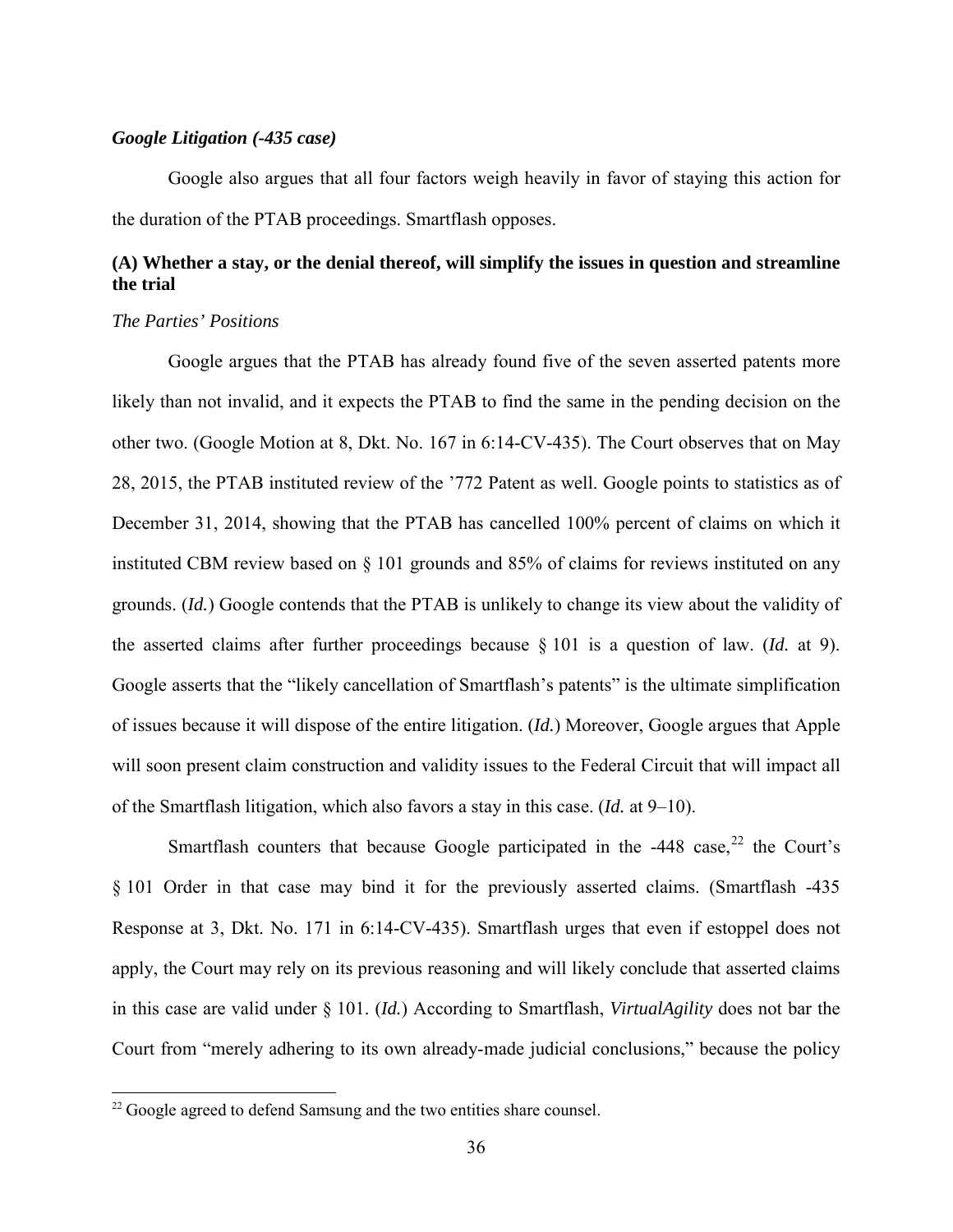of avoiding "'mini-trials' on invalidity issue issues" is not implicated. (*Id.* at 4 (citing *VirtualAgility*, F.3d at 1314)). Smartflash contends that the PTAB proceedings may never reach a final decision. (*Id.*) In Smartflash's view, if the -447 and -448 cases reach final judgment, collateral estoppel applies to the PTAB proceedings. (*Id*. (citing *B&B Hardware*, 135 S. Ct. at 1305; *Heck*, 512 U.S. at 493 n.10)). As Smartflash discussed in its Response to Samsung's Motion to Stay (Smartflash -448 Response at 9–10, Dkt. No. 498 in 6:13-CV-448), the prospect of simplification related to non-§ 101 petitions is unlikely because of the narrow CBM estoppel provisions. (Smartflash -435 Response at 5). According to Smartflash, the PTAB rejected almost 90% of Apple and Samsung's petitions on grounds other than § 101. (*Id.*)

#### *The Court's Analysis*

Google's arguments overlook the fact that the Court has already determined the § 101 issue as to six of the seven asserted patents concerning which it argues the PTAB could ultimately simplify. The Court already conducted its own analysis, and there is no "mini-trial" to be avoided. As to the seventh, recently issued '516 Patent, Google's argument that it can expect the PTAB to find the patent more likely than not invalid under  $\S$  101 is unavailing. As noted above, the Patent Office issued the '516 Patent in August 2014, two months after the Supreme Court issued the *Alice* decision. Therefore, whether the PTAB will institute CBM review on the '516 Patent is uncertain and the Court should not speculate about what the PTAB will or will not decide. *See VirtualAgility Inc. v. Salesforce.com, Inc.*, 759 F.3d 1307, 1313 (Fed. Cir. 2014) (warning that when district courts speculate as to PTAB outcomes, it "create[s] serious practical problems.").

On balance, this factor is neutral.

## **(B) Whether discovery is complete and whether a trial date has been set**

### *The Parties' Positions*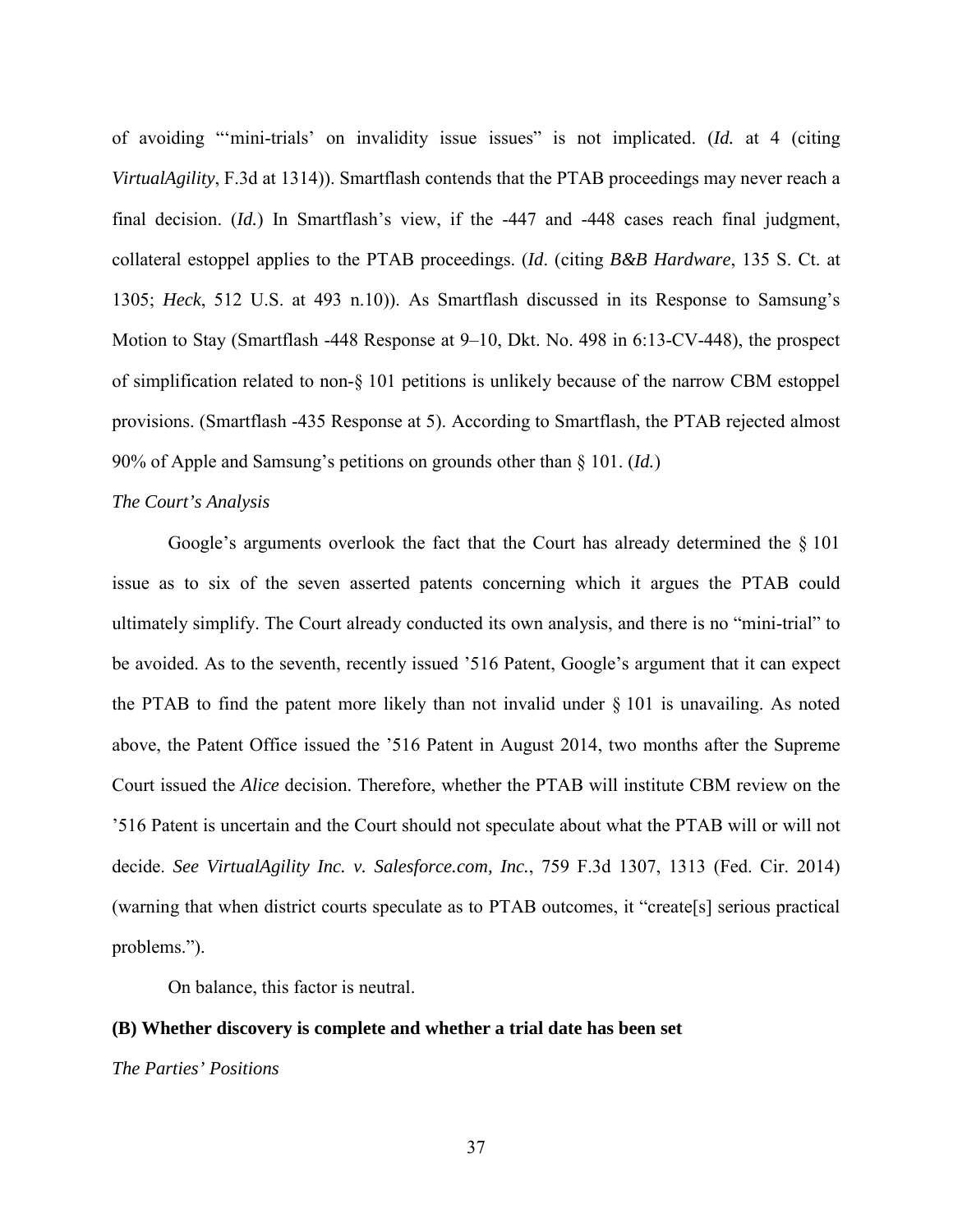Google argues that this case is still at an early stage:

The majority of discovery has yet to occur. The parties have not completed electronically stored information production. No depositions have taken place. The document production deadline—July 3, 2015—is still two months away. The formal close of fact discovery—July 27, 2015—is nearly three months away. Expert discovery, none of which has taken place, will remain open for over four months, until September 11, 2015.

(Google Motion at 10, Dkt. No. 167 in 6:14-CV-435 (internal citations omitted)). Google further notes that the Court has not held the *Markman* hearing and that the dispositive and *Daubert* motion hearing is not for another eight months. (*Id.* at 10–11). Google also notes that trial is almost a year away.<sup>[23](#page-37-0)</sup> (*Id.*) Google contends that the Court found that when the Apple and Samsung cases were in a similar "intermediate stage," this factor weighed in favor of granting a stay.<sup>[24](#page-37-1)</sup> (*Id.*)

Smartflash responds that the parties and the Court have already expended significant resources through Google's participation in the Samsung litigation. (Smartflash -435 Response at 6, Dkt. No. 171 in 6:14-CV-435). Smartflash argues that much of the work that remains is a result of Google's own "dilatory actions in refusing to produce relevant discovery" in both this case and the -448 case. (*Id.*) Further, Smartflash contends that trial is set for March 28, 2016, "merely [eleven] months" away, around when the PTAB will issue decisions regarding the twelve instituted reviews. (*Id.*) However, Smartflash argues that trial will occur far in advance of any decision on the twenty remaining asserted claims. (*Id.*)

-

<span id="page-37-0"></span><sup>&</sup>lt;sup>23</sup> The Court postponed the *Markman* hearing originally scheduled for May 14, 2015 to June 4, 2015 in order to give the Court time to consider the stay briefing.

<span id="page-37-1"></span> $24$  "Apple contends that the parties and Court will waste significant resources on depositions, claim construction briefing, expert reports and discovery, and summary judgment briefing if a stay is not granted. . . . This case is at an intermediate stage. It was filed ten months before Apple filed its Motion to Stay." (Memorandum and Opinion Denying Stay at 8, Dkt. No. 175 in 6:13-CV-447).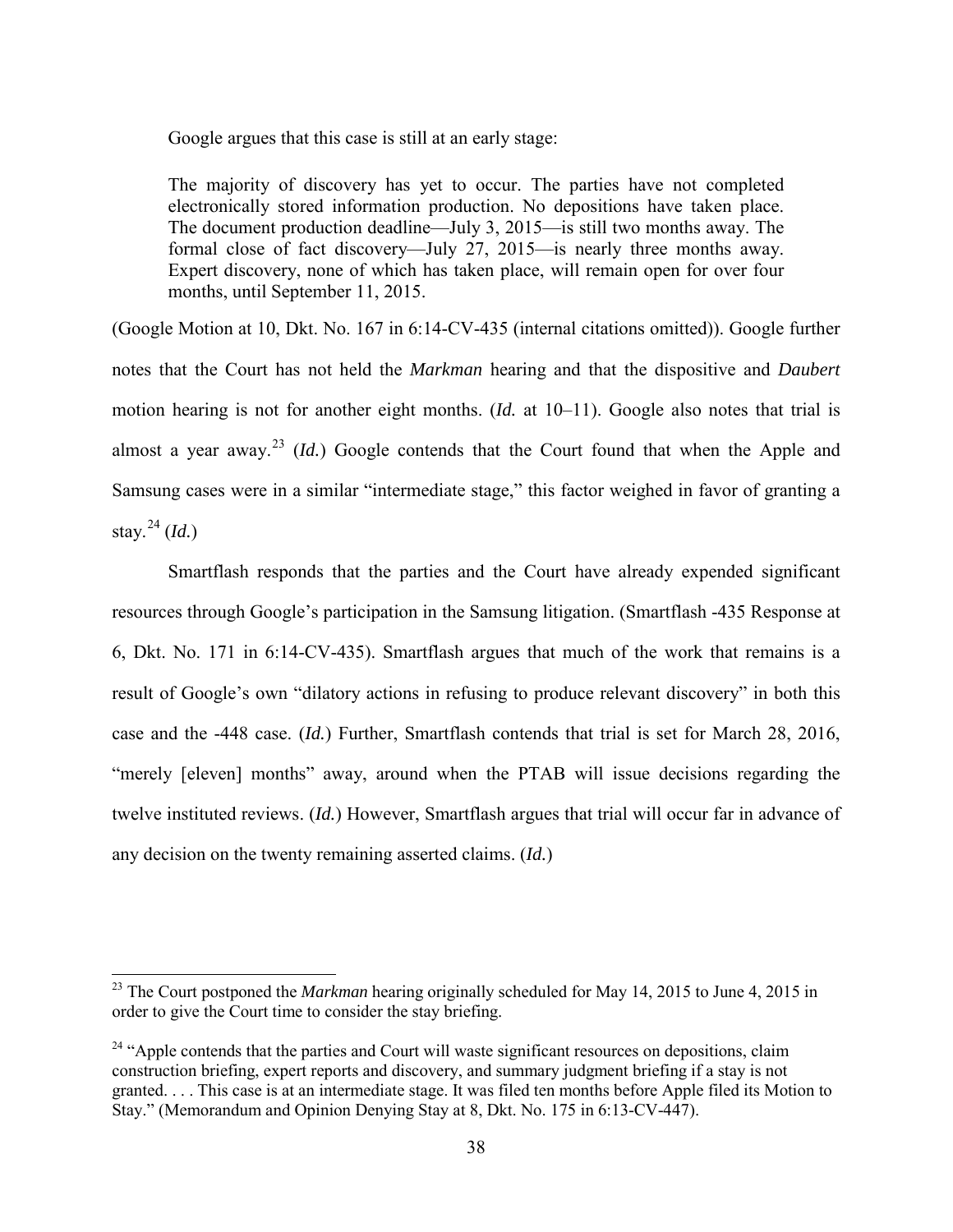### *The Court's Analysis*

Similar to when Apple filed its first Motion to Stay in the -447 case, this case is at an intermediate stage. A trial date has been set for March 2016, but substantial discovery has yet to occur. However, the Court must also consider whether Google acted with reasonable diligence in filing CBM petitions and a motion to stay. Prior to the Court's May 4, 2015 Order requiring briefing from Google on the stay issue, Google had not filed any petitions for CBM review or moved for a stay pending the resolution of CBM reviews filed by Apple or Samsung. Given Google's active participation in the Samsung litigation, Google's knowledge that Smartflash has alleged infringement of Google Play since May 2013, and Google's and Samsung's shared counsel, Google's delay seems dilatory. Although the Court previously found this factor favored a stay when the Apple litigation was similarly situated, concerns about Google's delay in filing any CBM petitions or motions to stay cause this factor to now only slightly favor a stay.<sup>[25](#page-38-0)</sup>

# **(C) Whether a stay, or the denial thereof, would unduly prejudice the nonmoving party or present a clear tactical advantage for the moving party**

### *The Parties' Positions*

 $\overline{a}$ 

Google raises similar arguments as Apple and Samsung, asserting that Smartflash's only business is litigation, Smartflash does not compete with Google, and that money damages will sufficiently compensate Smartflash for any delay in the case. (Google Motion at 12, Dkt. No. 167 in 6:14-CV-435). Additionally, Google similarly argues that Smartflash's delay in filing suit against Google, even waiting a year after filing the case against Samsung involving Google products, shows it will not be prejudiced by a stay. (*Id.* at 12). Moreover, Google, like Samsung, also contends it will suffer prejudice if it is forced to litigate issues related to patent claims that the PTAB decided are more likely than not invalid. (*Id.* at 13).

<span id="page-38-0"></span> $25$  In light of Google's heavy involvement in the Samsung litigation and that Google contemplated filing petitions in November 2014 (discussed below), the reasons Google provided below for not filing any CBM petitions are not compelling. Since that time, while the briefing was pending, Google has filed five CBM petitions.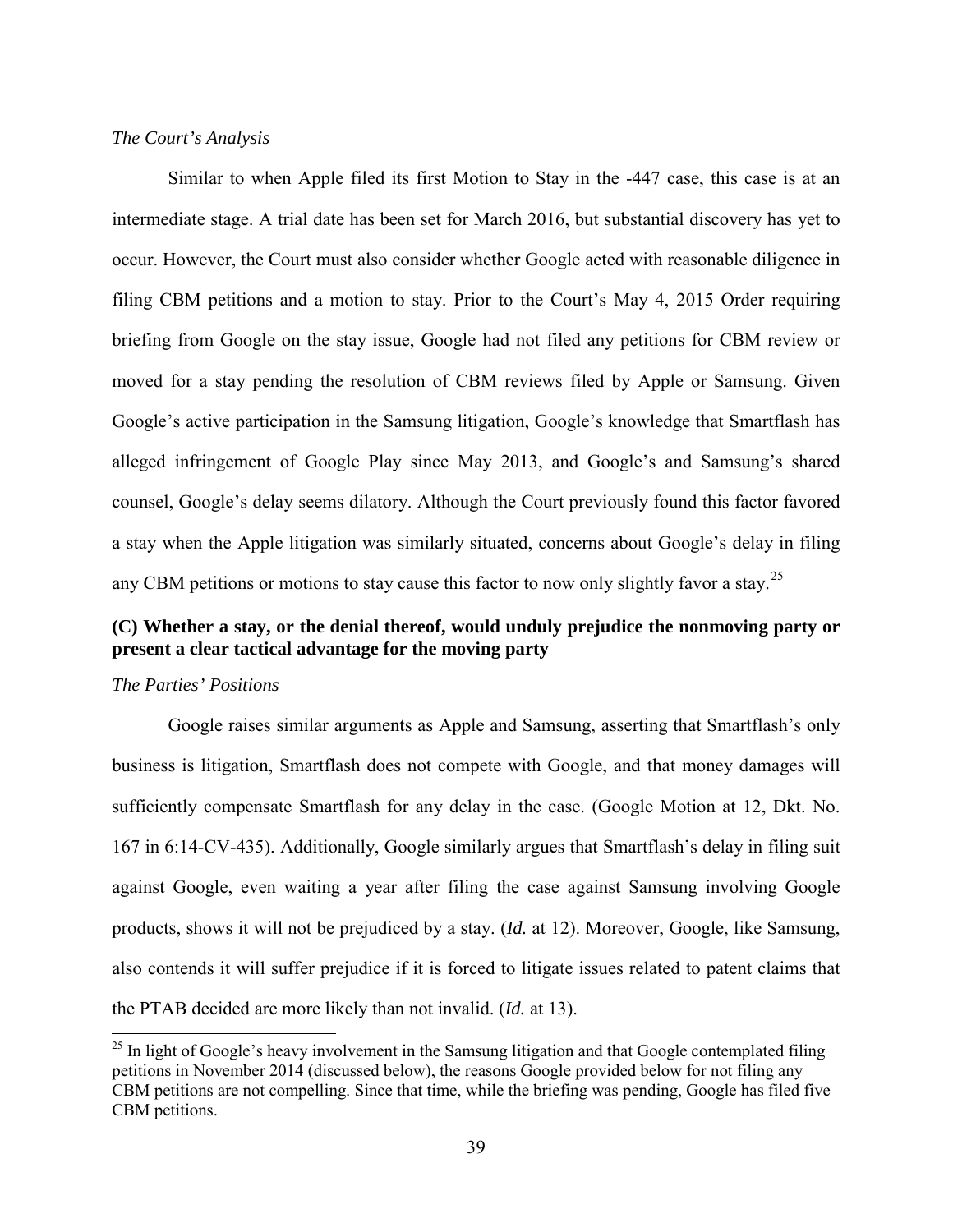Google argues that it was not feasible to file PTAB petitions earlier in the case because Smartflash asserted one hundred patent claims. (*Id.*) According to Google, Smartflash waited to narrow asserted claims until it could see which CBM reviews the PTAB instituted. (*Id.*) Google contends that after Smartflash reduced the number of asserted claims to thirty-two on March 26, 2015, it could then reasonably begin preparing and filing CBM petitions. (*Id.* at 14). Moreover, Google asserts that Smartflash has to face a large number of CBM petitions only because of its own choice to assert different claims against different defendants. (*Id.*) According to Google, this is a foreseeable result of Smartflash's hedging litigation strategy. (*Id.*)

Smartflash responds again that splitting invalidity defenses cuts against any issue simplification. (Smartflash -435 Response at 7, Dkt. No. 171 in 6:14-CV-435). Smartflash argues that Google primarily seeks a stay to allow it and others to re-litigate an issue the court already decided with Google's participation. (*Id.*) Smartflash asserts that allowing Google, Apple, and Samsung to re-litigate issues at the PTAB undermines the design of the AIA to "establish a more efficient and streamlined patent system." (*Id.* (quoting H.R.Rep.No. 112–98, pt. 1, at 40 (2011), 2011 U.S.C.C.A.N. 67, 69)). Further, Smartflash asserts that a stay will give Google the tactical advantage it has sought all along through "frivolous" discovery objections, and allowing Google to drive up costs through filing an "abusive" number of CBM petitions. (*Id.*) In Smartflash' view, the "mountains" of "iterative" CBM petitions against the same claims reflect a concerted effort by the "Defendant Group" to drain Smartflash's resources while resolving no actual issues. Moreover, Smartflash argues that Google's two-year delay in filing CBM petitions after learning of the alleged infringement of Google Play disfavors a stay. (*Id.*) According to Smartflash, Google considered filing petitions as early as last November. (*Id.* at 9 (citing Nov. 3, 2014 Email from Google's Counsel to Smartflash's Counsel, Dkt. No. 171, Ex. B)).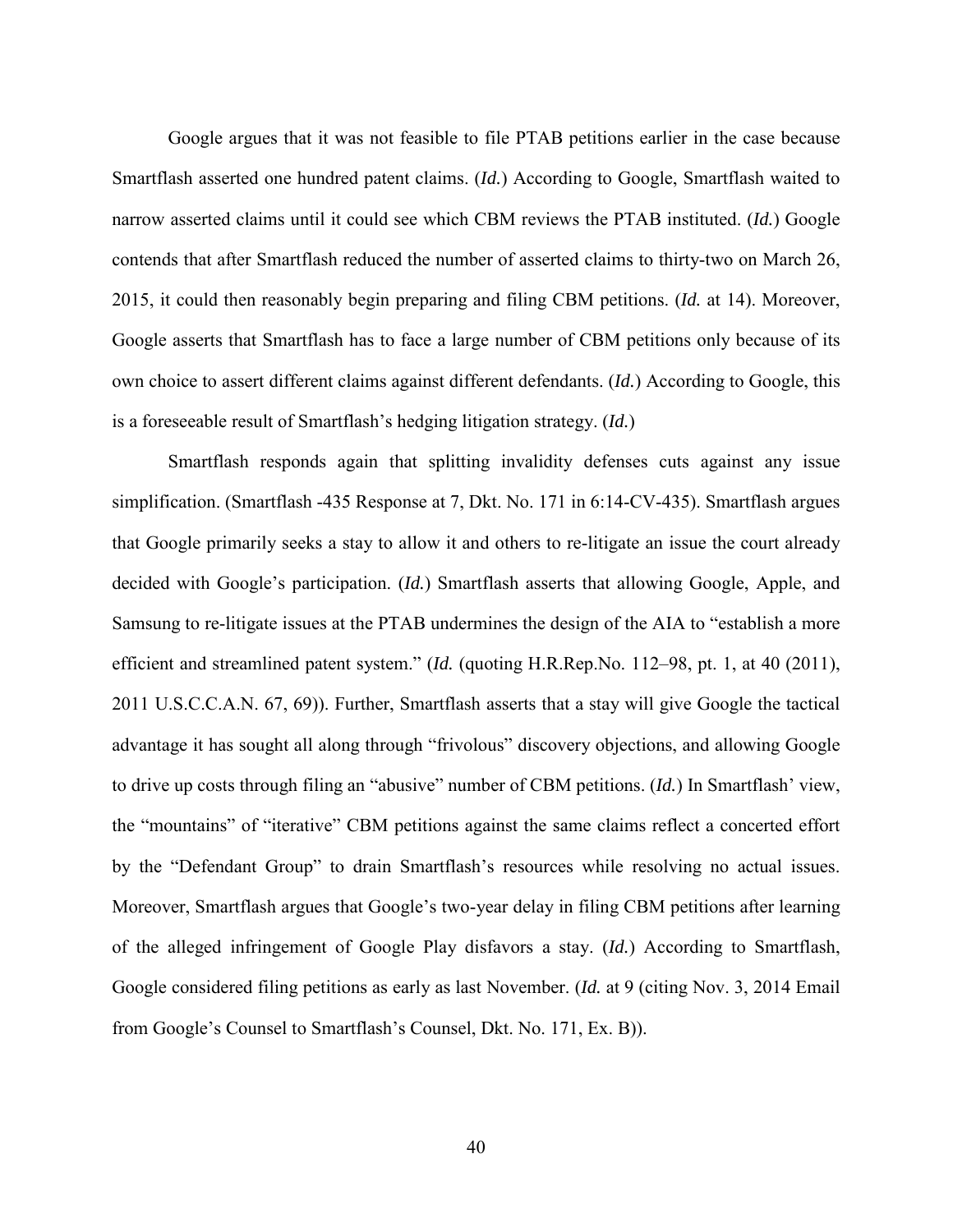Moreover, Smartflash asserts that the "flurry of CBM petitions filed as a direct result" of the Court's May 4 Order for briefing shows that Google only seeks delay and tactical advantages. (*Id.*) Smartflash points out that before the Court's Order, no petition had been filed for the '516 Patent. (*Id.*) Smartflash contends that Google only filed its petitions when it did in an attempt to support its efforts to delay the case. (*Id.*) Additionally, as it did with the other Defendants, Smartflash asserts its undue prejudice arguments related to inherent prejudice from a stay and effects on its licensing efforts. (*Id.* at 10).

#### *The Court's Analysis*

Again, Smartflash has not demonstrated that it will suffer undue prejudice from a stay. It is somewhat disturbing that Google—who is well versed in the patents-in-suit, accused products, the Samsung litigation, and Samsung's PTAB proceedings—had to be ordered by the Court to discuss staying this case. It is quite possible that Google will simply use the stay to file other PTAB proceedings. Nevertheless, staying the case now does not give Google the same clear tactical advantage as Defendants in the Apple and Samsung cases. Even though the Court decided many of the same issues for the same patents, Google itself has not litigated the invalidity grounds in the Court such that the PTAB provides a second chance at litigation.<sup>[26](#page-40-0)</sup> On balance, this factor weighs against a stay.

# **(D) Whether a stay, or the denial thereof, will reduce the burden of litigation on the parties and on the court**

### *The Parties' Positions*

 $\overline{a}$ 

Google makes the same basic arguments as Apple and Samsung for this factor: the PTAB is likely to eliminate the need for further litigation and no extraordinary circumstances exist here. (Google Motion at 15, Dkt. No. 167 in 6:14-CV-435).

<span id="page-40-0"></span><sup>&</sup>lt;sup>26</sup> The Court notes that the same counsel are involved in both the Samsung and Google cases, and Google agreed to defend Samsung.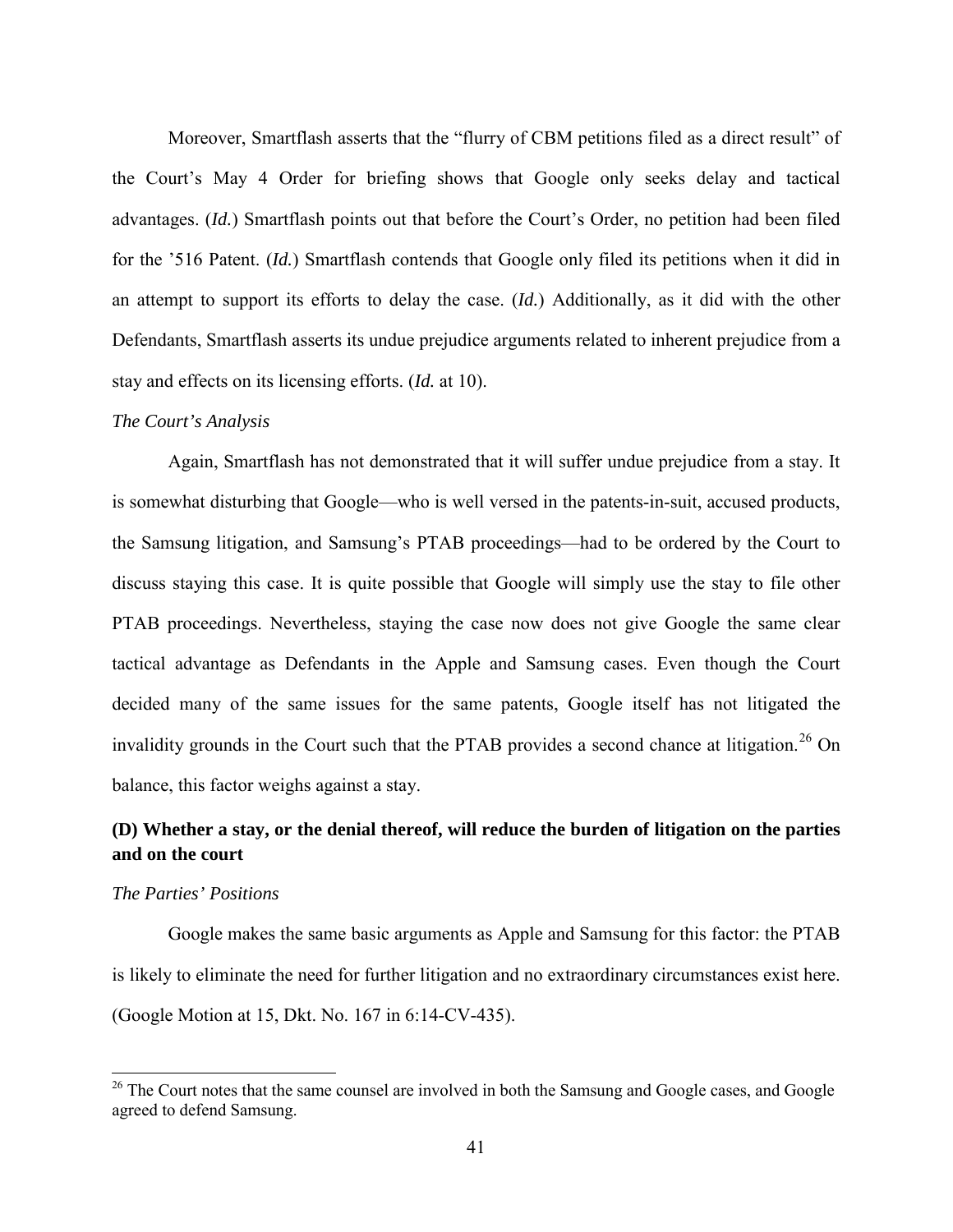Smartflash responds that the Court has already expended substantial resources on all but one of the patents-in-suit. (Smartflash -435 Response at 10, Dkt. No. 171 in 6:14-CV-435). Smartflash asserts that Google has caused additional burden because Smartflash previously agreed to allow Google to consolidate this case with the Samsung litigation. (*Id.*) According to Smartflash, Google had concealed its participation in the Samsung litigation, but it was not willing to accommodate the -448 schedule without causing "substantial delay." (*Id.*)

## *The Court's Analysis*

The opportunity remains to meaningfully reduce the overall burden on the Court and the parties with a stay. Although there are overlapping issues with the earlier Apple and Samsung cases, the parties and the Court still have substantial work to do in this case. Accordingly, this factor weighs in favor of a stay.

In sum, the first factor is neutral, the second and third factors slightly favor a stay, and the fourth factor favors a stay. Accordingly, granting a stay is warranted in Google's case.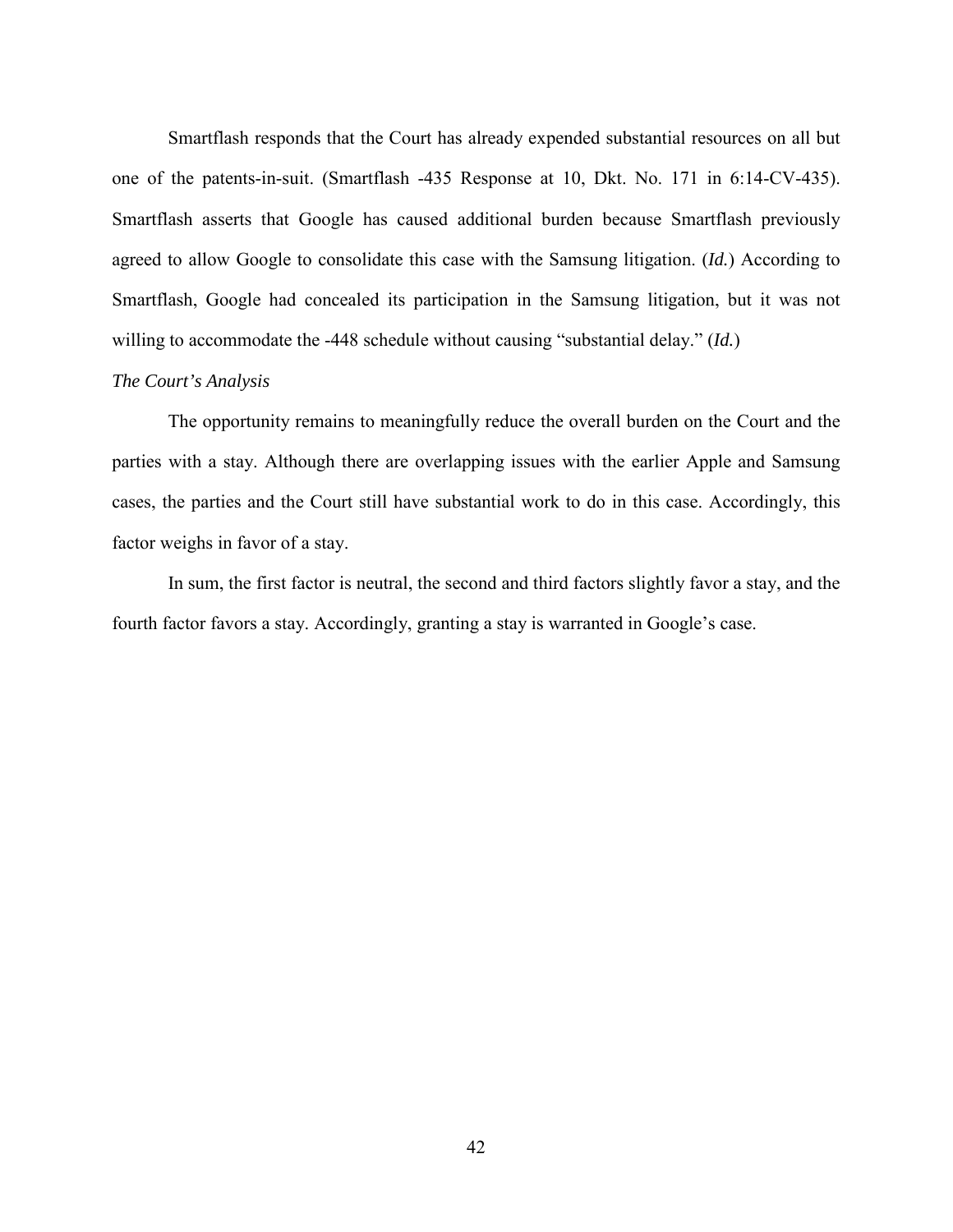### *Amazon Litigation (-992 case)*

1

Amazon contends that all four factors weigh heavily in favor of a stay. Smartflash disagrees.

# **(A) Whether a stay, or the denial thereof, will simplify the issues in question and streamline the trial**

Amazon argues that it is very likely that the PTAB will ultimately find many of the claims asserted in the other litigations unpatentable under  $\S 101$ , and that many of those terms are asserted in the Amazon Litigation. (Amazon Motion at 3–4, Dkt. No. 37 in 6:14-CV-992). As did Google, Amazon points out that the PTAB has cancelled 100% of claims on which it has instituted reviews under § 101. (*Id.* at 4). Amazon asserts that courts stay cases pending CBM review "almost as a matter of course" when even just a subset of claims is under review. (*Id.* (citing *Versata Software, Inc. v. Callidus Software*, 771 F.3d 1368, 1371 (Fed. Cir. 2014) ("Stays can be warranted even when a CBM proceeding does not address all asserted patents, claims, or invalidity defenses."); *NFC Tech. LLC*, 2015 WL 1069111 at \*7)). Moreover, Amazon contends that the similarities in the patents also make it highly likely that the PTAB will institute review on '516 Patent, which still awaits an institution decision. [27](#page-42-0) (*Id.* at 4–6).

## **(B) Whether discovery is complete and whether a trial date has been set**

Amazon points out that this case, which was filed on December 19, 2014, is in its very early stages—no discovery has occurred and no trial date or schedule has been set. (Amazon Motion at 7). Thus, Amazon concludes that this factor heavily favors a stay. (*Id.* (citing *VirtualAgility*, 759 F.3d at 1317)).

# **(C) Whether a stay, or the denial thereof, would unduly prejudice the nonmoving party or present a clear tactical advantage for the moving party**

<span id="page-42-0"></span><sup>&</sup>lt;sup>27</sup> Smartflash's brief does not respond to each factor, so its arguments are summarized below Amazon's discussion of the factors.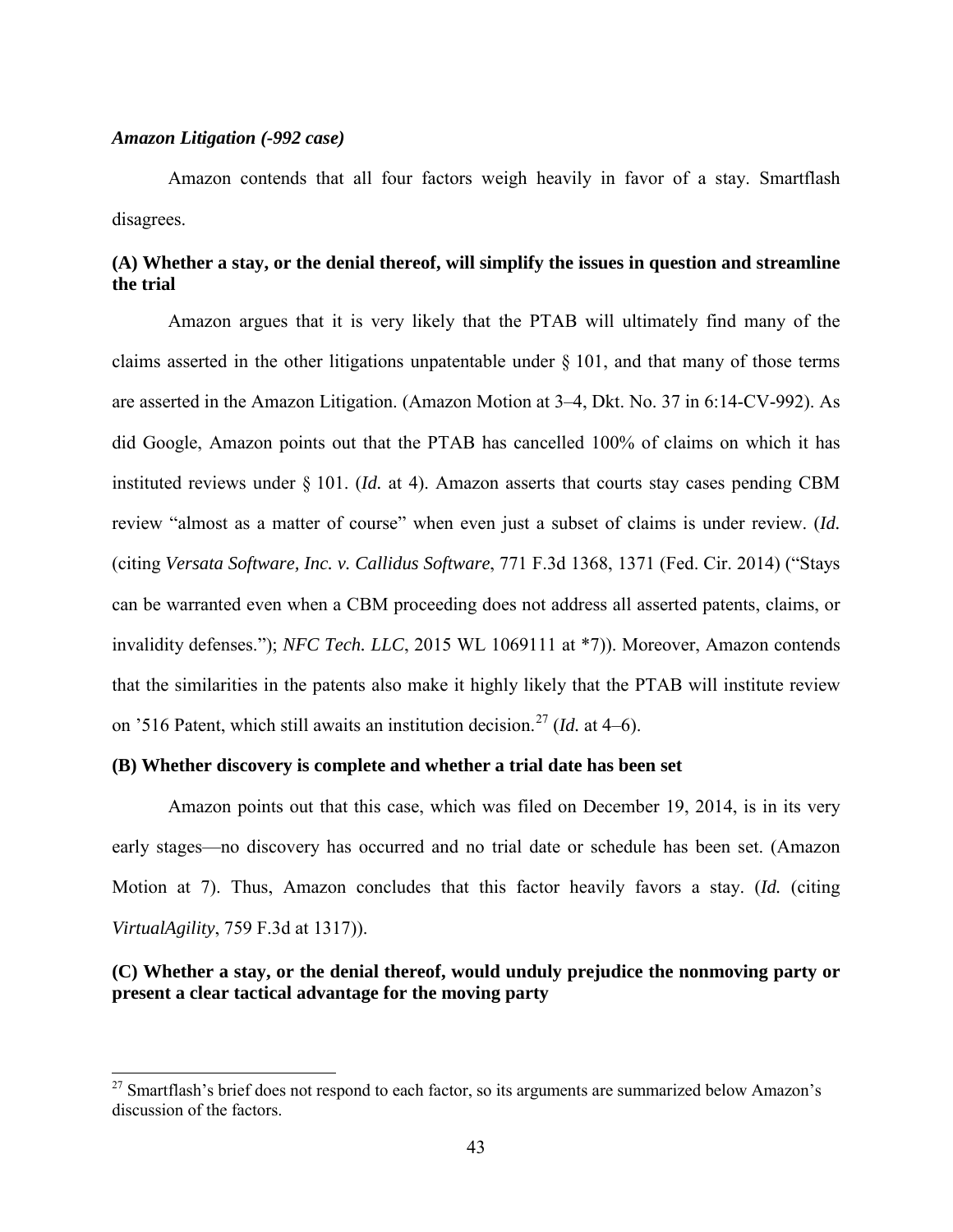For this factor, Amazon essentially raises the same arguments as the other defendants: Smartflash is not a competitor and does not make products; Smartflash can be fully restored through monetary relief; and Smartflash has not moved for a preliminary injunction. (Amazon Motion at 8). Amazon further argues that institution of CBM review more greatly impacts Smartflash's licensing efforts than any stay would. (*Id.* (citing *Benefit Funding Sys. LLC v. Advance Am. Cash Advance Ctrs. Inc.*, 767 F.3d 1383, 1385 (Fed. Cir. 2014))). Amazon contends that, given the case's early stage, a stay will not give it a clear tactical advantage. (*Id.* at 9).

# **(D) Whether a stay, or the denial thereof, will reduce the burden of litigation on the parties and on the court**

Amazon argues that the Court must give effect to the PTAB's determination, which, according to Amazon, is nearly certain to find the patents invalid. (Amazon Motion at 9). Further, Amazon argues that a stay could avoid costly and unnecessary litigation on causes of action that "will be mooted" by final PTAB determinations. (*Id.*) Additionally, Amazon asserts that even if some claims survive CBM review, the Court will benefit from the PTAB's review. (*Id.*)

Smartflash responds to Amazon's analysis of the factors by arguing that a ruling on a stay in this case is premature. (Smartflash -992 Response at 2, Dkt. No. 38 in 6:14-CV-992). Smartflash contends that it has not elected claims to assert, that Amazon had not elected invalidity defenses, and that the PTAB has not made institution decisions for one of the patents. (*Id.*) Smartflash recognizes that if the PTAB found all challenged claims invalid under § 101, issues would likely be simplified, but according to Smartflash, that outcome is unlikely based on the Court's reasoning on the issue in the -447 and -448 cases. (*Id.* at 3). Moreover, Smartflash again contends that *VirtualAgility* is distinguishable from this scenario because the Court has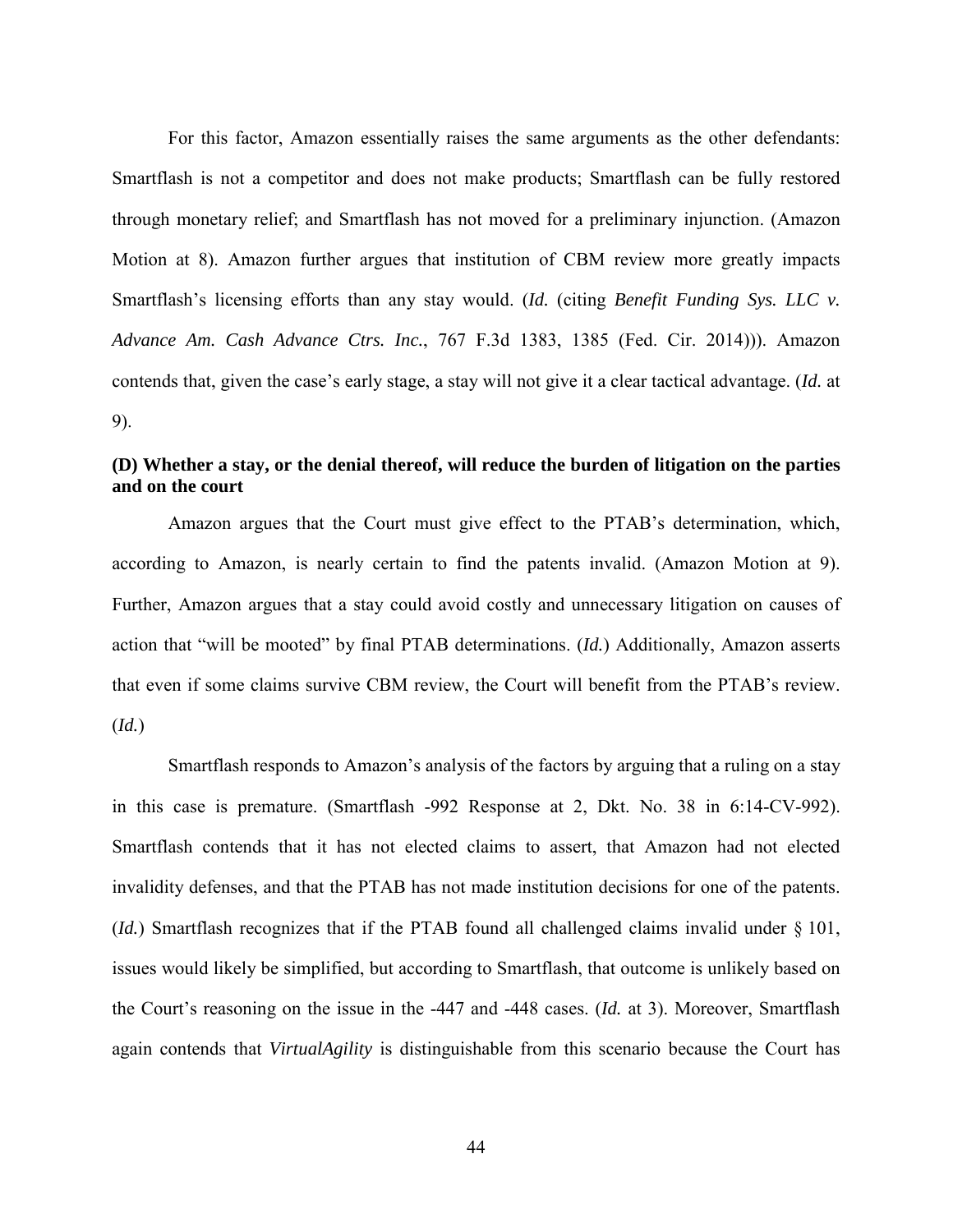already undertaken a § 101 analysis for the patents-in-suit and there is no "mini-trial" or collateral attack to avoid. (*Id.* at 3–4).

Further, Smartflash maintains that a final judgment from the Court may collaterally estop the PTAB proceedings. (*Id.*) Smartflash notes that findings of "not invalid" in district courts have not bound the PTO in reexamination, but asserts that this was because of different applicable standards—clear and convincing evidence in courts compared to a preponderance of the evidence at the PTO. (*Id.* at 5 (citing *Fresenius USA, Inc. v. Baxter Int'l*, 721 F.3d 1330, 1343-44 (Fed. Cir. 2013))). Smartflash argues that in "the post-*Alice* § 101 world, substantial authority supports the conclusion that the PTO and district courts no longer apply different standards at all." (*Id.* (citing Apple's Motion for § 101 JMOL, Dkt. No. 550 in 6:13-CV-447)). Smartflash additionally contends that even if estoppel does not apply, Federal Circuit reasoning from an appeal in the Apple or Samsung litigation will bind both the PTAB and the Court under *stare decisis* such that current PTAB proceedings are duplicative and a waste of resources. (*Id.*)

The Amazon case is in its very early stages and has only recently had its scheduling conference. Substantial opportunities remain for cost-savings and issue simplification. As previously noted, Smartflash will not be unduly prejudiced by a stay. Moreover, there is no evidence that Amazon has known of its alleged infringement for more than a few months. Smartflash's arguments about whether a stay is premature run counter to the policies underlying Congress's intended purpose of CBM review. Accordingly, staying the Amazon litigation in its present stage is warranted.

#### **CONCLUSION**

A stay is unwarranted in the Apple and Samsung litigation, and a stay is warranted in the Google and Amazon litigation. Accordingly,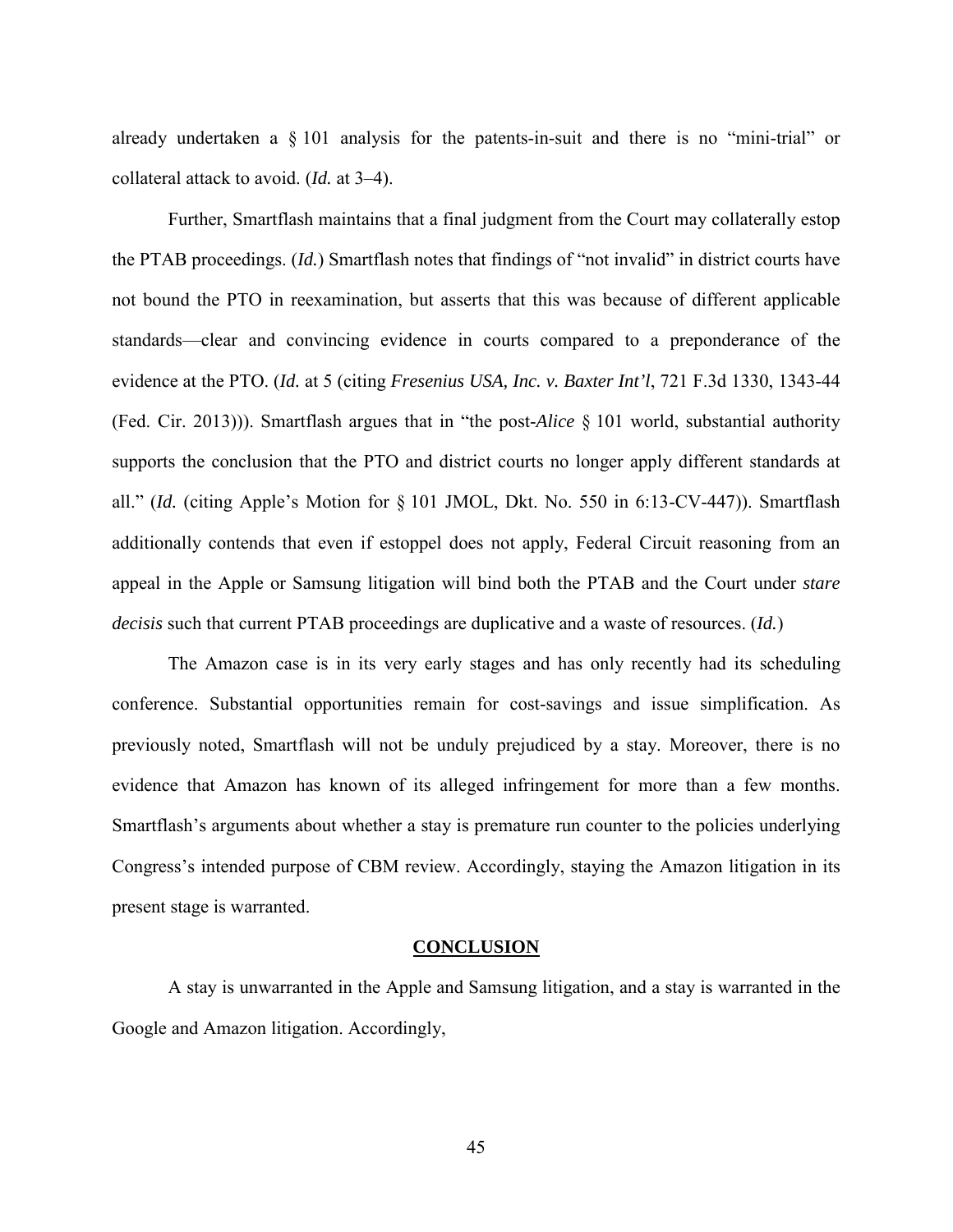- (1) Apple's Motion To Stay Litigation Pending Covered Business Method Review (Dkt. No. 546 in 6:13-CV-447) is **DENIED**;
- (2) Samsung's Renewed Motion to Stay Litigation Pending Covered Business Method (Dkt. No. 495 in 6:13-CV-448) is **DENIED**;
- (3) Google Inc.'s Response to the Court's May 4, 2015 Order and Motion to Stay Litigation Pending Covered Business Method Review (Dkt. No. 164 & Dkt. No. 167 in 6:14-CV-435) is **GRANTED**; and
- (4) The Amazon litigation (Case No. 6:14-CV-992) is **STAYED** until otherwise ordered by the Court.

# **So ORDERED and SIGNED this 29th day of May, 2015.**

 $100$ mey (libras) ROD<sub>3</sub> UNITED STATES DISTRICT JUDGE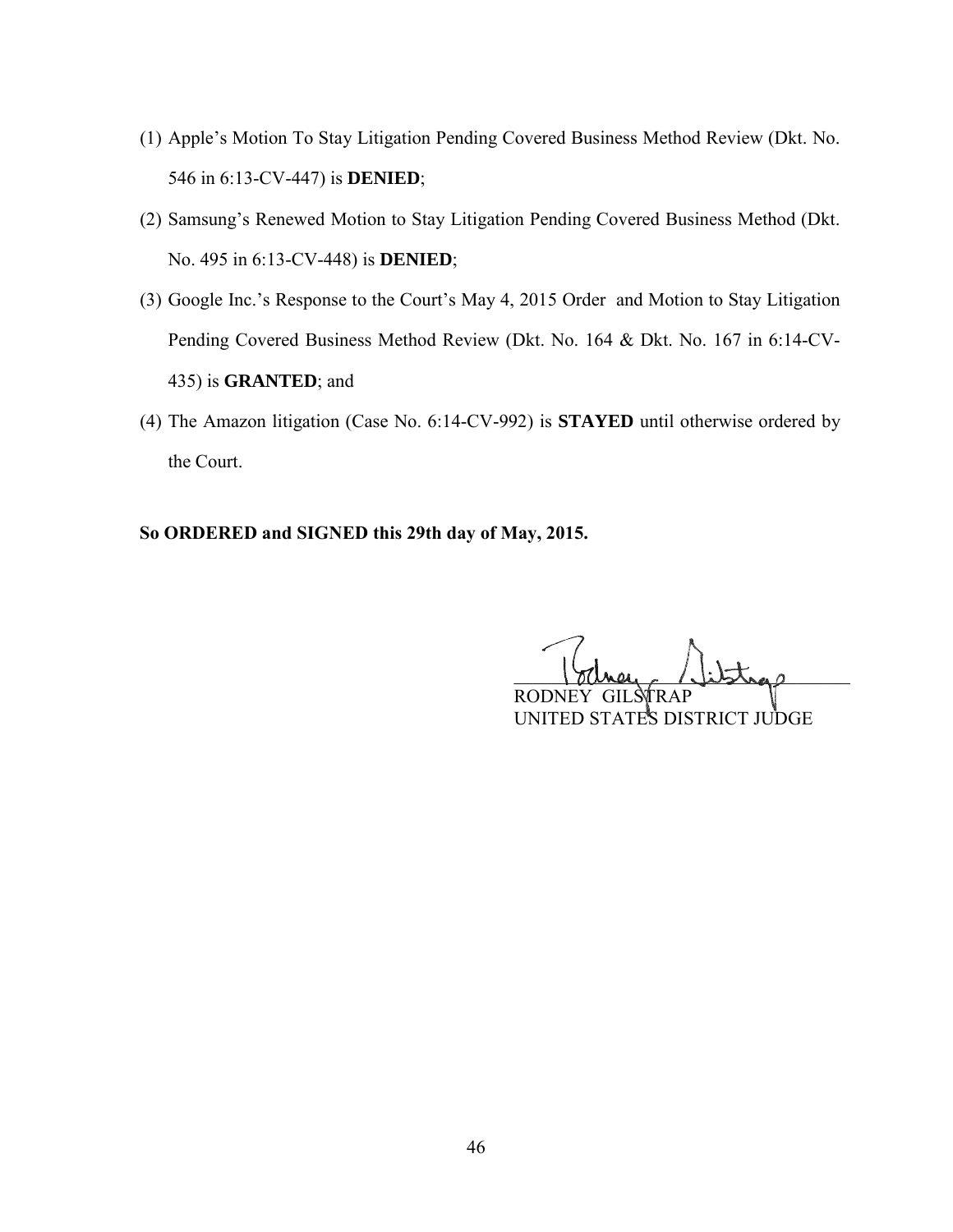### **APPENDIX A – SUMMARY OF DATES**

- May 29, 2013 Smartflash filed suit against Apple (6:13-CV-447) and Samsung (6:13- CV-448);
- March 28 and April 3, 2014 Apple filed twelve CBM petitions against every patent in the Apple and Samsung cases, raising invalidity defenses on §§ 102 and 103 grounds;
- April 3, 2014 Apple filed a motion to stay pending CBM review;
- May 7, 2014 Smartflash filed suit against Google (6:14-CV-435);
- May 15, 2014 Samsung filed a motion to stay pending CBM review based on Apple's motion and CBM review petitions;
- July 8, 2014 The Court denied Apple's motion to stay pending CBM review without prejudice;
- September 26, 2014 Samsung filed ten petitions for CBM review of the patents-in-suit, asserting an invalidity defense on § 101 grounds for the first time;
- September 30, 2014 PTAB denied institution of CBM review for the majority of Apple's petitions and instituted on a few claims across four of the asserted patents;
- October 24, 2014 Apple and Samsung filed identical motions for summary judgment for invalidity on § 101 grounds;
- October 30, November 3, 24 & 25, 2014 Apple filed nine additional CBM review petitions, six of them raising § 101 grounds;
- November 4, Smartflash § 101 Response is filed.
- December 2, 2014 The Court held a joint dispositive/*Daubert* motions hearing in the Apple and Samsung cases;
- December 29, 2014 Smartflash filed suit against Amazon (6:14-CV-992)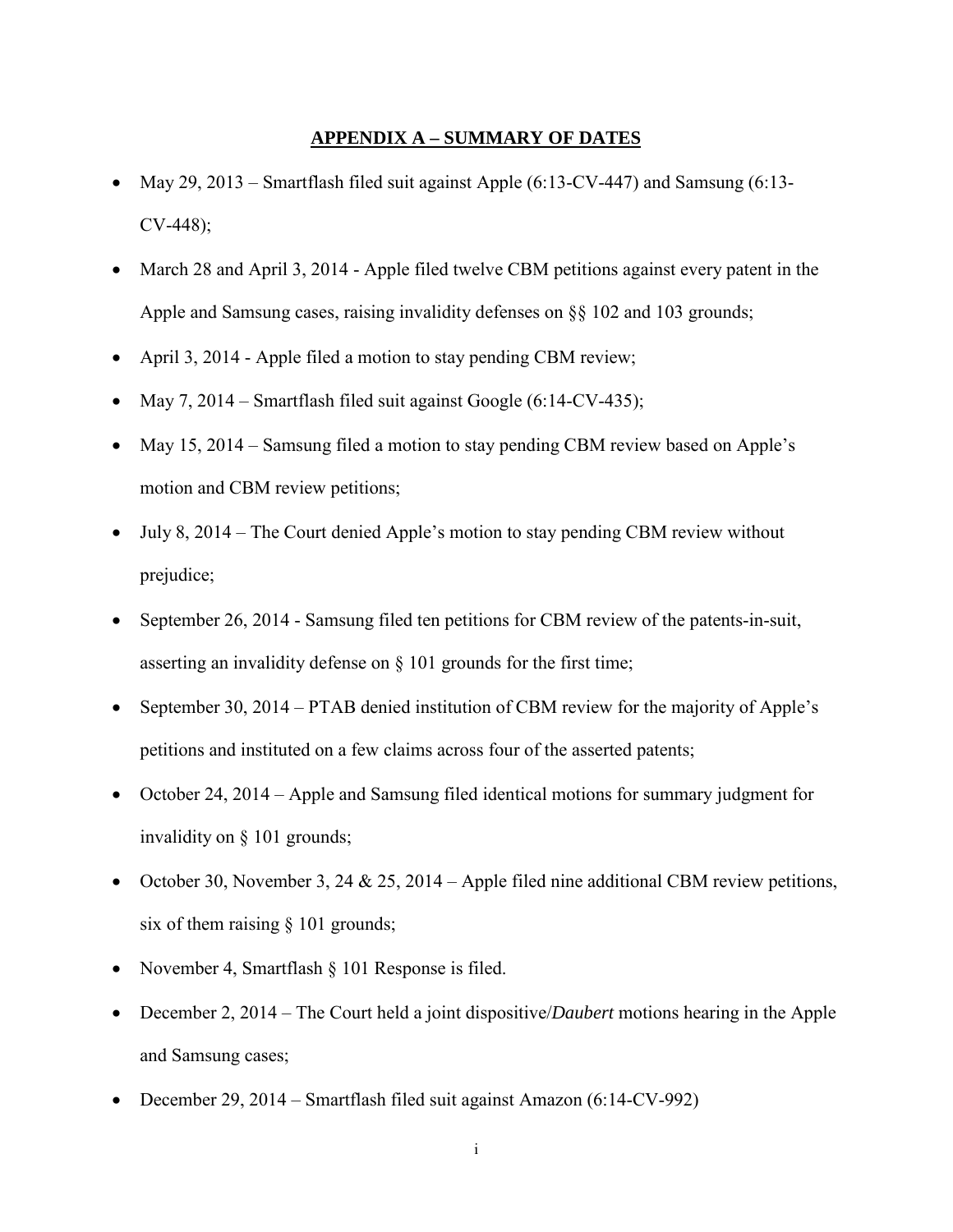- January 6, 2015 The Court held a joint pretrial conference in the Apple and Samsung cases;
- January 15, 2015 Samsung filed an additional CBM petition seeking review of the '772 patent on § 101 grounds;
- January 21, 2015 The Court issued a Report and Recommendation finding that the all asserted patents in the Apple and Samsung were valid under § 101;
- January 26, 2015 The Court held a second pretrial conference in the Apple case, splitting it for individual trial;
- February 4, 2014 The Court held a final pretrial conference in the Apple case;
- February 12, 2015 Smartflash narrowed asserted patents against Apple to four claims from three patents;
- February 13, 2015 The Court issued an Order adopting the Court's earlier Report and Recommendation to deny the motions for summary judgment of invalidity under § 101 in the Apple and Samsung cases;
- February 16-24, 2015 The Court held trial in *Smartflash v. Apple*;
- February 24, 2015 A jury returned a verdict in favor of Smartflash at the conclusion of the *Smartflash v. Apple* trial;
- February 25, 2015 Smartflash filed suit against Apple  $(6:15$ -CV-145) again
- March 30 and April 2, 2015 The PTAB instituted proceedings on all of the asserted claims from four of the asserted patents in the Samsung case under  $\S$  101;
- April 30, 2015 Apple files four CBM review petitions
- May 1, 2015 Deadline for Apple/Smartflash to file post-trial motions
- May 5, 2015 Initial conference call in the PTAB proceedings on two instituted claims from September petitions